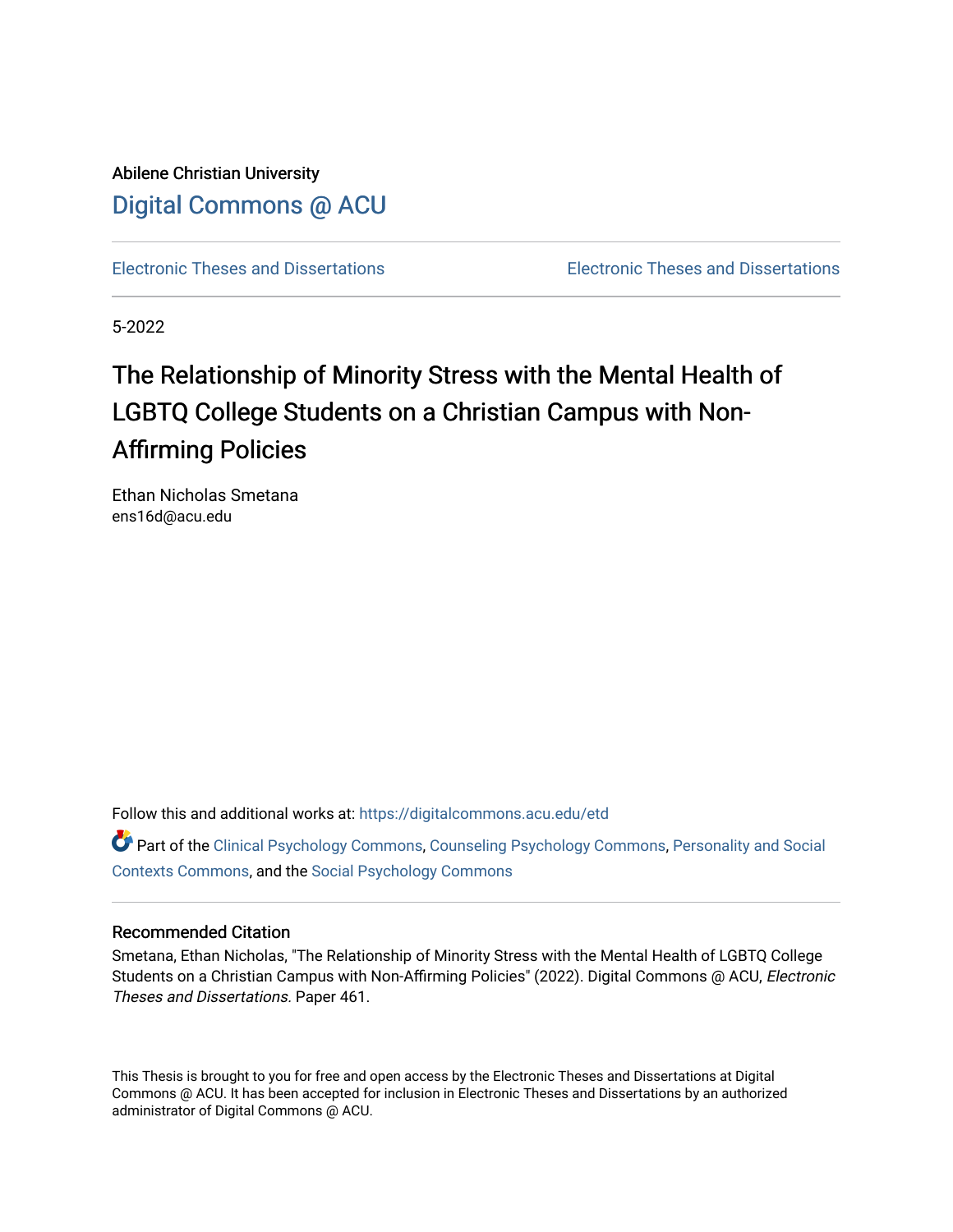### ABSTRACT

One foundational concept of the Minority Stress Model (Meyer, 2003) is that the stress is based on persisting social processes and structures. Consequently, research to further the available pool of empirical evidence on how institutions based in the dominant culture affect minorities is needed and valuable. This study seeks to examine the effects of dimensions of minority stress on the mental health outcomes of LGBTQ students at a Christian university with a non-affirming school policy. Further, this study is interested in how gratitude affects the impact that minority stress has on mental health as a potential protective factor. Participants were 24 LGBTQ students at Abilene Christian University who completed demographic questions and eight measures to assess mental health outcomes and minority stressors. The measures were distributed via an online survey system. Findings from this study confirm past research regarding the minority stress model's impact on mental health. Evidence was also found showing that gratitude could be a potential protective factor for sexual minorities. Implication of the findings, limitations, and future directions are discussed.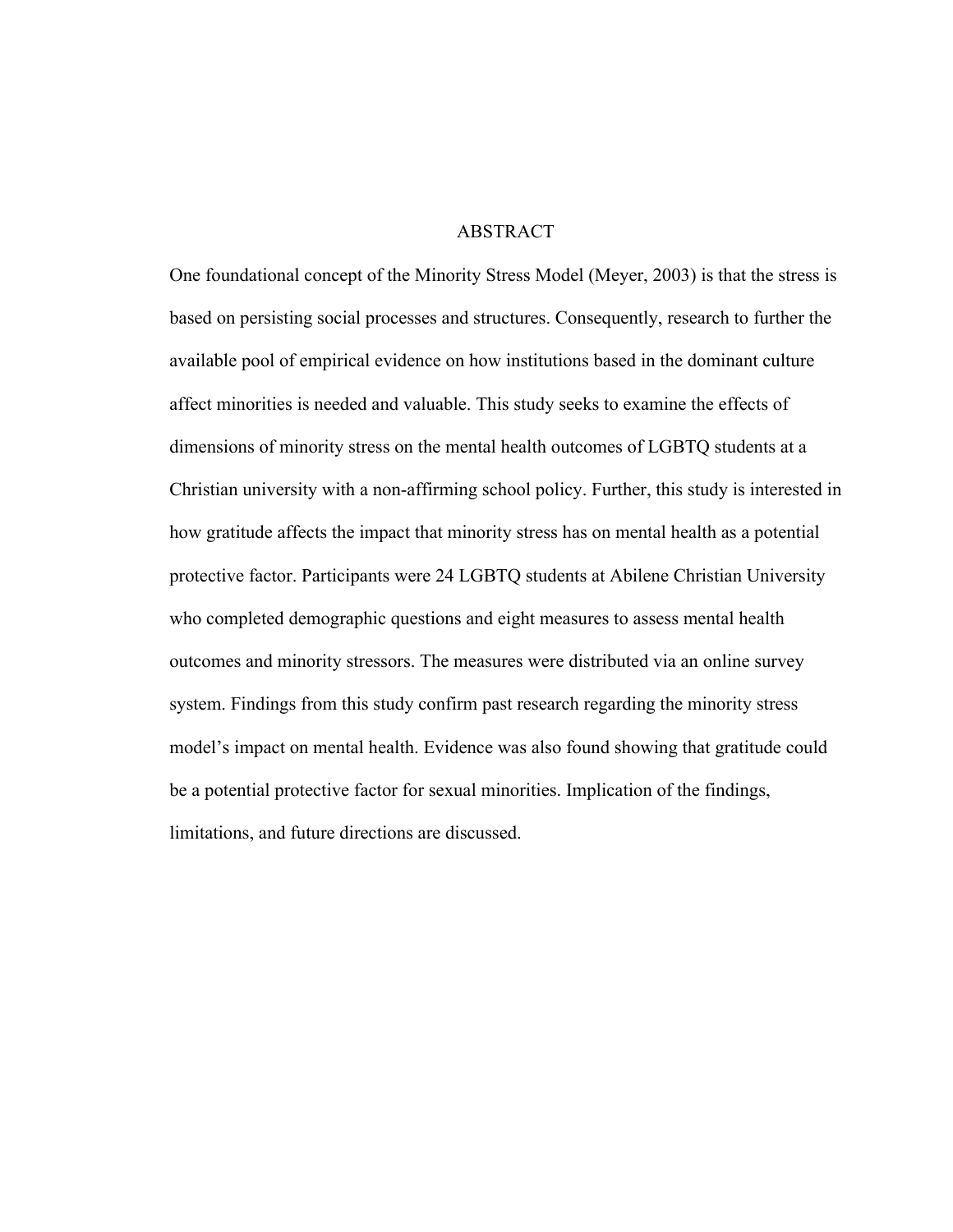# The Relationship of Minority Stress with the Mental Health of LGBTQ College Students on a Christian Campus with Non-Affirming Policies

A Thesis

Presented to

The Faculty of the Department of Psychology

Abilene Christian University

In Partial Fulfillment

Of the Requirements for the Degree

Master of Science in Psychology

By

Ethan Nicholas Smetana

May 2022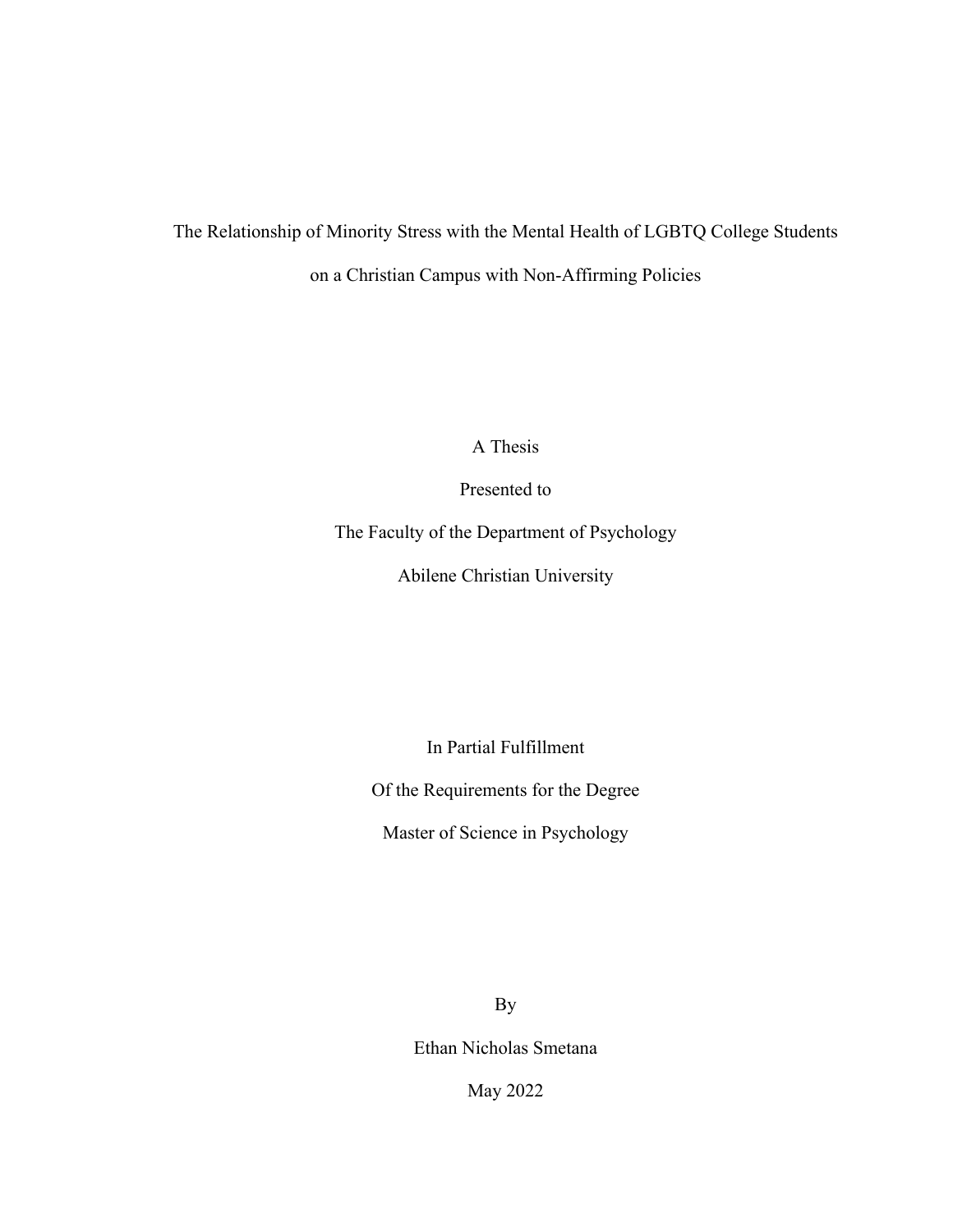This thesis, directed and approved by the committee for the thesis candidate Ethan Smetana, has been accepted by the Office of Graduate Programs of Abilene Christian University in partial fulfillment of the requirements for the degree

Master of Science in Psychology

 $2\leq n+l$ 

Assistant Provost for Residential Graduate Programs

Date Apr 29, 2022

Thesis Committee

Kidubaa

Dr. Richard Beck, Chair

- John H. Casada M.D., Ph.D.

Dr. John Casada

لمارى David Apr 28, 2022 17:54 CDT)

Dr. David Mosher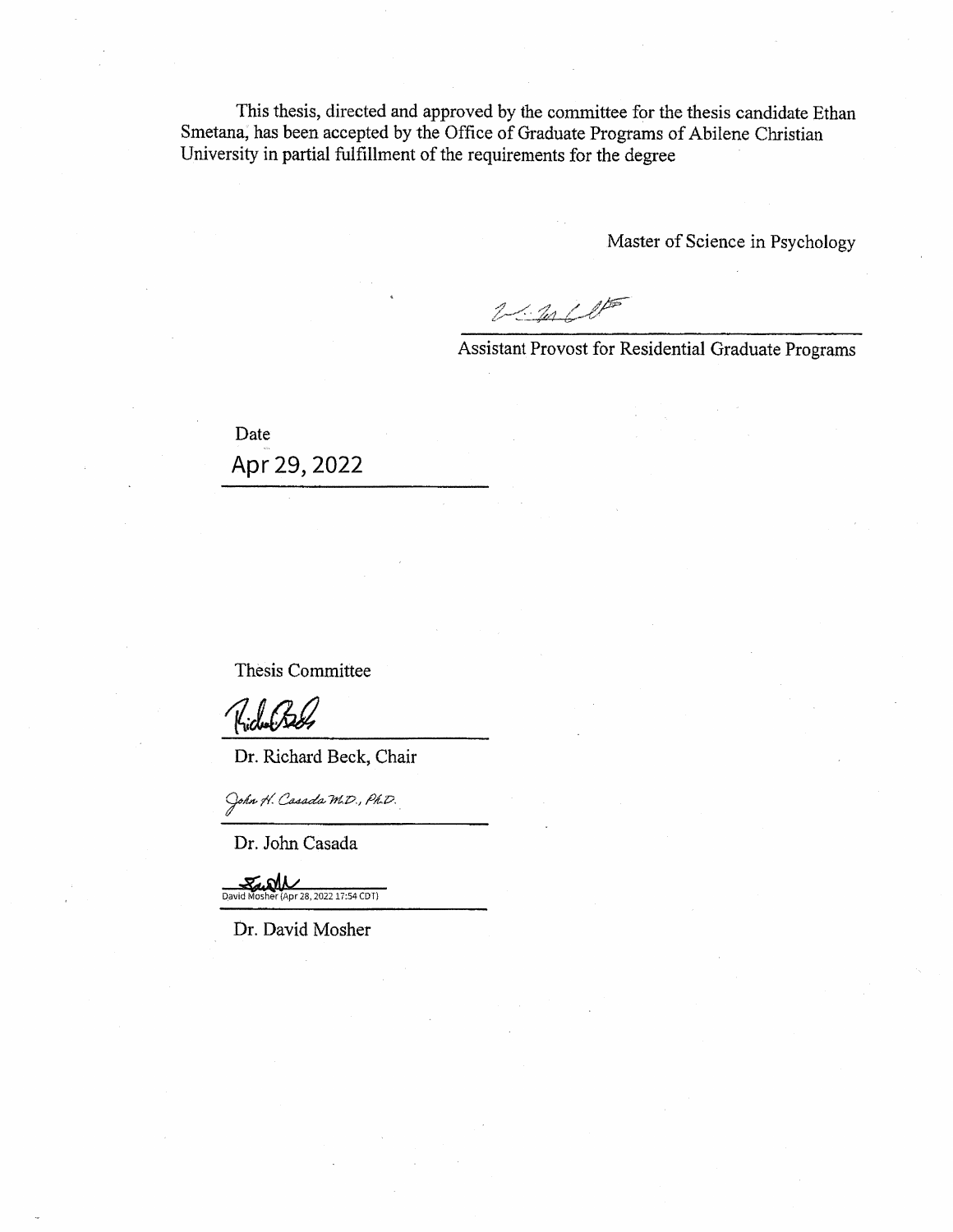This work is dedicated to Sophia, Laurel, Lynlea, and Emersyn, my beautiful little sisters.

Always know that you have the power to do anything you are willing to put effort into.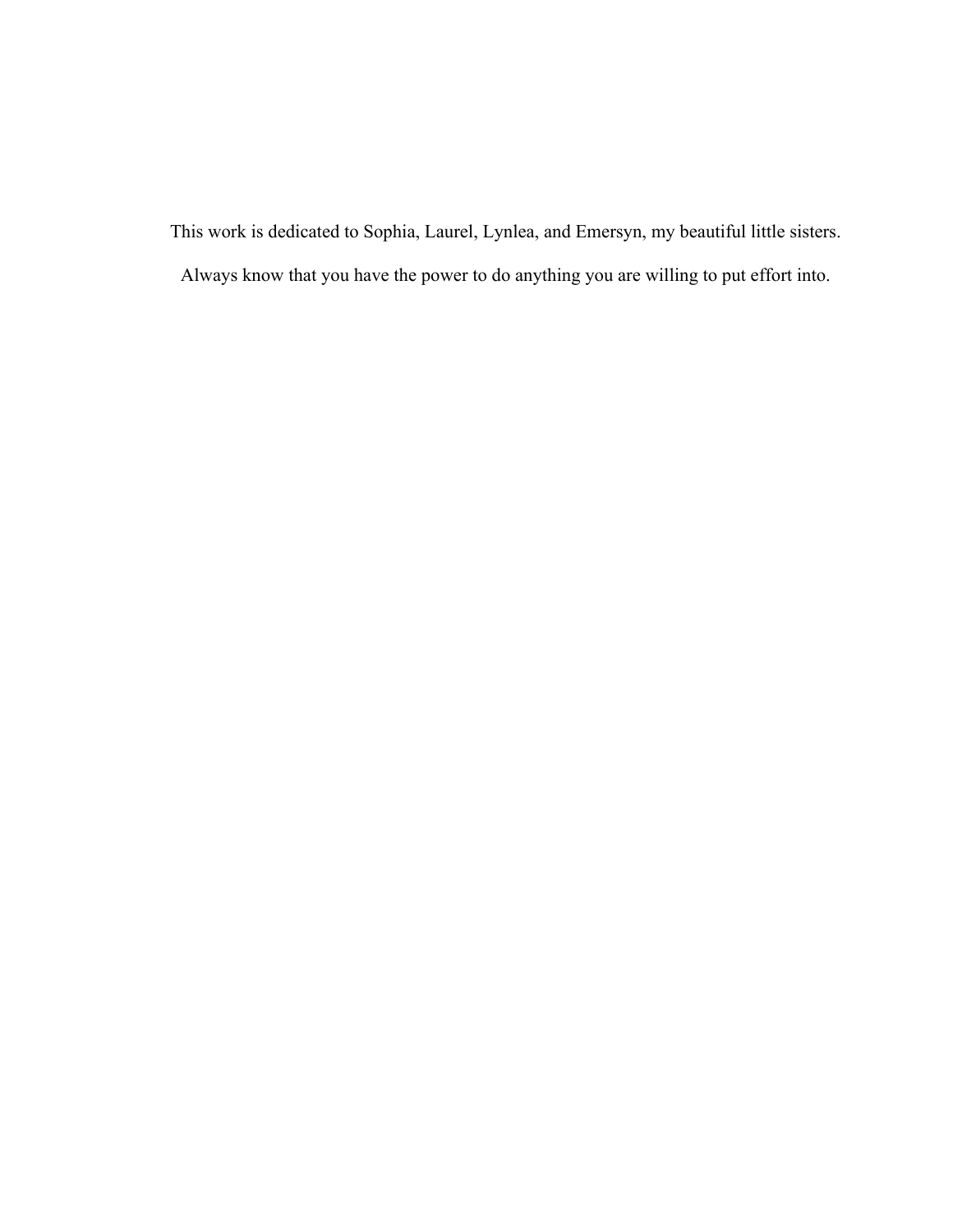## ACKNOWLEDGMENTS

I would like to thank my Mimi and Pa, the 2021 ACU Psychology Department, and

Citation Machine®.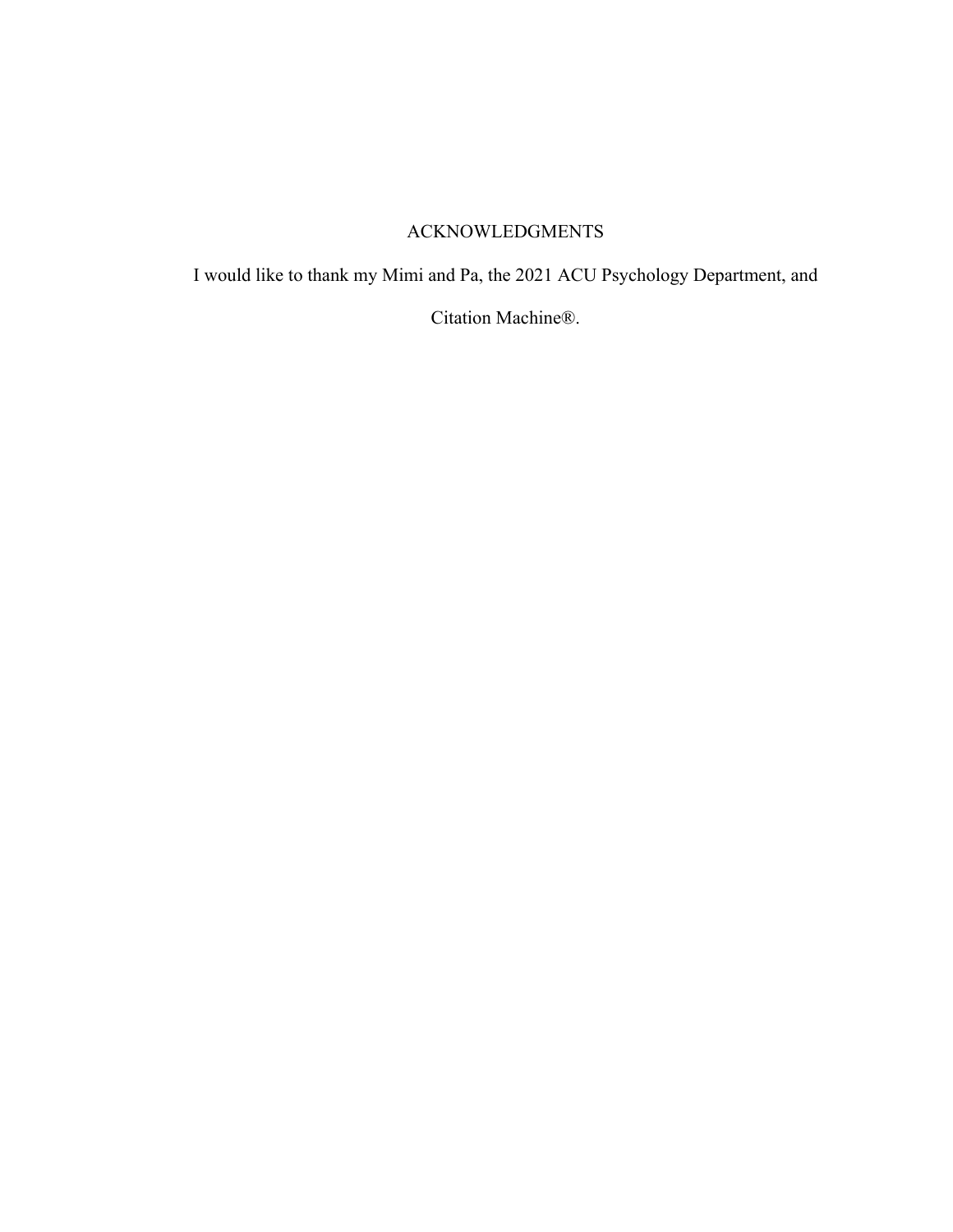© Copyright by Ethan Smetana (2022)

All Rights Reserved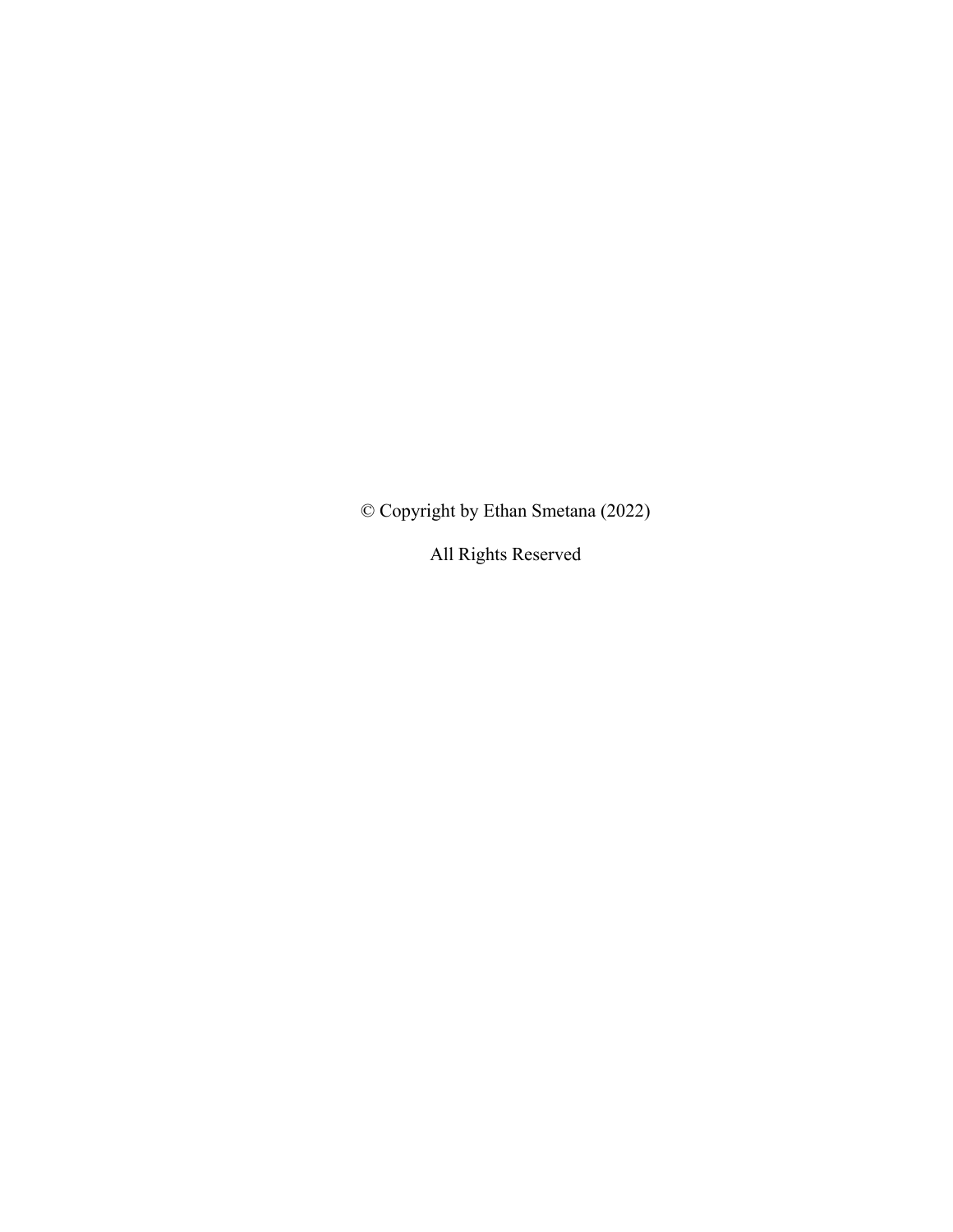## TABLE OF CONTENTS

| $\mathbf{I}$ . |                                                                                  |
|----------------|----------------------------------------------------------------------------------|
|                |                                                                                  |
|                |                                                                                  |
|                |                                                                                  |
|                |                                                                                  |
|                |                                                                                  |
|                |                                                                                  |
|                |                                                                                  |
|                | The Present Study: The Relationship of Minority Stress with the Mental Health of |
|                | LGBTQ College Students on a Christian Campus with Non-Affirming                  |
|                |                                                                                  |
| II.            |                                                                                  |
|                |                                                                                  |
|                |                                                                                  |
|                |                                                                                  |
|                |                                                                                  |
|                |                                                                                  |
|                |                                                                                  |
|                |                                                                                  |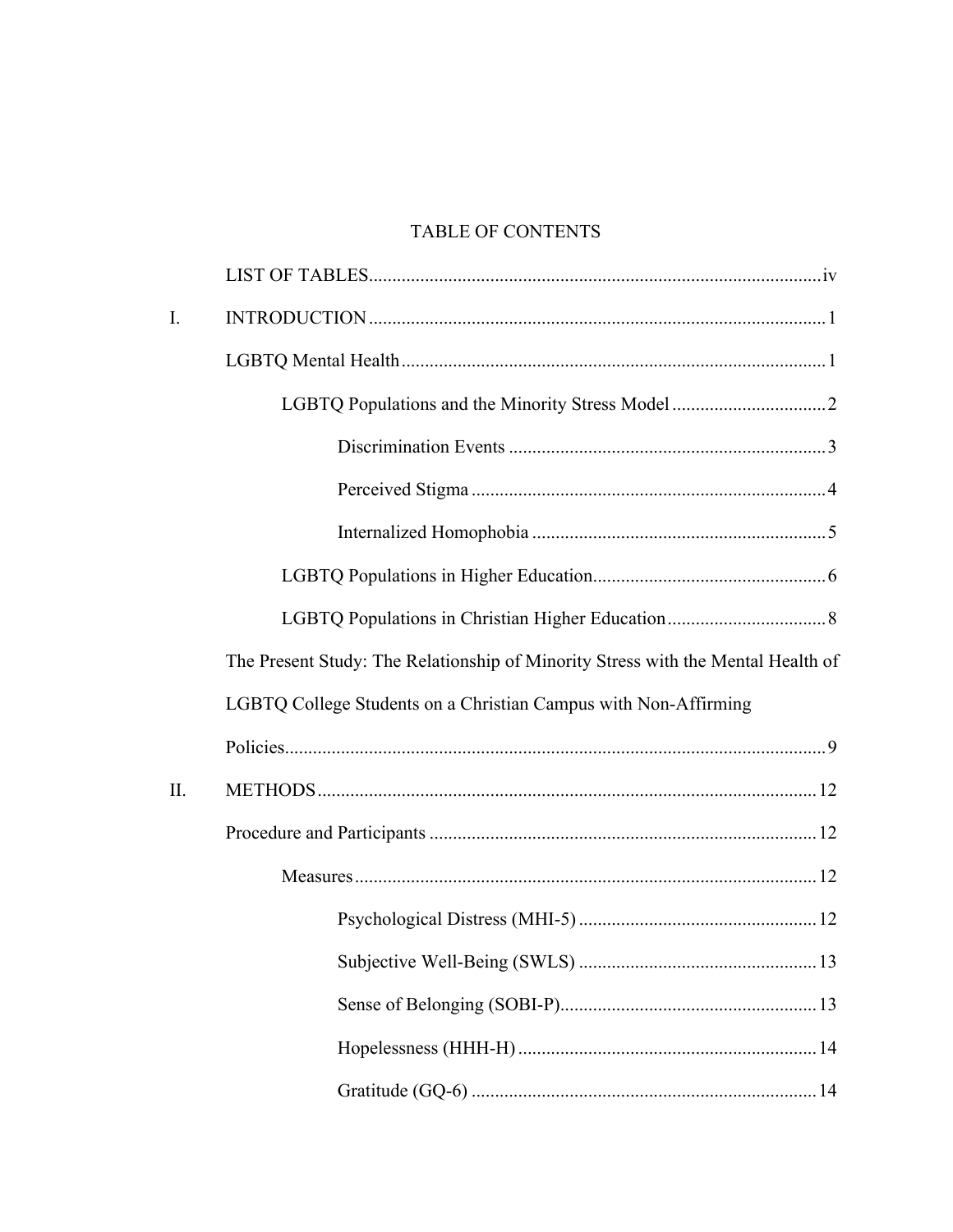|      | Heterosexist Discrimination Events (HHRDS) 15                                |  |
|------|------------------------------------------------------------------------------|--|
|      |                                                                              |  |
|      |                                                                              |  |
| III. |                                                                              |  |
|      |                                                                              |  |
|      | Correlations Between Mental Health Measures and Minority Stressors 18        |  |
|      | Regression Analyses Using Minority Stressors and Gratitude to Predict Mental |  |
|      |                                                                              |  |
|      |                                                                              |  |
|      |                                                                              |  |
|      |                                                                              |  |
|      |                                                                              |  |
| IV.  |                                                                              |  |
|      |                                                                              |  |
|      |                                                                              |  |
|      |                                                                              |  |
|      |                                                                              |  |
|      |                                                                              |  |
|      |                                                                              |  |
|      |                                                                              |  |
|      |                                                                              |  |
|      |                                                                              |  |
|      |                                                                              |  |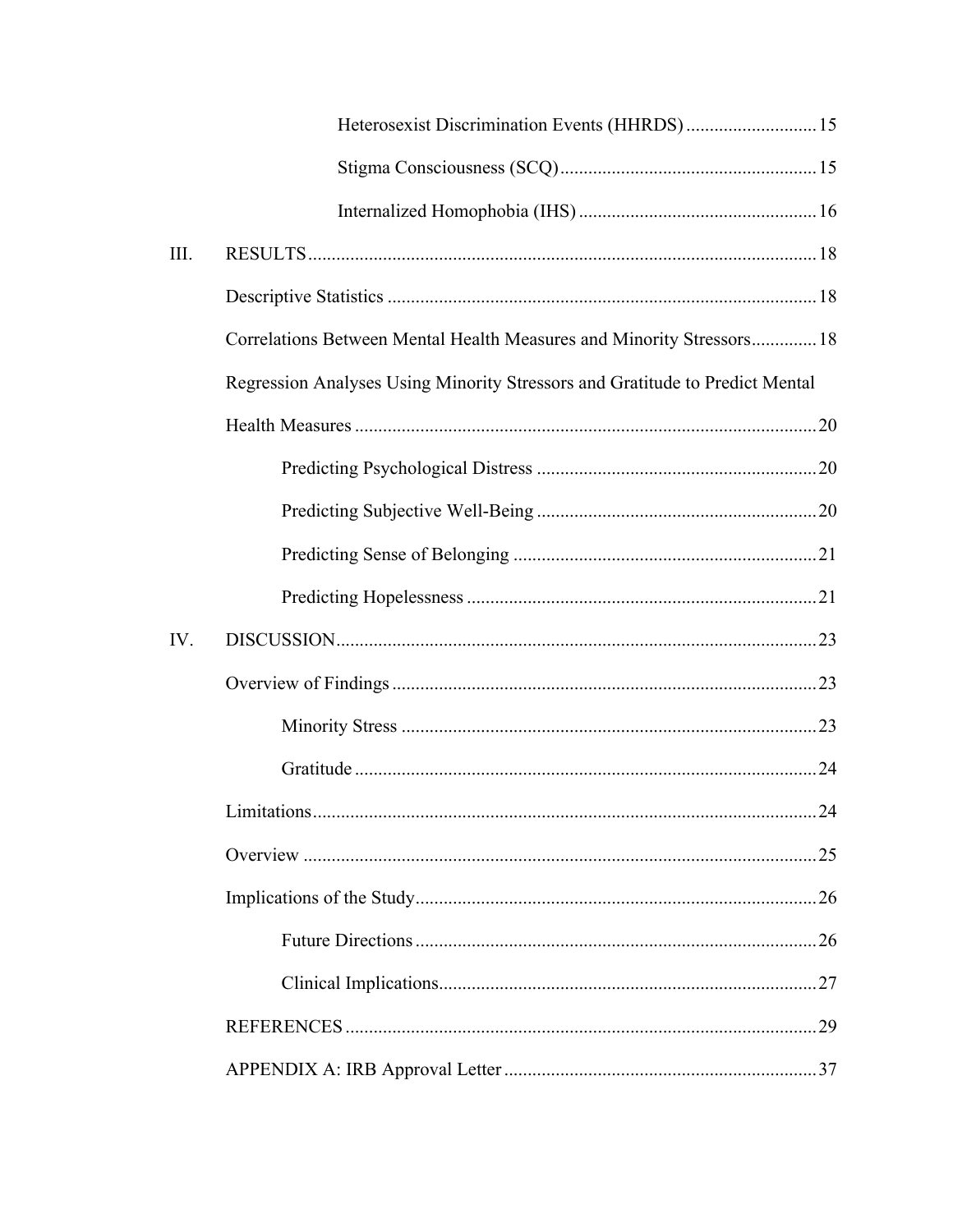| APPENDIX D: The Sense of Belonging Instrument (SOBI-P) 40              |  |
|------------------------------------------------------------------------|--|
| APPENDIX E: The Helplessness, Hopelessness, Haplessness Scale –        |  |
|                                                                        |  |
|                                                                        |  |
| APPENDIX G: The Heterosexist Harassment, Rejection, and Discrimination |  |
|                                                                        |  |
|                                                                        |  |
|                                                                        |  |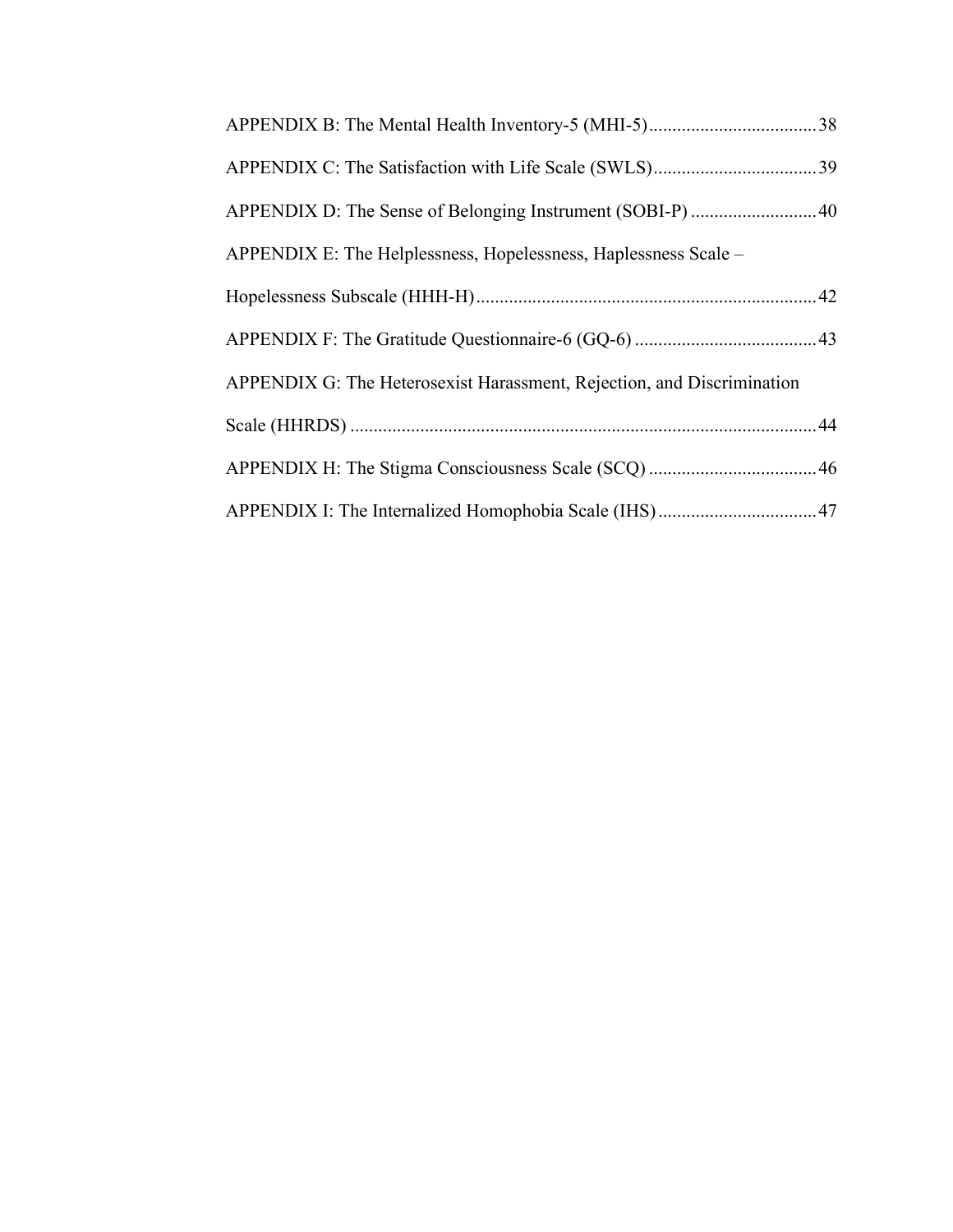## LIST OF TABLES

| 1. Descriptive Statistics of Scales Measuring Psychological Distress, Subjective Well- |
|----------------------------------------------------------------------------------------|
| Being, Sense of Belonging, Hopelessness, Gratitude, Discriminatory Experiences, Stigma |
|                                                                                        |
| 2. Correlation Matrix Between Mental Health Measures and Minority Stressors  19        |
|                                                                                        |
| 4. Minority Stressors and Gratitude Predicting Subjective Well-Being21                 |
| 5. Minority Stressors and Gratitude Predicting Sense of Belonging21                    |
|                                                                                        |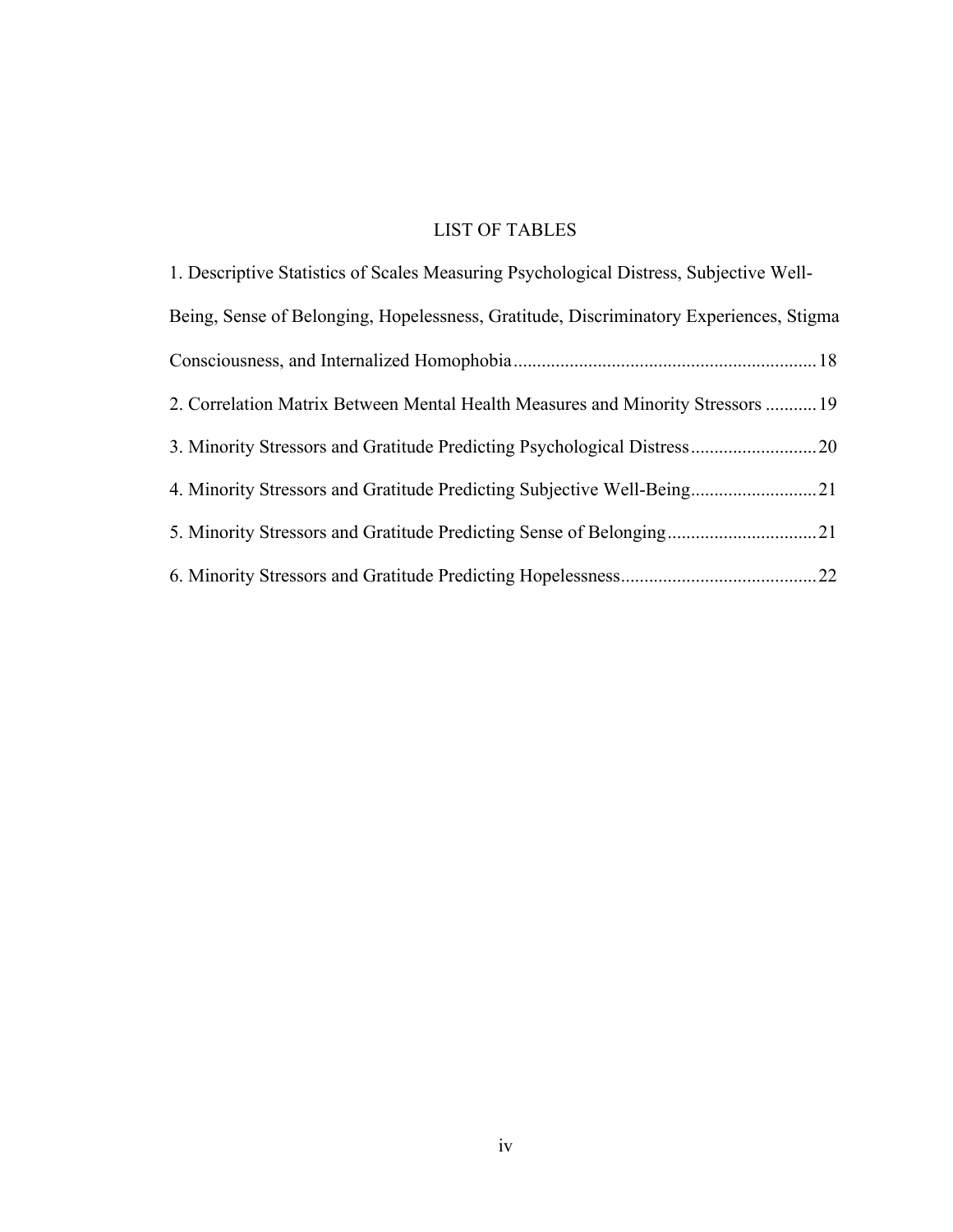## CHAPTER I

#### INTRODUCTION

In recent decades, mental health professionals have grown increasingly interested in the mental and physical wellbeing of lesbian, gay, bisexual, transexual, queer, and questioning individuals. Research efforts have focused on discovering disparities within the sexual and gender minority populations in terms of representation, socioeconomic resources, opportunity, and mental health outcomes. As psychologists' understanding of the LGBTQ community has deepened, researchers have identified many personal and structurally leveled hardships in society that do not apply to heterosexual people (Meyer, 1995, 2003; Pakula et al., 2016; Woodford, Han et al., 2014; Woodford, Kulick et al., 2014). These disparities have been shown to exist in many different countries, communities, and cultures around the world.

#### **LGBTQ Mental Health**

Those in the LGBTQ community commonly report higher levels of negative mental health outcomes and a lower quality of life than heterosexuals (Eres et al., 2021; Meyer, 1995, 2003; Pakula et al., 2016; Woodford et al., 2015). For example, sexual and gender minorities have been found to have elevated levels of depression and anxiety compared to the general population (Borgogna et al., 2019; Eres et al., 2021; Lewis et al., 2003; Su et al., 2016; Talbott, 2012). This population is at a greater risk of having DSM-V defined mental disorders (Grant et al., 2013; Pakula et al., 2016). LGBTQ people tend to report higher levels of loneliness and social isolation than their straight counterparts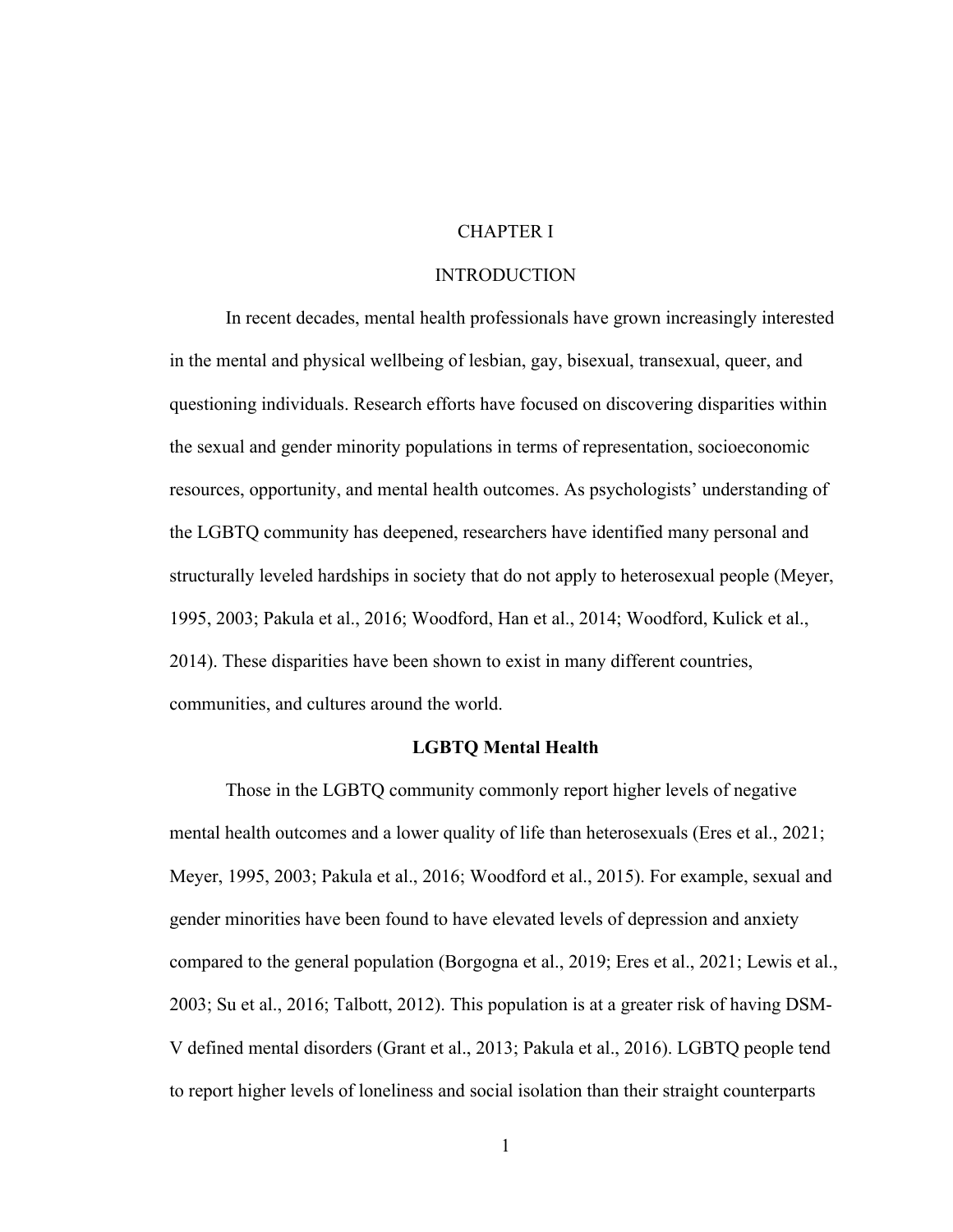(Eres et al., 2021), which is associated with suicidal ideation (Kittiteerasack et al., 2020). These disparities are caused in part by a complex interaction of moderating and mediating factors that make a simple solution to preventing poor mental health unattainable.

Sexual minorities are at a higher risk than the heterosexual population of being discriminated against due to their sexual identity (Meyer, 1995, 2003; Rankin et al., 2010; Su et al., 2016; Talbott, 2012; Woodford, Han et al., 2014; Woodford, Kulick et al., 2014). Discrimination against one's sexuality has been shown to indirectly increase depressive and anxious symptoms (Cronin et al., 2020; Kelleher, 2009; Parra & Hastings, 2020; Tebbe et al., 2021; Woodford, Han et al., 2014; Woodford, Kulick et al., 2014). Sexual identity distress is intertwined with psychological distress, and they are predictive of each other (Kelleher, 2009). One of the highest risks sexual minorities face is suicidal ideation and actions at a much higher rate than their straight counterparts (Talbott, 2012). Predictably, lifetime history of attempted suicide is also more prevalent. Lifetime suicidal ideation has been found to correlate with increased levels of social discrimination, stress, and loneliness (Kittiteerasack et al., 2020). Loneliness may be more common in the LGBTQ community as sexual minorities are disproportionately single and more commonly live alone even when in a relationship (Eres et al., 2021).

## **LGBTQ Populations and the Minority Stress Model**

One of the most popular frameworks used by mental health professionals to understand the additive effects minority status has on chronic stress is known as the Minority Stress Model (Meyer, 1995, 2003; Mongelli et al., 2019). The Minority Stress Model provides a conceptualization for the complex interaction of internal and external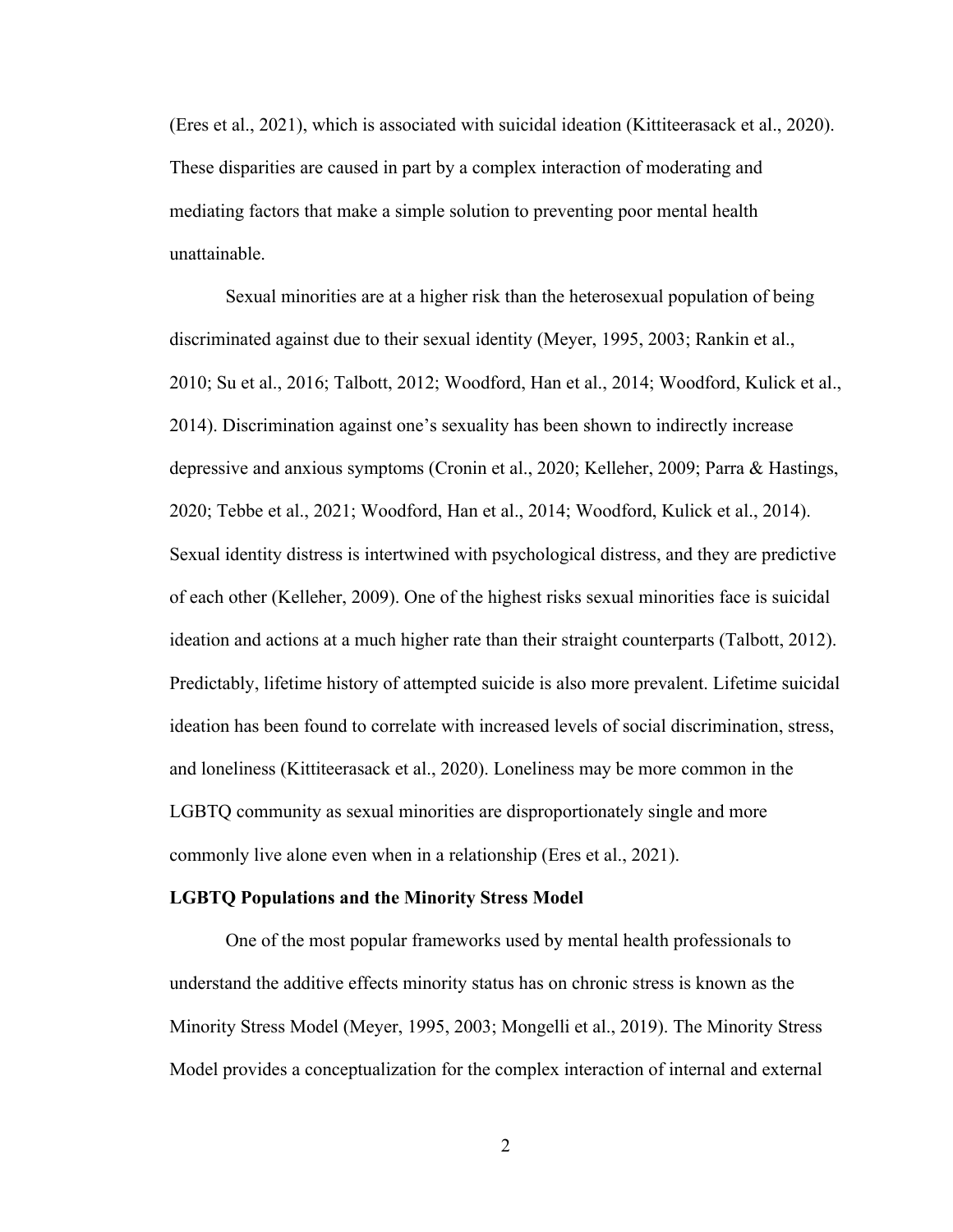stressors that affect minorities uniquely. It was postulated by Ilan Meyer as a way to explain the higher prevalence of mental disorders in LGBTQ populations compared to heterosexuals. Social stress particularly affects minorities because of social and cultural structures based in the dominant culture that discriminate against them that are not harmful to everyone (Meyer, 1995, 2003; Pakula et al., 2016; Woodford, Han et al., 2014; Woodford, Kulick et al., 2014).

Research has found that minority stressor levels have predictive power associated with mental health outcomes (Cronin et al., 2020; Lea et al., 2014; Mongelli et al., 2019). For example, sexual minorities are at a higher risk of social isolation than heterosexuals (Eres et al., 2021). Studies have found that as ratings of gay-related stress increase so do those of depressive symptoms (Kelleher, 2009; Lewis et al., 2003). Biological evidence has even been found using salivary cortisol intercepts and diurnal slopes that shows the connection between minority stress and depression (Parra et al., 2016). Sexual minorities report more stressful lives and a weaker sense of belonging than heterosexual people do (Pakula et al., 2016), which is associated with increased loneliness (Eres et al., 2021). Minority stress and psychological inflexibility have been shown to be moderately related (Weeks et al., 2020). Psychological inflexibility is the proclivity to fall into the same maladaptive pattern when having a psychological reaction and is associated with general distress, depression, anxiety, somatization, and self-concealment (Leleux-Labarge et al., 2014) as well as substance misuse and suicidality (Weeks et al., 2020).

## *Discrimination Events*

Discrimination based on one's sexual or gender identity varies in the magnitude of its overtness, hostility, and intimacy (Woodford, Han et al., 2014; Woodford, Kulick et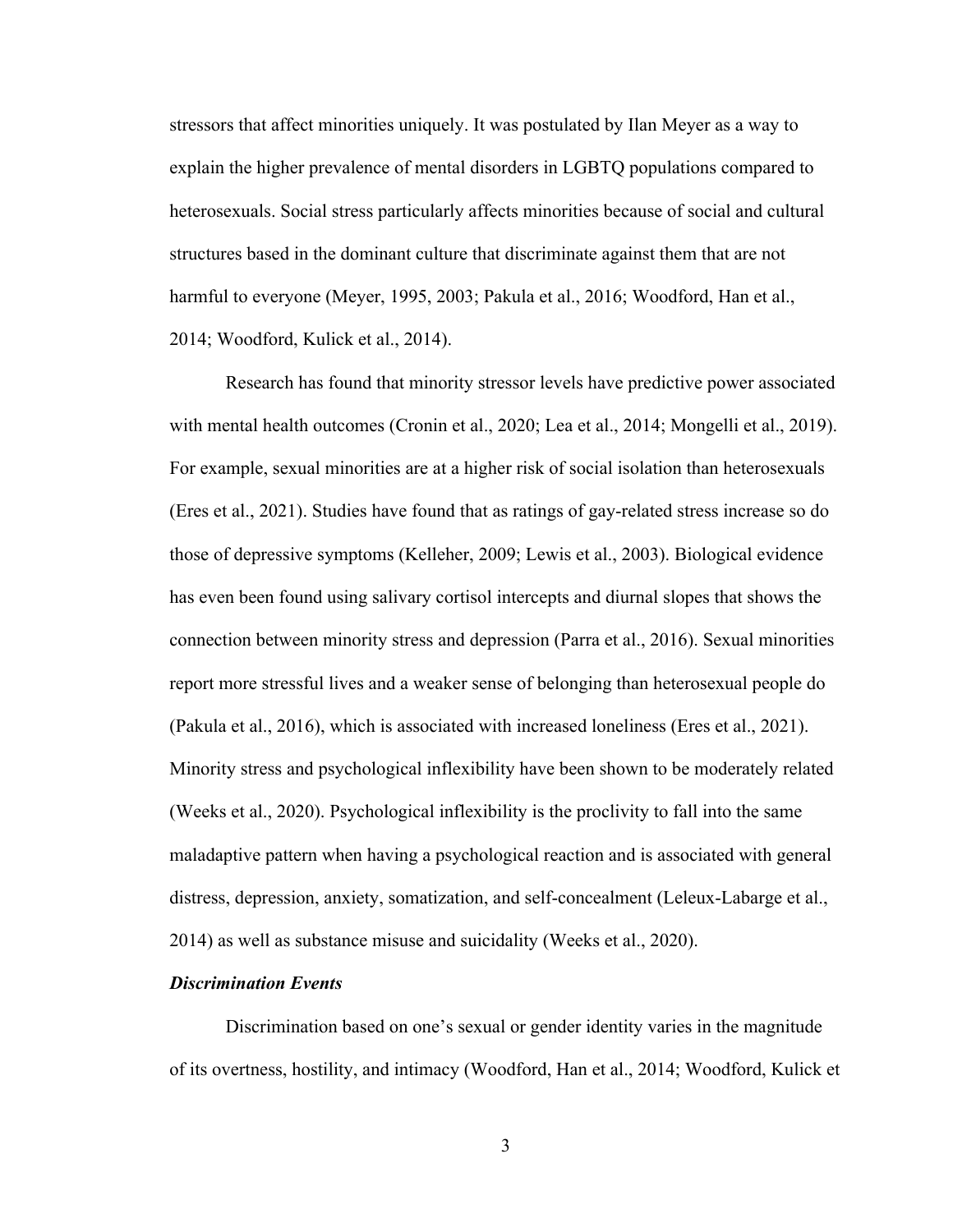al., 2014). It can occur in many forms including microaggressions, prejudice, derogatory interactions, and physical abuse. Historically, these discrimination events have been structurally-rooted and often condoned or enforced by religious and/or government institutions.

Perceived discrimination based on sexual identity has been shown to be directly associated with greater psychological distress (Meyer, 1995, 2003; Woodford, Han et al., 2014; Woodford, Kulick et al., 2014). Sexual victimization is correlated with lower selfesteem and higher levels of anxiety and depression (Michaels et al., 2015; Seelman et al., 2020; Woodford, Han et al., 2014; Woodford, Kulick et al., 2014). Discrimination on the basis of sexuality has also been found to increase hopelessness, which leads to negative mental health outcomes (Tebbe et al., 2021).

Another way the relationship between discrimination and mental health can be impacted is through sense of belonging, which has a direct relationship with anxious symptoms (Tebbe et al., 2021). Heterosexist discrimination can lead to depression, anxiety, and suicidal ideation (Cronin et al., 2020; Kelleher, 2009; Parra & Hastings, 2020; Tebbe et al., 2021). Discrimination from friends and family has had significant associations with poor physical health symptoms (Figueroa & Zoccola, 2015). Being a victim of homophobic physical abuse is a risk factor for higher psychological distress and having a lifetime suicide attempt (Lea et al., 2014). LGBTQ harassment has been found to increase rates of internalized homophobia (Michaels et al., 2015).

#### *Perceived Stigma*

*Perceived stigma* refers to the stressful anticipation of discrimination and awareness of societal beliefs and prejudices. This minority stressor is partially an internal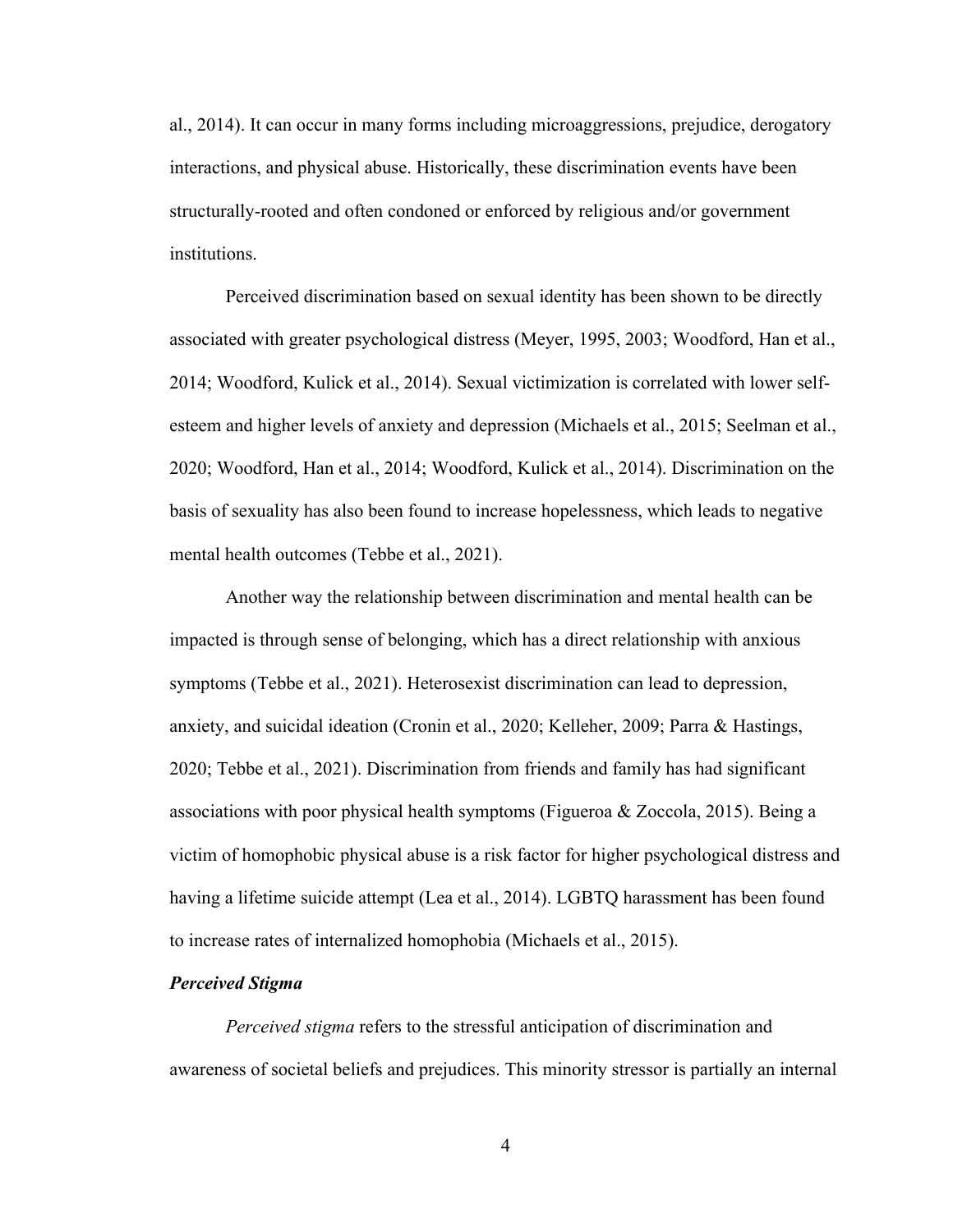and external process as personal beliefs are informed by feedback from the environment. For example, sexual minorities face consistent social stress over their identity (Meyer, 1995, 2003). Having to conceal one's sexual identity is a social stressor that heterosexuals do not have to worry about as their identity is accepted by the dominant culture. *Stigma consciousness* refers to the personal belief one has about the degree to which their minority status permeates their life experiences. Research has shown that as stigma consciousness rises so do depressive, anxious, and suicidal symptoms (Cronin et al., 2020; Kelleher, 2009; Lewis et al., 2005).

Perceived stigma in LGBTQ people has been shown to be related to higher rates of depression, anxiety, and suicidal ideation (Lea et al., 2014). Expectation of rejection based on sexual or gender identity has also been shown to have a positive correlation with negative mental health factors like depression, anxiety, and suicidal ideation (Kaniuka et al., 2020; Kelleher, 2009; Klundt et al., 2021).

#### *Internalized Homophobia*

Internalized homophobia, also referred to as *internalized homonegativity* or *internalized heterosexism*, represents how minority stress manifests psychologically among LGBTQ persons. Specifically, stigmas held and expressed by the majority population are held and directed towards the self (Meyer, 2003). Through this process, LGBTQ individuals judge themselves in ways taught by their environment and the dominant culture that can lead to self-loathing and personal scrutiny. Higher rates of internalized homophobia have been shown to correlate with issues during sexual identity development and self-esteem (Peterson & Gerrity, 2006). Sexual identity distress is associated with greater negative mental health outcomes (Kelleher, 2009; Su et al., 2016).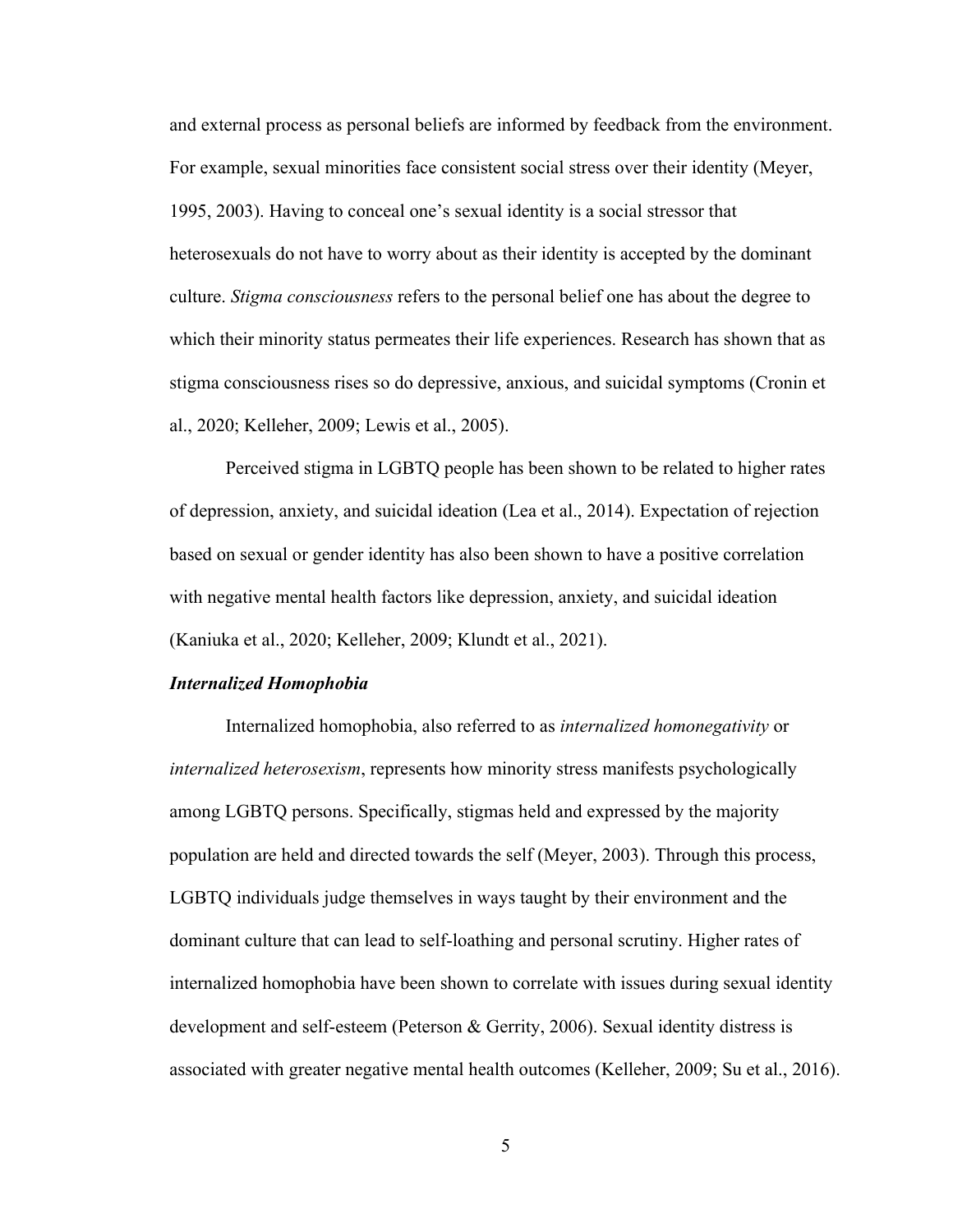Depression, anxiety, and stress have been found to be higher in those with elevated internalized homophobia (Boppana & Gross, 2019; Heiden-Rootes et al., 2018; Kaysen et al., 2014; Michaels et al., 2015). Internalized homophobia is also positively related to increased psychological distress (Cronin et al., 2020; Lea et al., 2014; Kaysen et al., 2014), perceived rates of discrimination (Michaels et al., 2015), and suicide ideation/attempts (Kittiteerasack et al., 2020; Meyer, 1995). Lastly, there is physiological evidence that connects increased internalized homonegativity with higher rates of depression through diurnal cortisol levels (Parra et al., 2016).

Internalizing heterosexist stigma is associated with higher levels of hopelessness, which elevates depression and anxiety (Tebbe et al., 2021). Minority stressors also impact the LGBTQ community through self-acceptance. Self-acceptance is negatively related to internalizing heterosexist stigma (Camp et al., 2020). Lower rates of selfacceptance in LGBTQ individuals have been shown to correlate with higher perception of minority stressors and psychological distress (Camp et al., 2020; Su et al., 2016, Woodford, Kulick et al., 2014; Woodford et al., 2018). Internalized homophobia and negative mental health outcomes are also affected by a sense of belonging, which is associated with higher rates of depressive and anxious symptoms (Eres et al., 2021; Pakula et al., 2016; Tebbe et al., 2021). Furthermore, internalized homophobia is associated with the use of maladaptive coping techniques in LGBTQ women, which is directly related to depression and anxiety (Kaysen et al., 2014).

#### **LGBTQ Populations in Higher Education**

Although as a whole society is moving towards acceptance of LGBTQ peoples, college campuses still harbor an unsafe environment for these students in which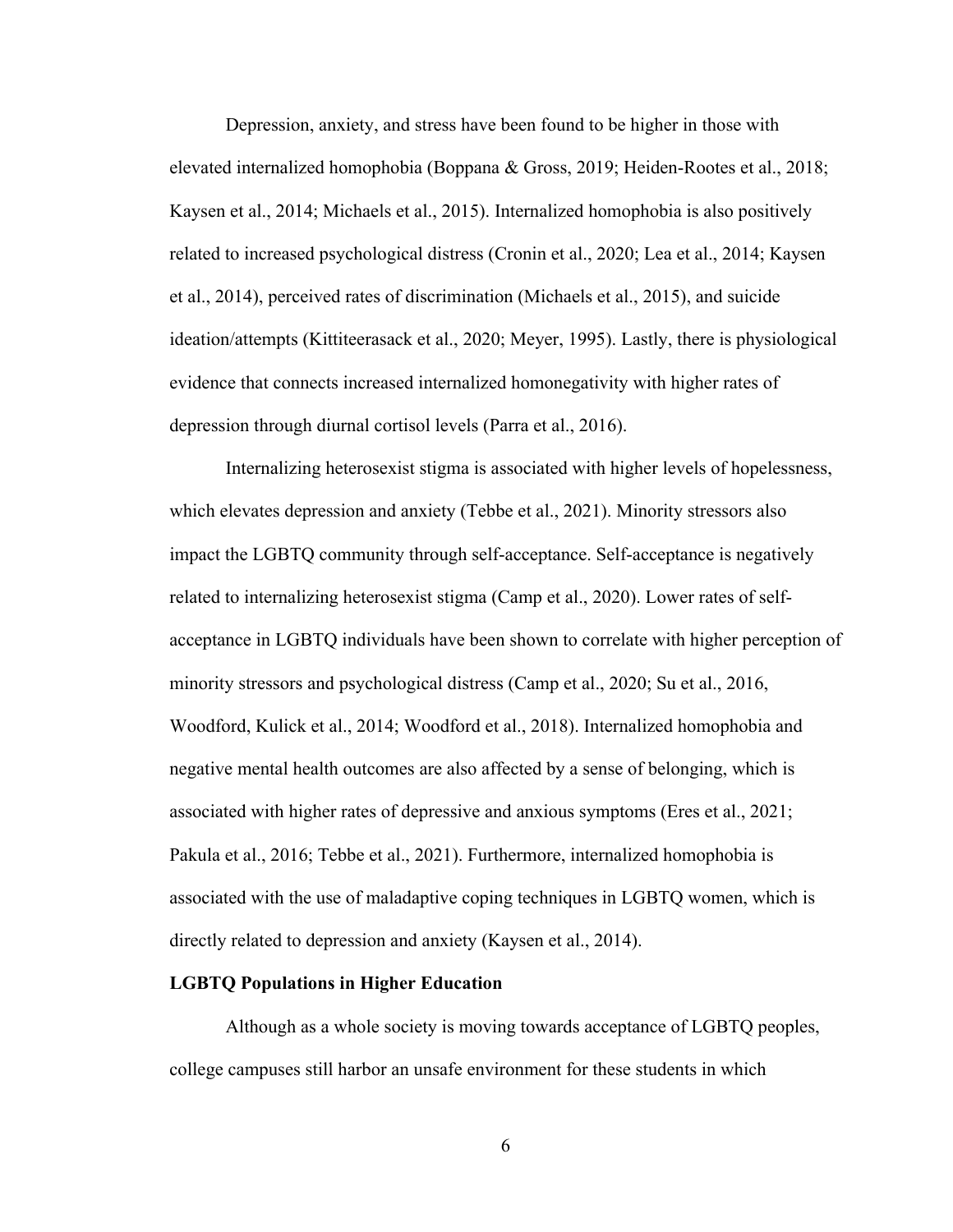discrimination is experienced more frequently for them (Rankin et al., 2010, Woodford, Han et al., 2014; Woodford, Kulick et al., 2014). Heterosexist harassment on college campuses is a risk factor for lower self-esteem, depression, and anxiety (Seelman et al., 2020; Woodford, Han et al., 2014; Woodford, Kulick et al., 2014; Woodford et al., 2015; Woodford et al., 2018). Levels of self-esteem have been shown to be related to identity development (Peterson & Gerrity, 2006). Sexual minority students report lower levels of safety and belongingness (Wilson & Liss, 2020) presumably due to additional social and internal stressors. For example, self-concealment has been found to be positively related to psychological distress, anxiety, depression, somatization, in gay college students (Leleux-Labarge et al., 2014). LGBTQ students in higher education have been found to have worse subjective well-being and overall mental health outcomes than heterosexual students on campus (Grant et al., 2013; Klundt et al., 2021; Seelman et al., 2020).

Sexual minority students report higher rates of psychiatric diagnoses such as major depressive disorder and social anxiety disorder (Grant et al., 2013). Significantly increased levels of anxiety and depression are found in non-heterosexual students (Klundt et al., 2021; Wilson & Liss, 2020). Sexual minority students self-report being overweight and unattractive at significantly higher rates (Grant et al., 2013). In one study, fear of not being accepted by college peers was the strongest predictor of depression, anxiety, and academic distress (Klundt et al., 2021). Minority stress can impact LGBTQ students by diminishing their senses of safety and belonging (Wilson & Liss, 2020). This is concerning because sexual minority students are at a higher risk for suicide than others (Klundt et al., 2021).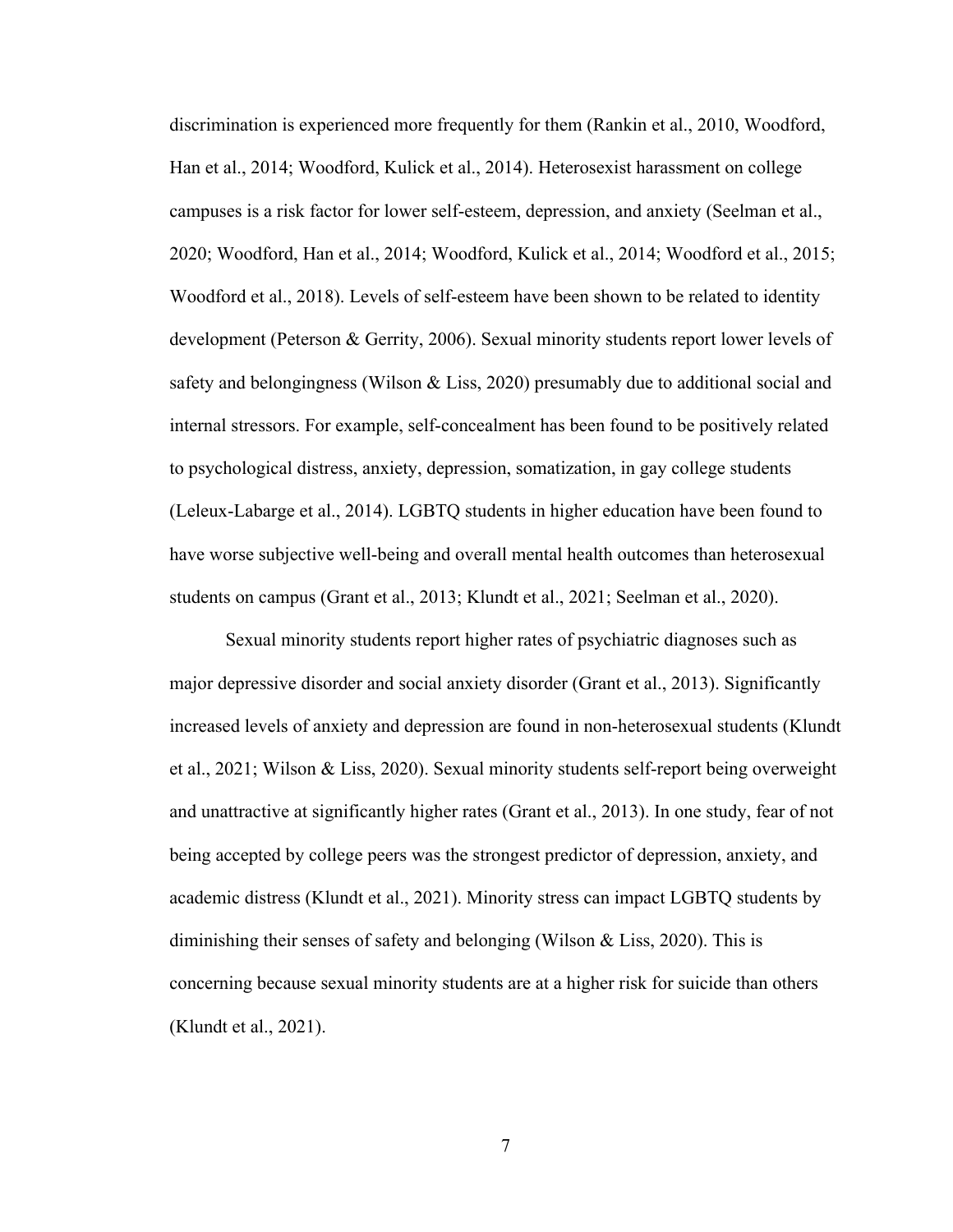Minority stress is perpetuated by higher education institutions through their adherence to dominant social norms. Compared to heterosexual students, sexual minority students report lower levels of comfort with their campus climate, more frequent thoughts of leaving their school, and less satisfaction with LGBTQ campus resources and curriculum (Rankin et al., 2020). Institutional factors that are related to psychological well-being and heterosexist discrimination include domestic partner benefits, freedom for transgender students to go by their name of choice, LGBTQ-related courses, and number of LGBTQ student organizations (Rankin et al., 2010; Woodford et al., 2018). Antidiscriminatory policies have been shown to be associated with less anxiety and stress as well as greater pride and self-esteem (Woodford et al., 2018).

#### **LGBTQ Populations in Christian Higher Education**

Although religiosity has been shown to have a positive effect on mental health, this effect has been found to be significantly weaker for LGBTQ individuals as well as increase internalized homophobia (Klundt et al., 2021). Religiously conservative colleges and universities are traditionally invalidating of sexual and gender minorities and often have discriminatory policies towards them. Due to these non-affirming policies toward LGBTQ persons, these institutions are unique locations where additional minority stressors can compound their psychological distress.

Levels of religious conservatism in colleges have been found to have an inverse relationship with how accepting that institution is of sexual minority students (Heiden-Rootes et al., 2018). Lack of support from others is correlated with lower rates of selfacceptance (Camp et al., 2020), and as previously mentioned, fears of not being accepted on campus are associated with more depression, anxiety, and academic distress (Klundt et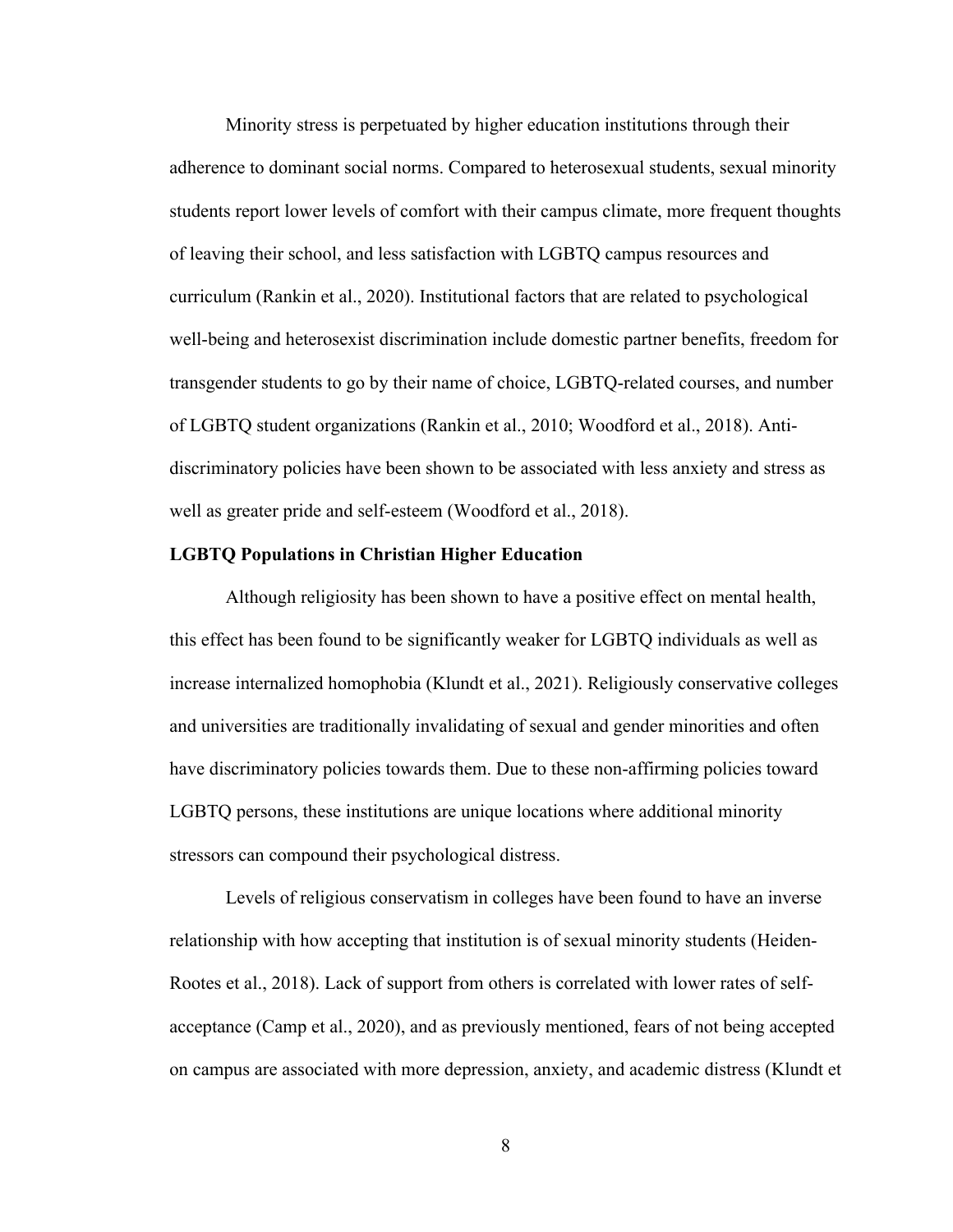al., 2021). Lower rates of LGBTQ college acceptance are also linked to elevated levels of internalized homophobia (Heiden-Rootes et al., 2018).

# **The Present Study: The Relationship of Minority Stress with the Mental Health of**

#### **LGBTQ College Students on a Christian Campus with Non-Affirming Policies**

One of the foundational concepts of the Minority Stress Model is that the stress is based on persisting social processes and structures. This is separate from general stressors, which are caused by personal circumstances while minority stress is chronic (Meyer, 2003). For this reason, it should be important for researchers to further their understanding of how institutions based in the dominant culture affect minorities. Institutions are able to impact individuals through their policy and legislation, which is molded by popular society. This makes it crucial to examine current public and institutional policies for potential negative effects they could be having on vulnerable populations. Faith-based institutions vary in the degree to which they endorse the moral legitimacy of same-sex relations outside of a union between a man and a woman. For the purposes of this study, a 'non-affirming' school is one with an official stance against same-sex marriage or acting upon non-heterosexual urges.

A recent article by Tebbe et al. (2021) about the impact of policies upon sexual minorities found that awareness of anti-trans legislative efforts in the respective state of each participant significantly increased feelings of hopelessness and the negative impact of discriminatory experiences as well as decreased sense of belonging. Such a finding has relevance for LGTBQ students enrolled at Christian universities with non-affirming policies given that students at schools with inclusive policies regarding gender identity and sexual orientation experience lower levels of discrimination, less psychological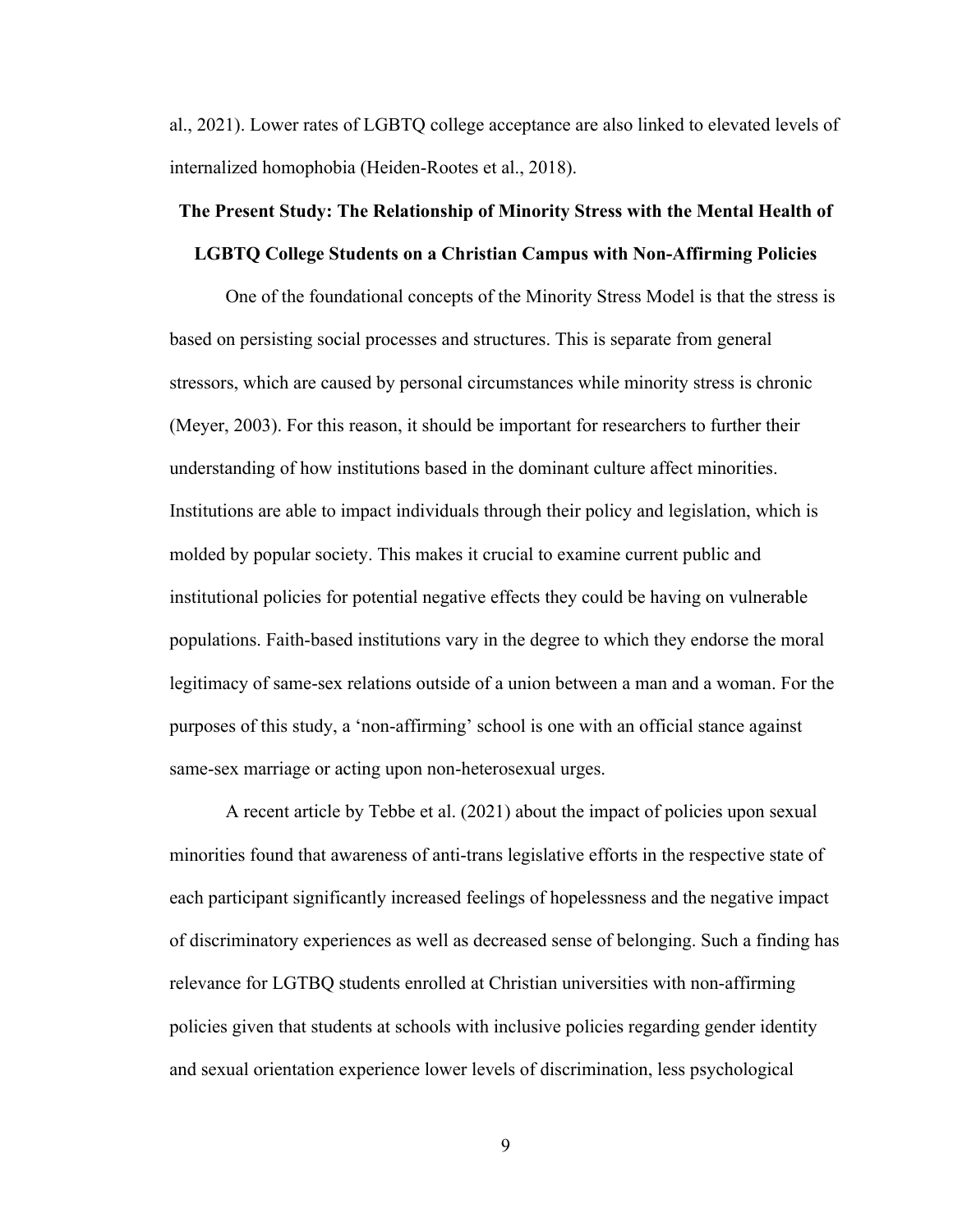distress, and higher self-acceptance (Woodford, Kulick et al., 2014; Woodford et al., 2018). This is consistent with what previous research has found on Christian campuses such as a lack of support for LGBTQ students (Heiden-Rootes et al., 2018), lower rates of self-acceptance (Camp et al., 2020), and an increase in internalized homophobia (Heiden-Rootes et al., 2018; Klundt et al., 2021).

Overall, then, and guided by the Minority Stress Model proposed by Meyer (2003) regarding social burdens specific to the LGBTQ community, the purpose of this study was to examine the impact of minority stressors at a Christian university with a non-affirming school policy on mental health outcomes of sexual minority students. The study involved asking LGBTQ students at Abilene Christian University to complete an online survey assessing different facets of mental health and minority stress. ACU is a Christian university in Abilene, TX, with a non-affirming policy regarding same-sex behavior and marriage. Overall, it was predicted that high levels of minority stress among participants would be associated with poorer mental health outcomes and higher psychological distress.

Beyond these predictions, the proposed study was also interested in exploring possible protective factors for LGBTQ individuals on Christian college campuses. Following recent work in the area of positive psychology, gratitude was selected as a possible protective factor. For example, gratitude is important because it has been found to reduce rates of suicidal ideation in sexual minorities (Kaniuka et al., 2020; Meyer, 2003). In one study by Kaniuka et al. (2020), gratitude was shown to significantly correlate with lower depression, less anticipated discrimination, more self-compassion, and higher flourishing in the LGBTQ population. Through these variables, gratitude is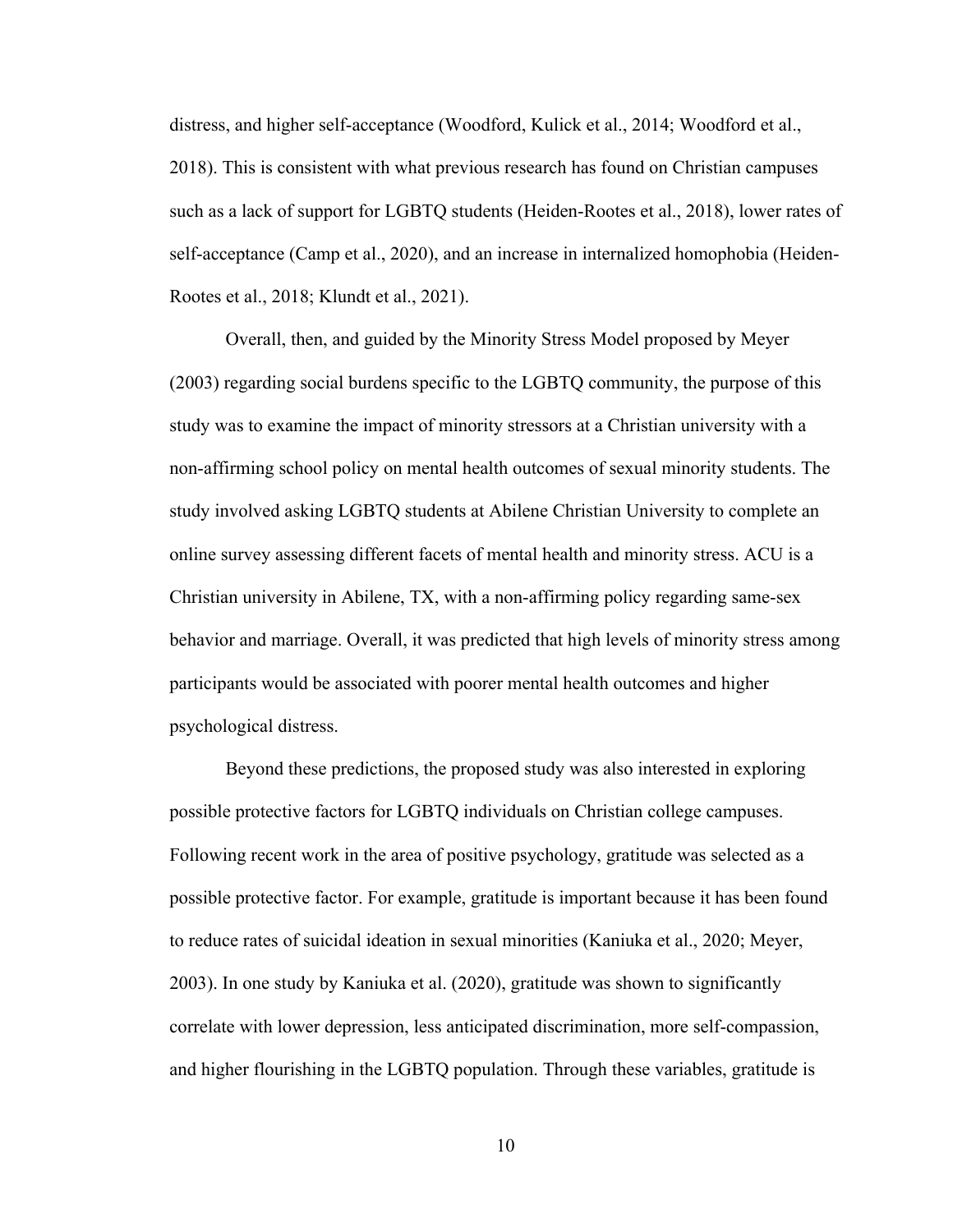able to reduce suicidal ideation from multiple facets. This makes gratitude one of the promising therapeutic focuses for mental health care professionals to make suicide less prevalent within the LGBTQ community. Consequently, a final prediction of the study was that, while minority stress was expected to be associated with lower well-being, it was also predicted that gratitude would be predictive of greater well-being among LGBTQ students, even on a non-affirming Christian campus.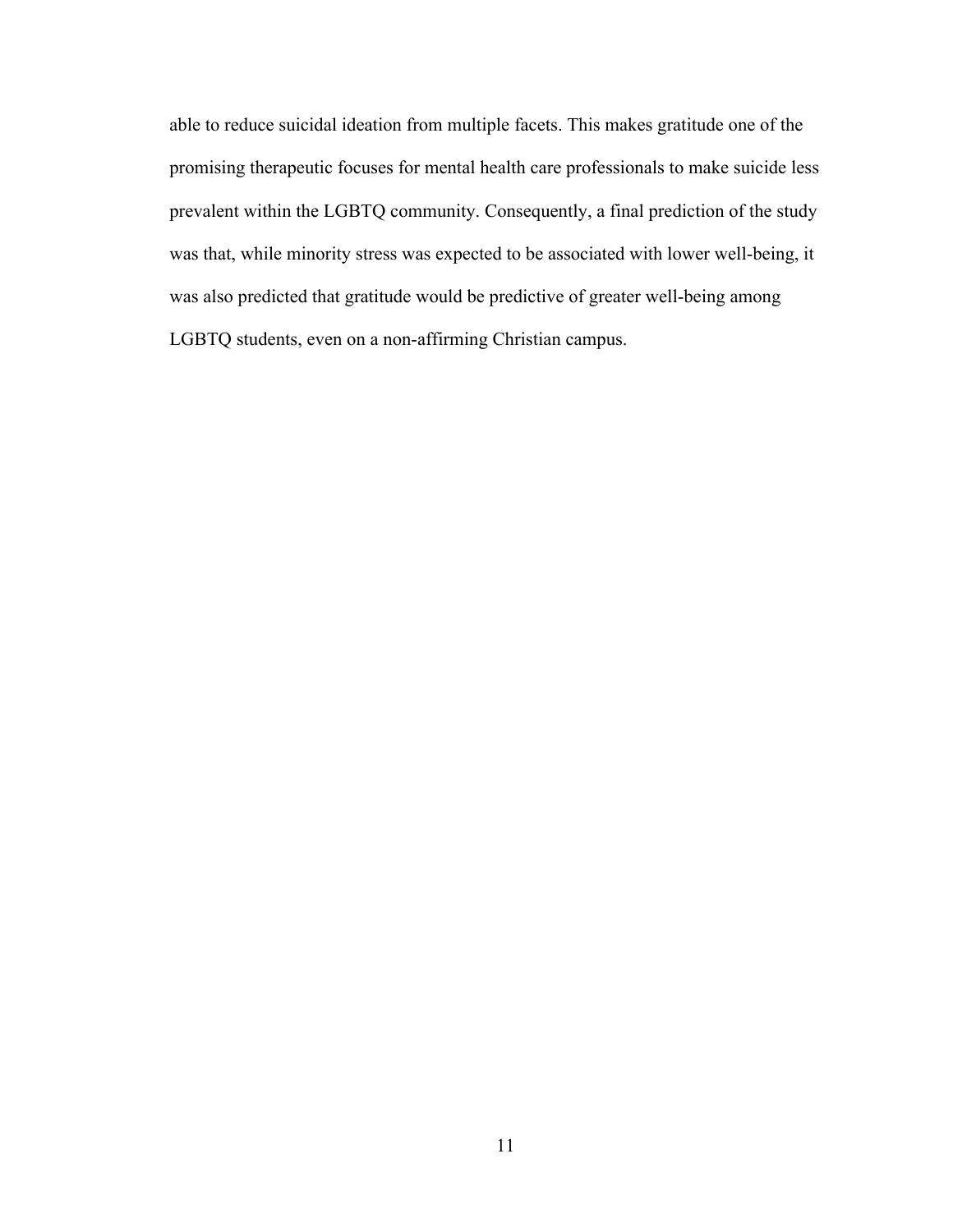## CHAPTER II

## **METHODS**

#### **Procedure and Participants**

Participants were LGBTQ students enrolled at Abilene Christian University. A sample of 24 participants were collected with 50% being bisexual, 37.5% being lesbian, and 12.5% being pansexual. Of the sample, 17 were Caucasian, 4 were Hispanic/Latino, 2 were African American, and 1 was Asian or Pacific Islander. A total of 83.3% of participants identified as female, 12.5% as non-binary, and 4.2% as bigender with 12.5% being transgender. Participants were recruited through student organizations and peer affiliation networks. Participants were instructed to complete an online survey via Google Forms assessing psychological distress, subjective well-being, sense of belonging, hopelessness, gratitude, perceived heterosexist discrimination, stigma consciousness, and internalized homophobia.

#### **Measures**

#### *Psychological Distress (MHI-5)*

The Mental Health Inventory (Veit & Ware, 1983) is a 38-item measure of psychological distress and well-being. Five of the items from this inventory have been used as both a subscale in the Short Form-36 (Ware & Sherbourne, 1992) and a standalone scale known as the Mental Health Inventory-5. Items are intended to assess general mental health including positive affect, depression, and anxiety (Ware & Sherbourne, 1992). The MHI-5 was answered with a Likert scale of 1 (all of the time) to 6 (none of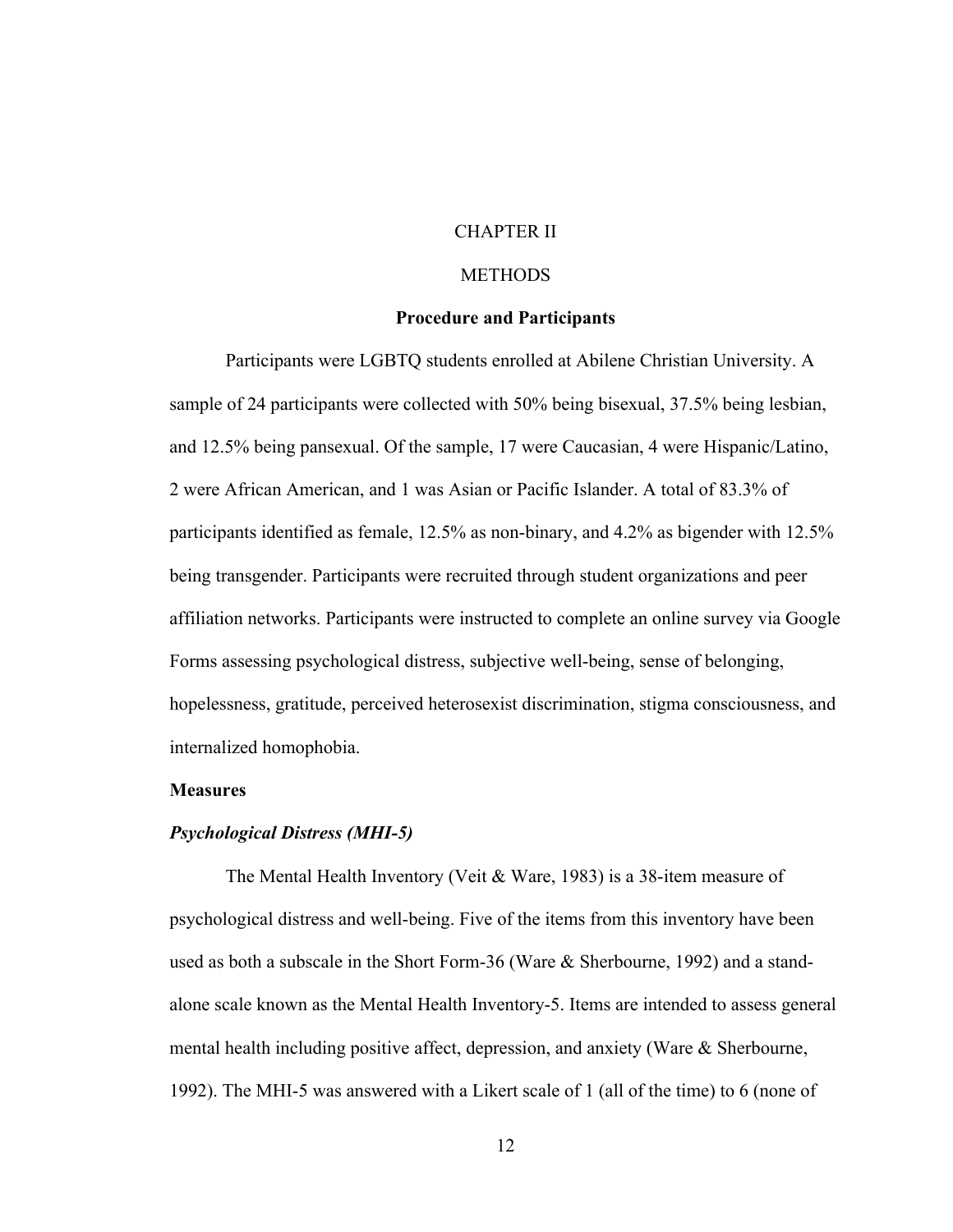the time). Scores range from 5 to 30 but are converted to a scale from 0 to 100, with higher scores being associated with more optimal mental health. The first and third questions were reverse scored because they are assessing how often positive emotions are felt. Some example items are "During the past month, how much of the time were you a happy person?" and "How much of the time, during the past month, have you been a very nervous person?" Evidence has been provided for validity using clinical interviews (Berwick et al., 1991). The Cronbach's alpha for the Mental Health Inventory-5 was .80. The entire MHI-5 can be found in Appendix B.

#### *Subjective Well-Being (SWLS)*

The Satisfaction with Life Scale (Diener et al., 1985) is a 5-item scale designed to measure the cognitive component of life satisfaction. Participants answered on a 7-point scale from 1 (strongly disagree) to 7 (strongly agree). Scores range from 5 to 35, with scores above 30 being extremely satisfied and scores lower than 10 being extremely dissatisfied. Two example items are "In most ways my life is close to the ideal" and "I am satisfied with my life." The SWLS has been found to be valid and reliable for a wide range of people (Pavot et al., 1991) with convergent and discriminant validity (Pavot & Diener, 1993). This scale also has a high internal consistency and test-retest reliability with a coefficient alpha of .87 (Diener et al., 1985). The Cronbach's alpha for the Subjective Well-Being Scale was .89. The entire SWLS can be found in Appendix C.

## *Sense of Belonging (SOBI-P)*

The Sense of Belonging Instrument (Hagerty & Patusky, 1995) consists of two subscales: the SOBI-A and SOBI-P. The SOBI-P is an 18-item scale designed to measure psychological sense of belonging rather than one's ability or desire to belong. This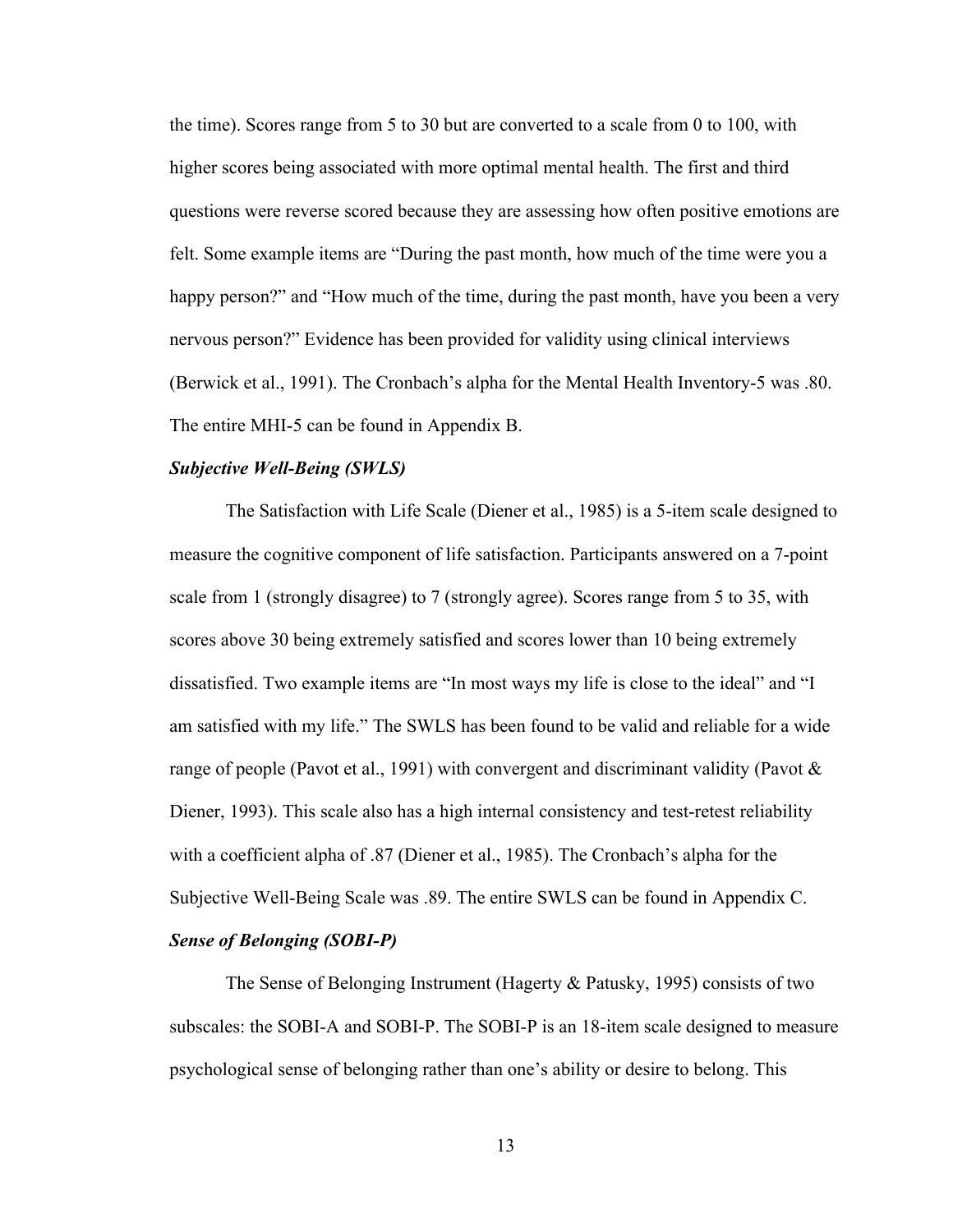instrument utilizes a Likert scale from 1 (strongly disagree) to 4 (strongly agree). Scores range from 18 to 72, with higher scores indicating a lower sense of belonging. Example items from this scale include "I feel like an outsider in most situations," "I don't feel that there is any place where I really fit in this world," and "I feel left out of things." Evidence has been shown for the internal consistency and test-retest reliability of the SOBI-P (Hagerty & Patusky, 1995). The Cronbach's alpha for the Sense of Belonging Inventory was .94. This entire scale can be found in Appendix D.

#### *Hopelessness (HHH-H)*

The Helplessness, Hopelessness, and Haplessness Scale (Lester, 1998, 2001) consists of three subscales. The Hopelessness scale is a 10-item measure that isolates the hopelessness of an individual from traits like helplessness. Participants answered on a 6 point Likert scale ranging from 1 (strongly agree) to 6 (strongly disagree). Four of the items were reverse scored. Scores range from 10 to 60, with higher scores correlating positively with levels of hopelessness. Some example items from the scale are "I am confident that I will complete college," "In the future, I expect to succeed in what concerns me most," and "I can look forward to more good times than bad times." This measure has been found to have good internal consistency and construct validity with a college sample and a Cronbach alpha of 20.5 with a standard deviation of 6.1 (Lester, 2001). The Cronbach's alpha for the Helplessness, Hopelessness, and Haplessness Scale-Helplessness Subscale was .86. The entire HHH-H can be found in Appendix E.

## *Gratitude (GQ-6)*

The Gratitude Questionnaire-6 (McCullough, 2002) is a 6-item scale designed to measure one's disposition toward gratitude. This instrument is rated on a 7-point Likert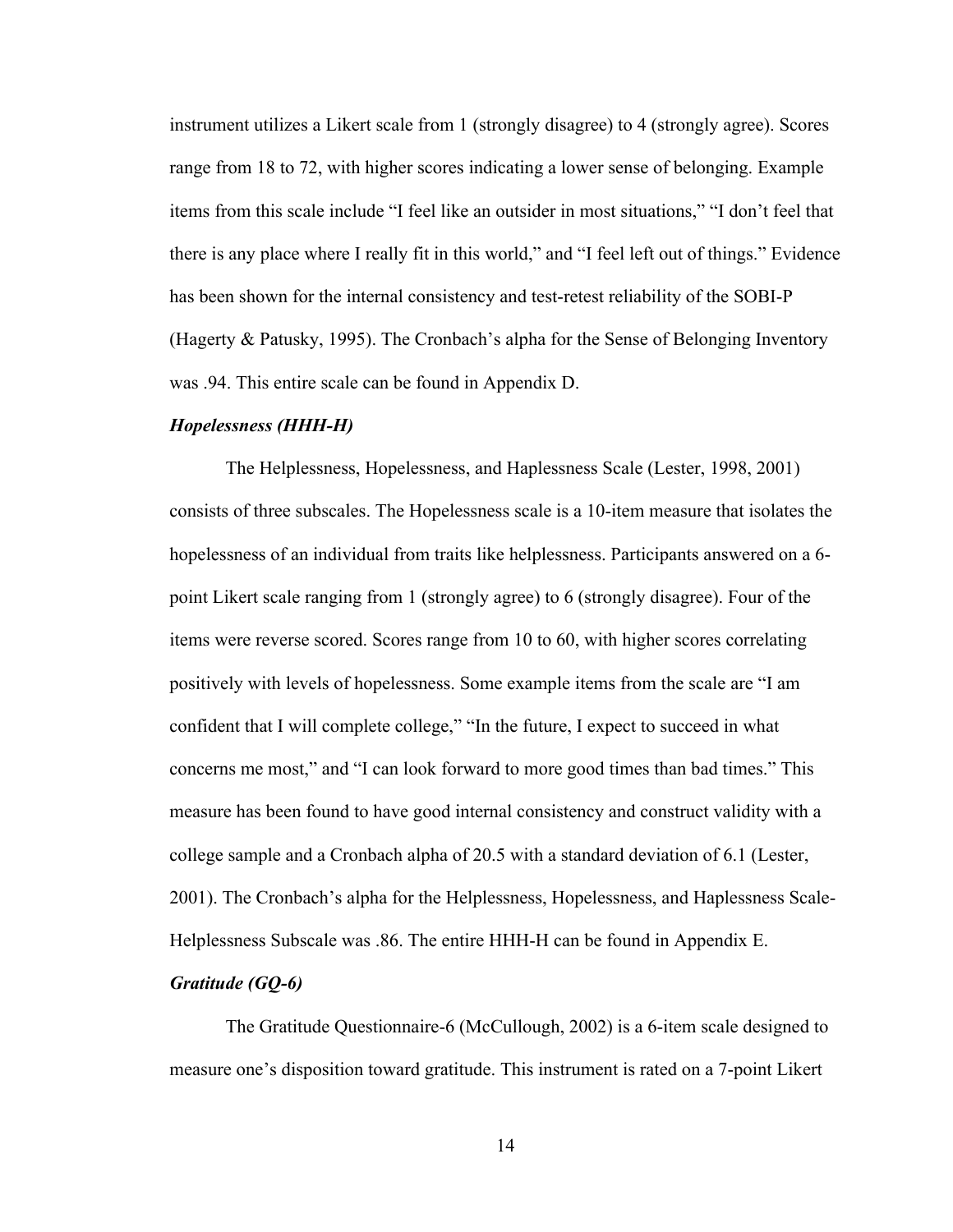scale ranging from 1 (strongly disagree) to 7 (strongly agree). Items 3 and 6 were reversescored because they assess a lack of gratitude. Scores range from 6 to 42, with higher scores interpreted as an elevated feeling of gratitude. Two example items are "I have so much in life to be thankful for" and "I am grateful to a wide variety of people." The GQ-6 has been shown to have discriminant validity and internal consistency (McCullough, 2002). The Cronbach's alpha for the Gratitude Questionnaire-6 was .89. The entire questionnaire can be found in Appendix F.

#### *Heterosexist Discrimination Events (HHRDS)*

The Heterosexist Harassment, Rejection, and Discrimination Scale (Szymanski, 2006) is a 14-item instrument that contains three sub scales. This scale was created to examine the relationship between heterosexist events and psychological distress in lesbians. Participants answered on a 6-point Likert scale from 1 (never happened) to 6 (almost all of the time) with higher scores indicating high levels of heterosexist discrimination. Some example items from the scale are "How many times have you been treated unfairly by your family because you are a lesbian," "How many times have you been treated unfairly by teachers or professors because you are a lesbian," and "How many times have you be treated unfairly by strangers because you are a lesbian?" This measure has been found to have good internal consistency with an alpha score of .9 (Szymanski, 2006). The Cronbach's alpha for the Heterosexist Harassment, Rejection, and Discrimination Scale was .92. The entire HHRDS can be found in Appendix G. *Stigma Consciousness (SCQ)*

# The Stigma Consciousness Questionnaire (Pinel, 1999) is a 10-item scale intended to measure an "individual's perceptions of the probability of being stereotyped"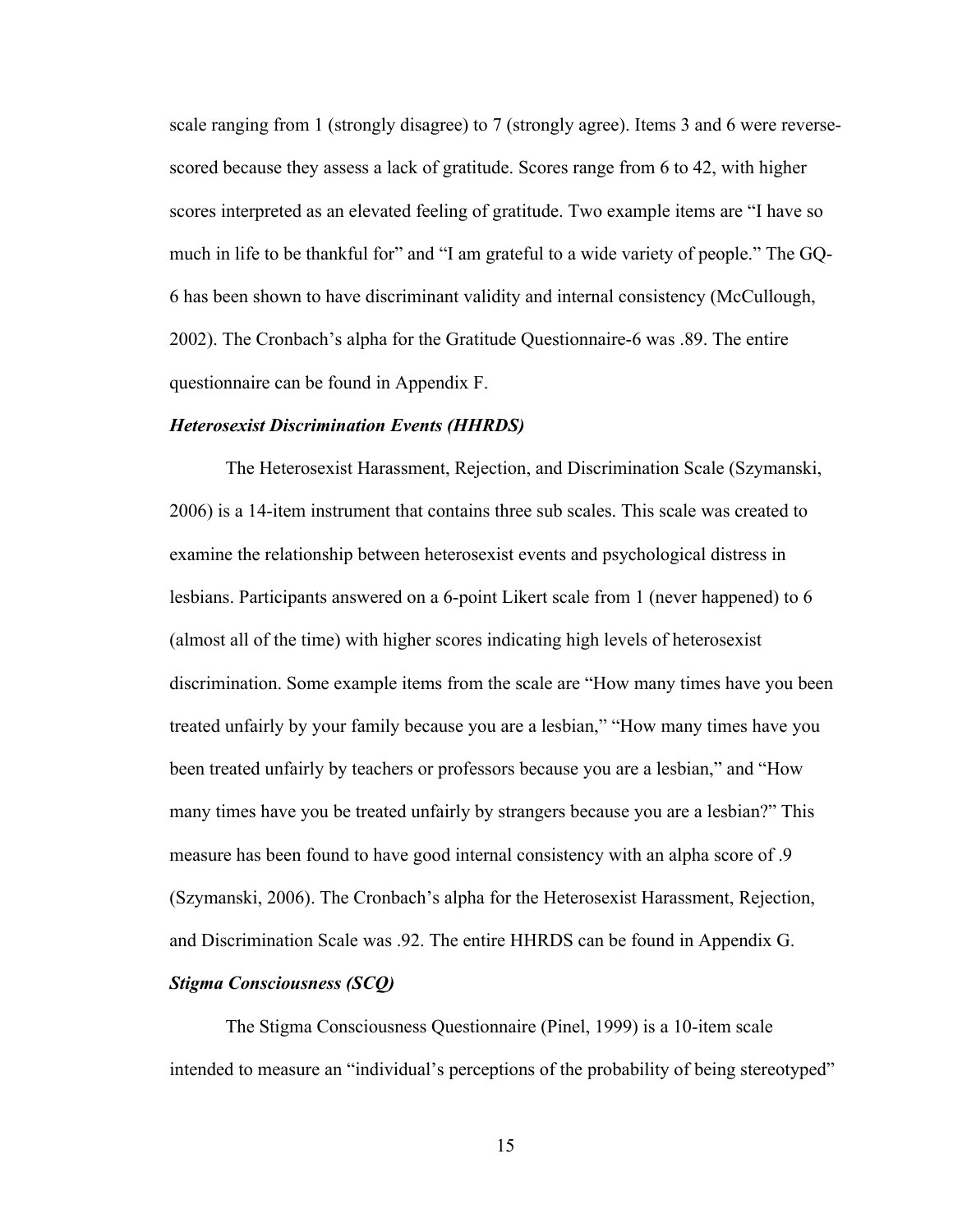and encompasses both personal experiences in the dominant culture and beliefs about how they are viewed as a minority. This questionnaire was answered on a 7-point Likert scale from 1 (strongly disagree) to 7 (strongly agree) with higher scores interpreted as higher stigma consciousness. Given changes in the terminology to describe sexual minorities since the publication of the SCQ, item wordings were changed for some items by replacing *homosexual* with *gay* or *LGTBQ people* and *heterosexual* with *straight people*. Some example items from the SCQ are "Stereotypes about LGBTQ people have not affected me personally," "Being an LGBTQ person does not influence how people act with me," and "Most straight people have a problem viewing LGBTQ people as equals." This scale has been shown to have test-retest reliability and a Cronbach's alpha of .81 with a sample of gay men and lesbian women (Pinel, 1999). The Cronbach's alpha for the Stigma Consciousness Questionnaire in this study was .85. The entire SCQ can be found in Appendix H.

#### *Internalized Homophobia (IHS)*

The Internalized Homophobia Scale (Wagner et al., 1994) is a 20-item scale designed to measure how internalized and applied heterosexist cultural ideas are in gay men. The IHS was scored on a 5-point Likert scale from 1 (strongly disagree) to 5 (strongly agree). Scores range from 20 to 100, with greater scores indicating higher internalized homophobia. Example items from this scale include "I wish I were heterosexual," "Whenever I think a lot about being gay, I feel critical of myself," and "Homosexuality is deviant." In one study, this measure was found to have high convergent validity and high internal consistency with a Cronbach's alpha of .92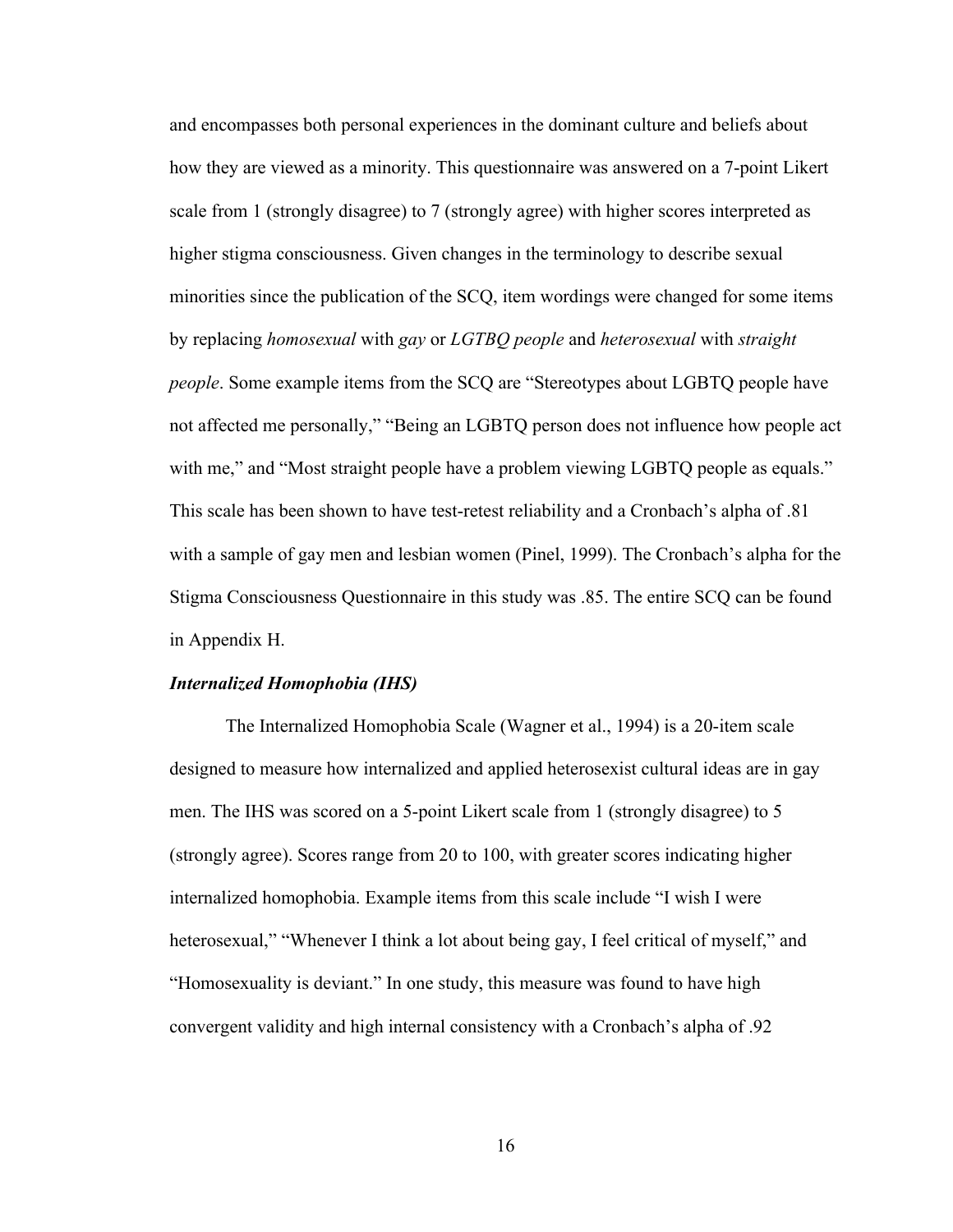(Wagner, 2010). The Cronbach's alpha for the Internalized Homophobia Scale in this study was .86. The entire IHS can be found in Appendix I.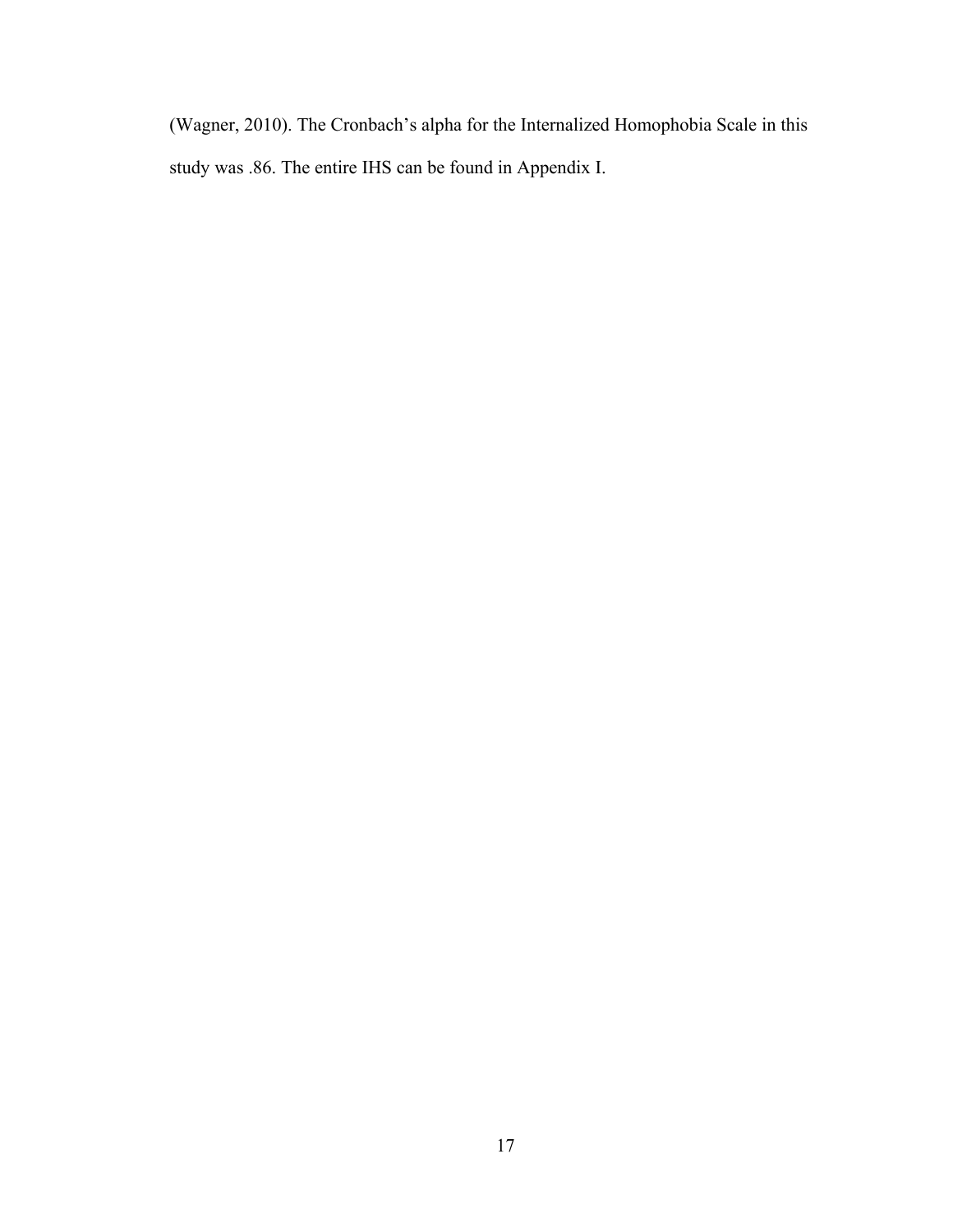## CHAPTER III

## RESULTS

## **Descriptive Statistics**

The descriptive statistics for all scales used in the survey questionnaire (MHI-5,

SWLS, SOBI-P, HHH-Hopelessness, GQ-6, HHRDS, SCQ, and IHS) can be found in

Table 1.

## **Table 1**

*Descriptive Statistics of Scales Measuring Psychological Distress, Subjective Well-Being,* 

*Sense of Belonging, Hopelessness, Gratitude, Discriminatory Experiences, Stigma* 

| Consciousness, and Internalized Homophobia |  |  |  |
|--------------------------------------------|--|--|--|
|--------------------------------------------|--|--|--|

|                               | Mean  | SD    |
|-------------------------------|-------|-------|
| <b>Mental Health Measures</b> |       |       |
| <b>Psychological Distress</b> | 18.50 | 4.70  |
| Subjective Well-Being         | 21.50 | 6.78  |
| Sense of Belonging            | 42.08 | 12.63 |
| Hopelessness                  | 46.29 | 7.37  |
| Gratitude                     | 35.42 | 6.29  |
| <b>Minority Stressors</b>     |       |       |
| Discriminatory Experiences    | 29.91 | 13.45 |
| Stigma Consciousness          | 33.75 | 11.61 |
| Internalized Homophobia       | 54.41 | 6.68  |

### **Correlations Between Mental Health Measures and Minority Stressors**

The goal of the study was to examine the impact of minority stressors at a LGBTQ non-affirming Christian university on the well-being and distress levels of sexual minority students. Minority stress was predicted to be negatively correlated with subjective well-being and positively correlated with psychological distress. Furthermore,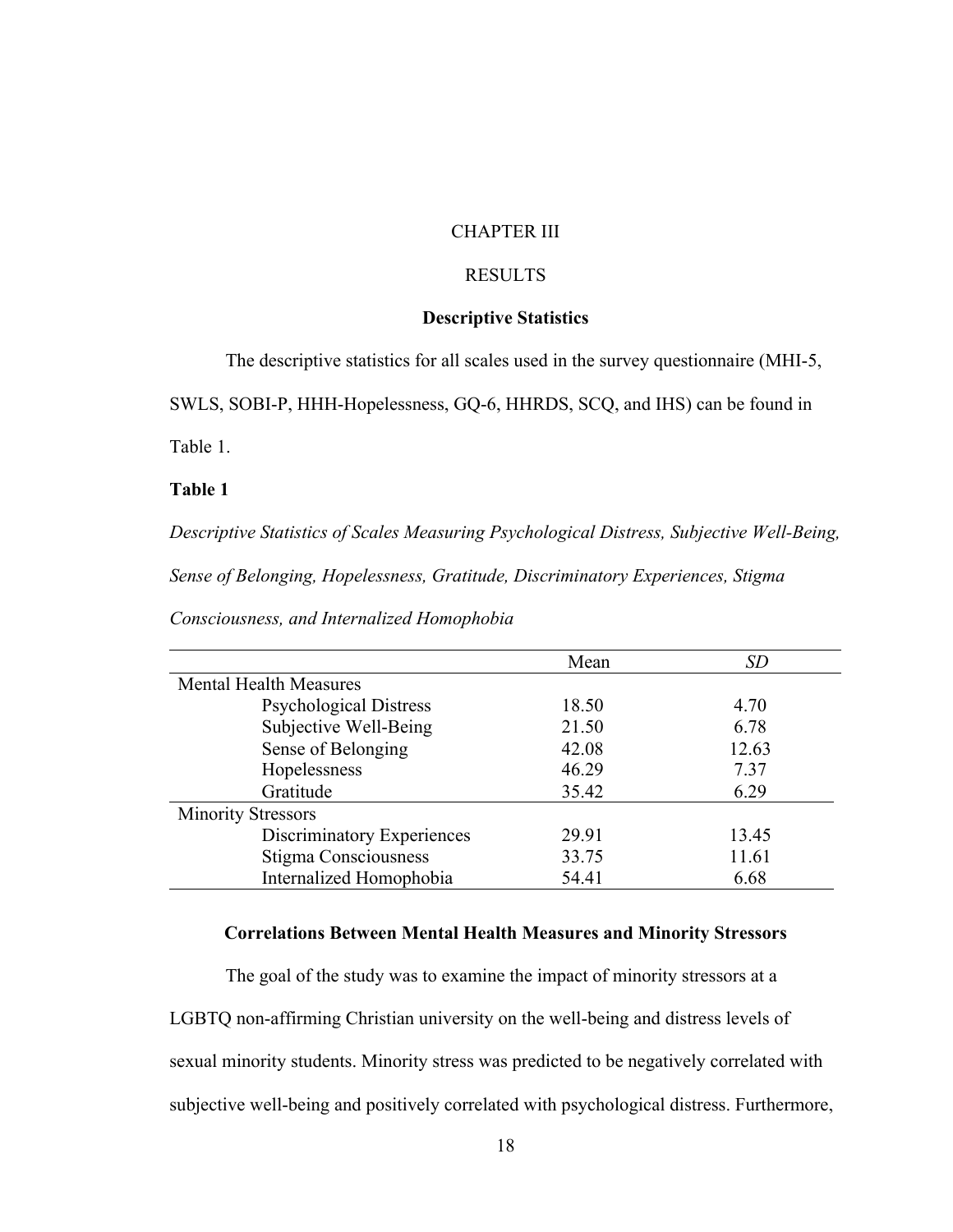the factors of the Minority Stress Model outlined by Meyer (1995, 2003) were expected to have significant relationships with the dimensions of mental health measured in this study. The correlations between the mental health measures employed and minority stressors can be found in Table 2. As can be seen in Table 2, there was a significant negative correlation between subjective well-being and stigma consciousness, but no other minority stress variable.

Stigma consciousness was also negatively correlated with sense of belonging and hopefulness. Psychological distress was not found to have any significant relationships with the measures of minority stress. As can also be seen in Table 2, the only other significant relationship between a minority stress and the mental health measures was a negative correlation between experiences of heterosexist discrimination and sense of belonging.

#### **Table 2**

|                               | Discriminatory | Stigma        | Internalized |
|-------------------------------|----------------|---------------|--------------|
| <b>Mental Health Measures</b> | Experiences    | Consciousness | Homophobia   |
| <b>Psychological Distress</b> | .08            | .08           | .31          |
| Subjective Well-Being         | $-.23$         | $-.44*$       | $-.30$       |
| Sense of Belonging            | $-.40*$        | $-.49**$      | $-.32$       |
| Hopefulness                   | $-.16$         | $-.35*$       | $-.11$       |
| Gratitude                     | $-.13$         | $-.16$        | .02          |
| $*_{n}$ / 05 *** / 01         |                |               |              |

*Correlation Matrix Between Mental Health Measures and Minority Stressors*

\**p* < .05, \*\**p* < .01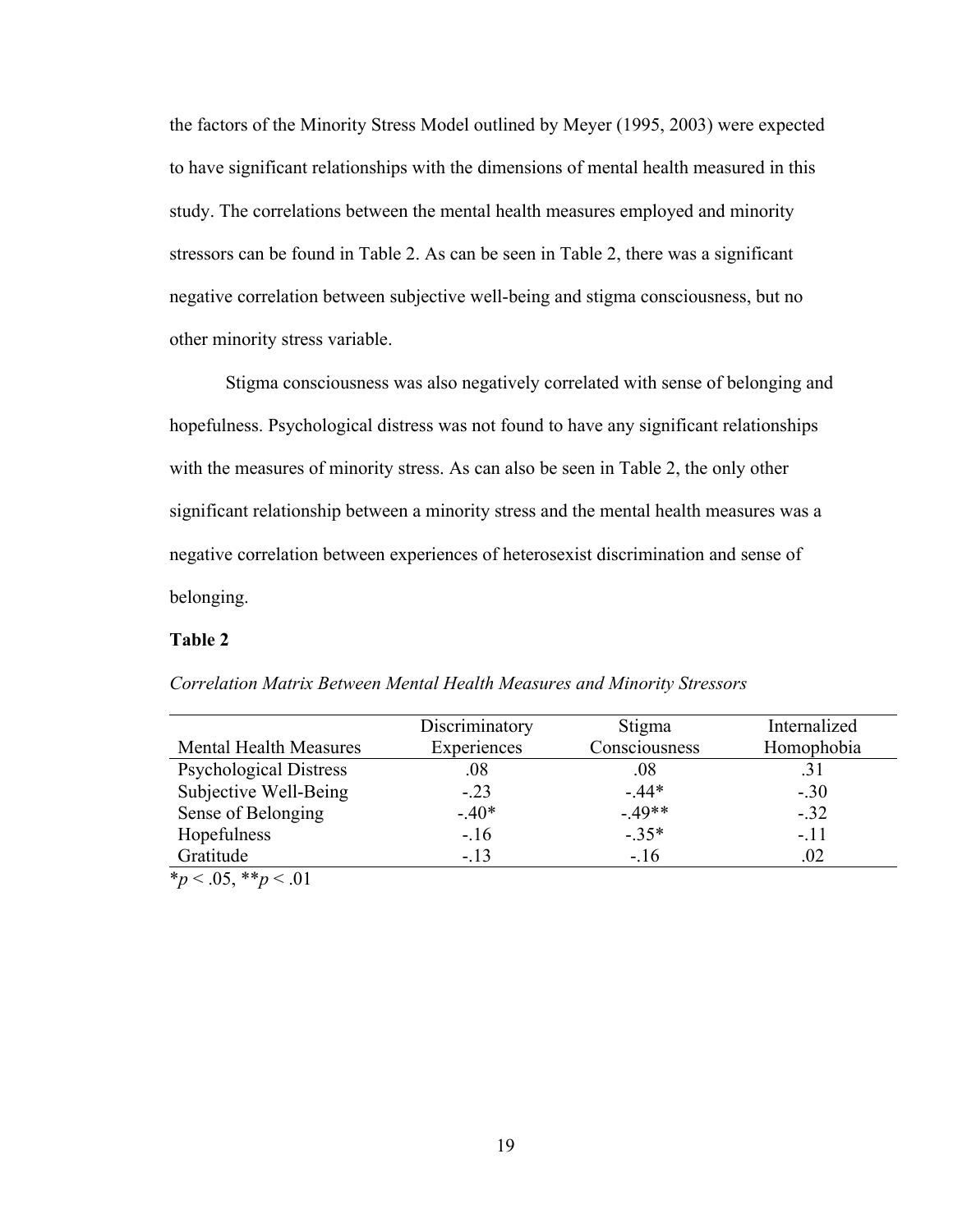#### **Regression Analyses Using Minority Stressors and Gratitude to Predict Mental**

#### **Health Measures**

To compare the relative predictive impact of gratitude upon the mental health of the LGBTQ participants, alongside the measures of minority stress, a series of regression analyses were conducted.

#### **Predicting Psychological Distress**

The regression analysis for minority stressors and gratitude predicting psychological distress can be found in Table 3. As is shown in Table 3, the overall prediction was not significant.

#### *Table 3*

| Minority Stressors and Gratitude Predicting Psychological Distress |
|--------------------------------------------------------------------|
|--------------------------------------------------------------------|

|                                       | <b>Standardized Beta</b> |            |
|---------------------------------------|--------------------------|------------|
| Predictors                            | Weights                  | $p$ -value |
| Gratitude                             | $-.34$                   | .167       |
| Discriminatory Experiences            | .28                      | .378       |
| Stigma Consciousness                  | .18                      | .569       |
| Internalized Homophobia               | .43                      | .107       |
| $D^2 = 24$ $E(A 16) = 1.25$ $n = 221$ |                          |            |

 $R^2 = .24, F(4,16) = 1.25, p = .331$ 

## **Predicting Subjective Well-Being**

In the second analysis, gratitude and the minority stress measures were used to predict Subjective Well-Being Scale ratings. This regression analysis can be found in Table 4. The overall prediction was significant, accounting for 61% of the variance of subjective well-being ratings. An analysis of the individual beta weights revealed that gratitude was a significant predictor of ratings on the SWLS. Collectively, the minority stress ratings, by contrast, were not significant.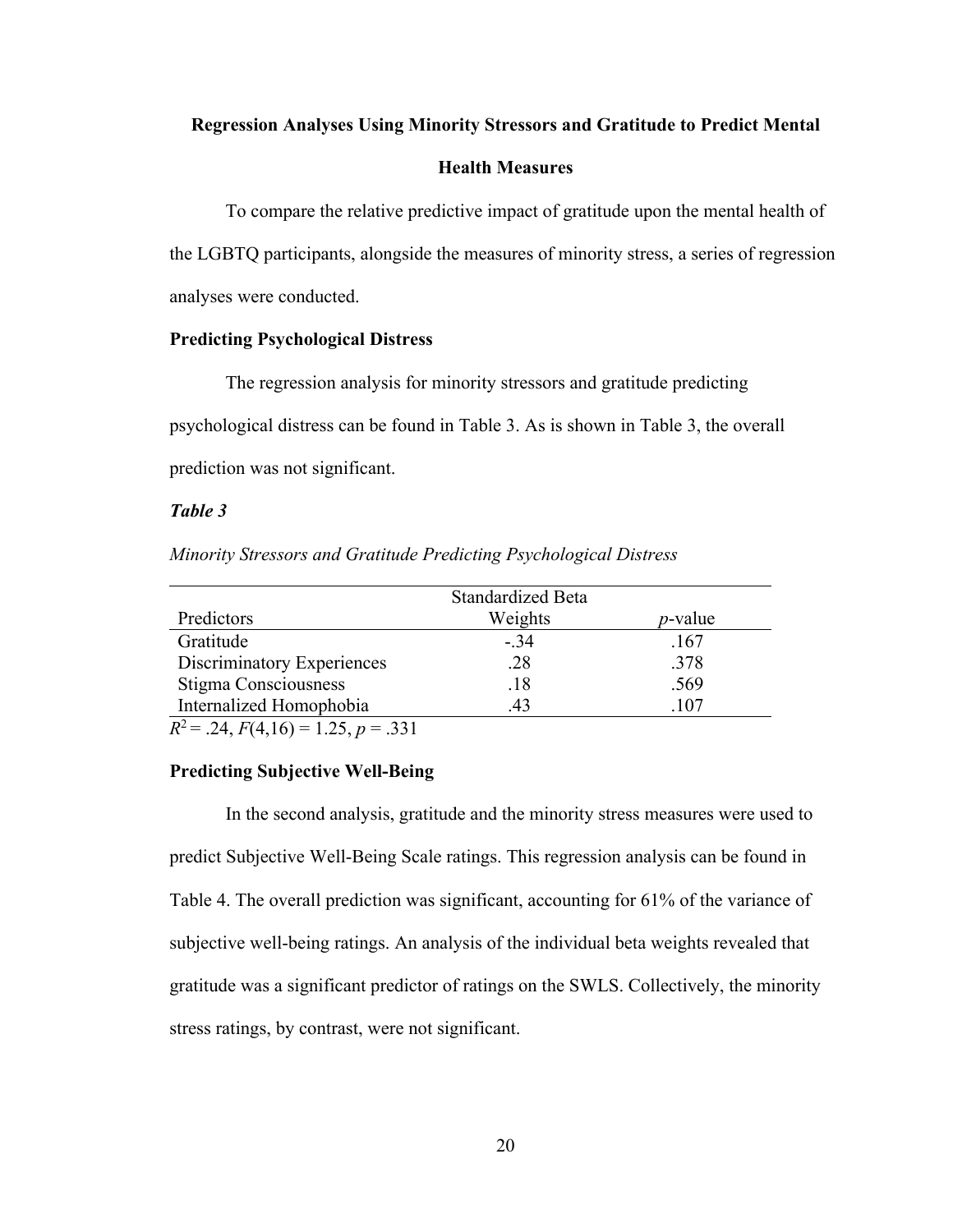#### *Table 4*

|                                                             | Standardized Beta |            |
|-------------------------------------------------------------|-------------------|------------|
| Predictors                                                  | Weights           | $p$ -value |
| Gratitude                                                   | .55               | .004       |
| Discriminatory Experiences                                  | $-.12$            | .582       |
| Stigma Consciousness                                        | $-.24$            | .308       |
| Internalized Homophobia                                     | $-.31$            | .106       |
| $n^2$<br>$(1)$ $\Gamma$ ( $(1)$ $(1)$ $(1)$<br>$\mathbf{a}$ |                   |            |

*Minority Stressors and Gratitude Predicting Subjective Well-Being*

 $R^2 = .61, F(4,16) = 6.17, p = .003$ 

## **Predicting Sense of Belonging**

The regression analysis for minority stressors and gratitude predicting sense of belonging ratings can be found in Table 5. As is shown in Table 5, the overall prediction was significant with the predictors accounting for 66% of the variance for sense of belonging. Analyzing the individual beta weights showed that gratitude was again a significant predictor. Internalized homophobia was also observed to be a significant predictor of SOBI-P scores. Discriminatory experiences and stigma consciousness were non-significant.

#### *Table 5*

*Minority Stressors and Gratitude Predicting Sense of Belonging*

|                                                            | <b>Standardized Beta</b> |            |
|------------------------------------------------------------|--------------------------|------------|
| Predictors                                                 | Weights                  | $p$ -value |
| Gratitude                                                  | .50                      | .005       |
| <b>Discriminatory Experiences</b>                          | $-.40$                   | .071       |
| Stigma Consciousness                                       | $-.11$                   | .594       |
| Internalized Homophobia                                    | $-43$                    | .022       |
| $R^2$ <i>cc</i> $R(1,1,0)$ = $R^2$<br>$\sim$ $\sim$ $\sim$ |                          |            |

 $R^2 = .66, F(4,16) = 7.78, p = .001$ 

## **Predicting Hopelessness**

In the final regression analysis, gratitude and minority stress measures were used to predict hopelessness. This regression analysis can be found in Table 6. The overall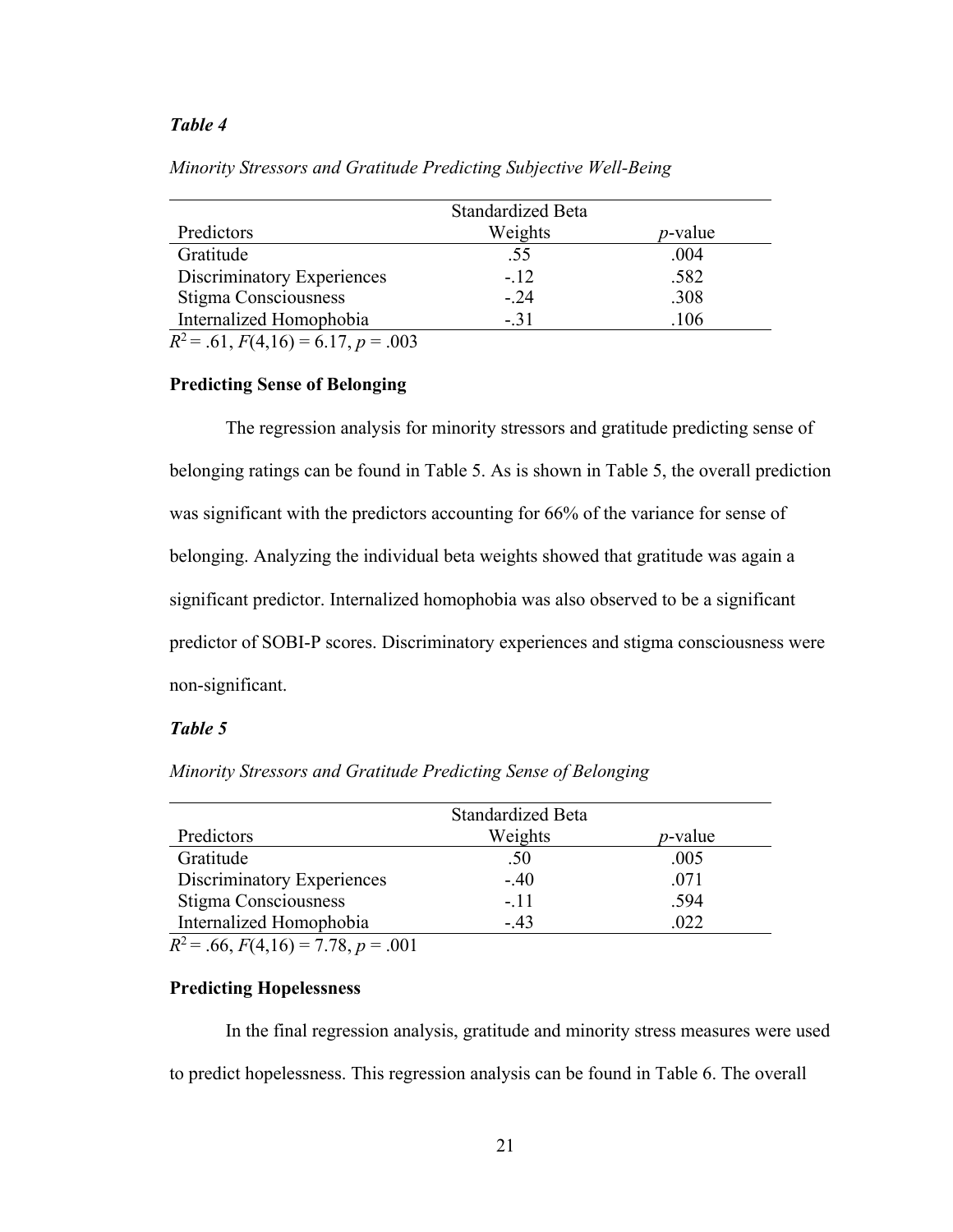prediction was significant, and accounted for 68% of the variance for ratings on the hopelessness subscale of the Helplessness, Hopelessness, and Haplessness Scale. An analysis of the individual beta weights again revealed that gratitude was a significant predictor of hopelessness. However, the ratings for the minority stress variables were non-significant.

## *Table 6*

## *Minority Stressors and Gratitude Predicting Hopelessness*

|                                       | <b>Standardized Beta</b> |                 |
|---------------------------------------|--------------------------|-----------------|
| Predictors                            | Weights                  | <i>p</i> -value |
| Gratitude                             | $-.67$                   | .000            |
| <b>Discriminatory Experiences</b>     | $-.15$                   | .467            |
| Stigma Consciousness                  | .37                      | .085            |
| Internalized Homophobia               | .02                      | .901            |
| $R^2 = .68, F(4,16) = 8.50, p = .001$ |                          |                 |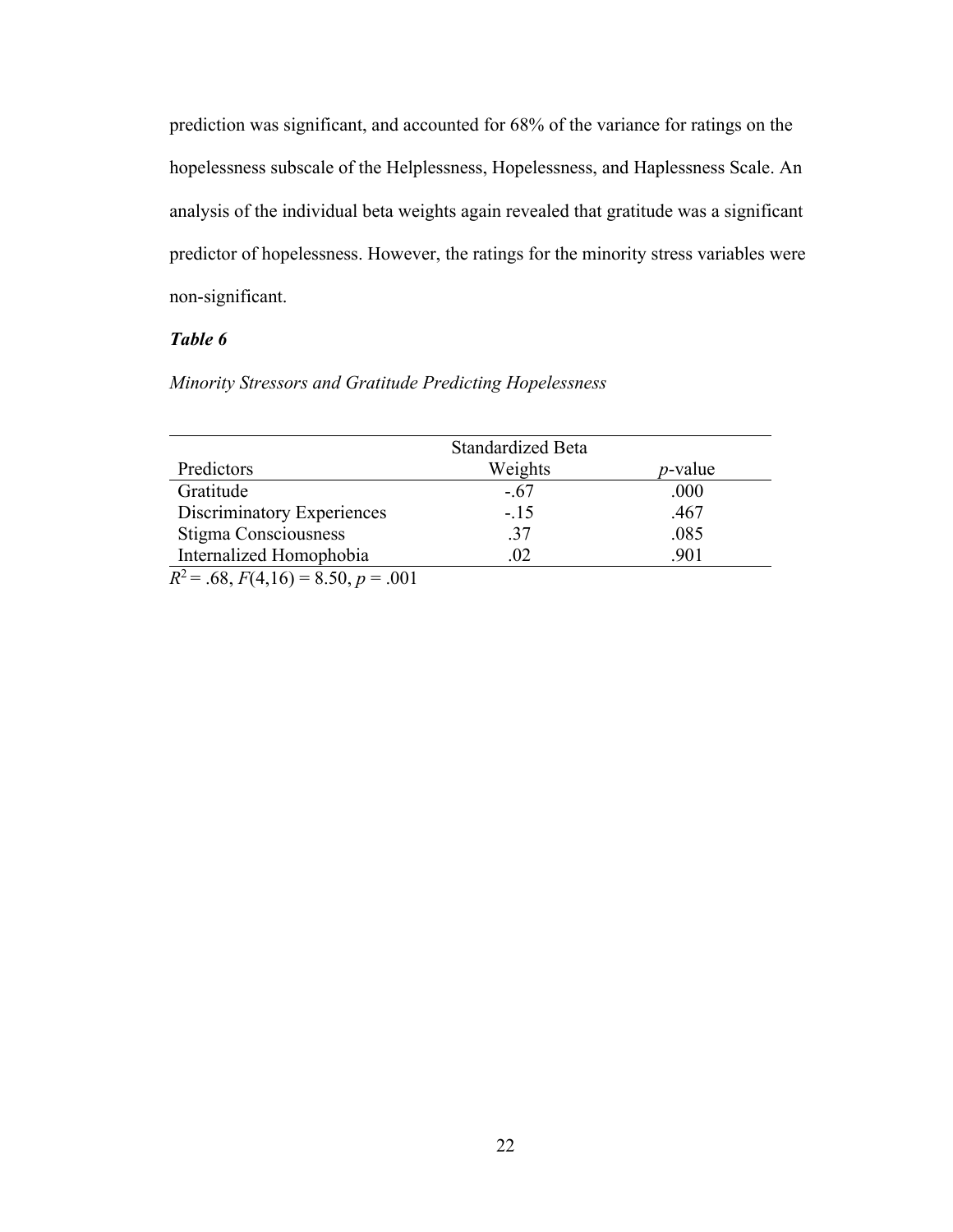## CHAPTER IV

#### **DISCUSSION**

#### **Overview of Findings**

#### **Minority Stress**

As previously mentioned, empirical research for non-heterosexual and transexual people is valuable because there is a deficit of relevant research for that population. As outlined by Meyer (2003), the Minority Stress Model posited that sexual minorities experience additional stressors that are present exclusively to them because they are not a part of the dominant culture (Meyer, 1995; Mongelli et al., 2019). Following this framework, the intention of this study was to analyze the effects of three dimensions of minority stress (discrimination events, stigma consciousness, and internalized homophobia) on various factors of mental well-being factors for LGBTQ students at a Christian university with a non-affirming school policy. It was hoped that this could provide empirical data on sexual minorities attending religious universities and provide potential methods for reducing the unique disparities they face. It is important to note that the exact sources of discrimination this population faces are not possible to identify in this study. Minority stress can originate from policy, childhood experiences, regional pressures in states like Texas that are traditionally non-affirming, peer and faculty interactions, and general societal factors. Based on previous findings, including those of Tebbe et al. (2021), which found awareness of non-affirming legislation affects mental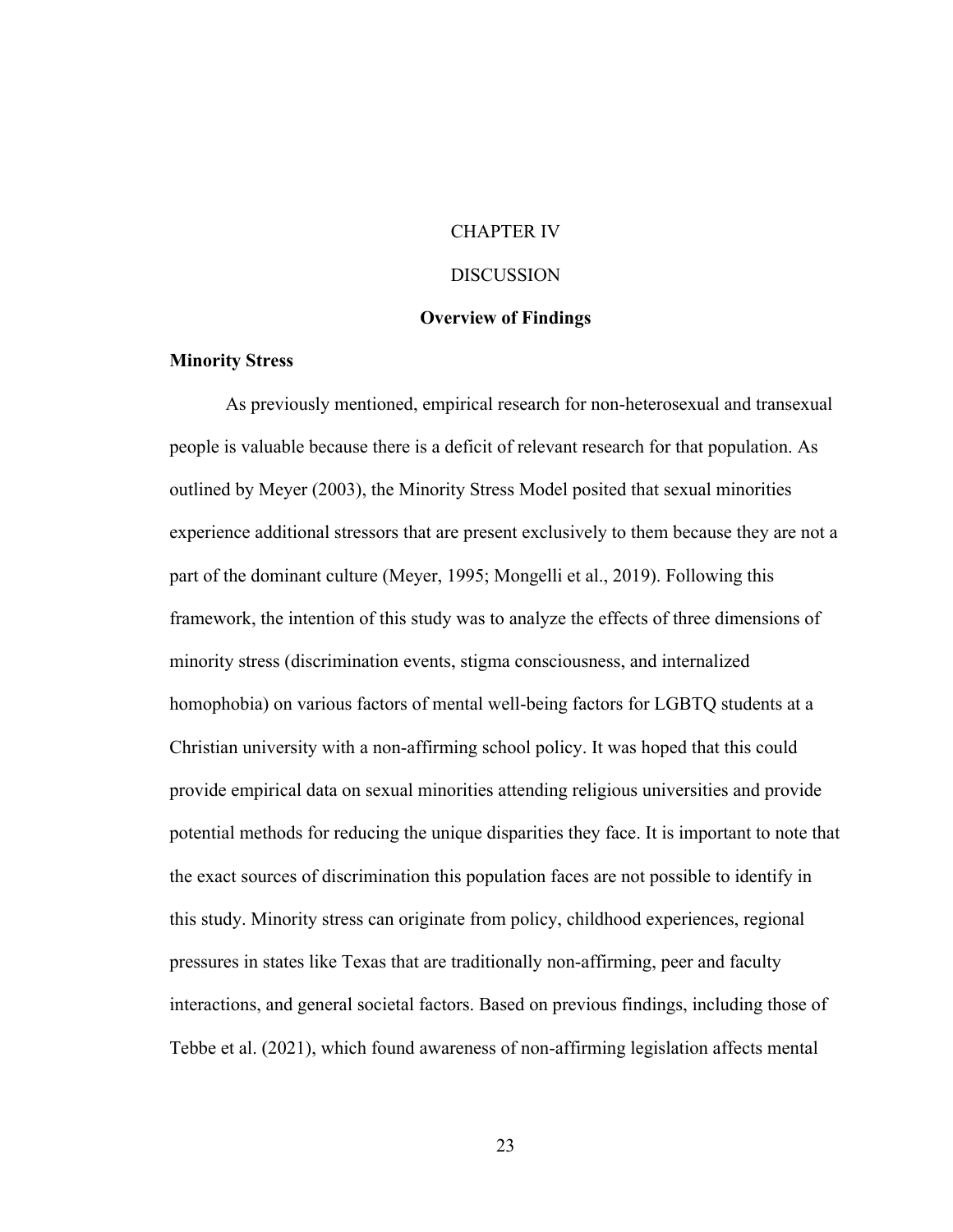health and minority stress, it was hypothesized that minority stress would have a negative impact on the mental health outcomes of LGBTQ students in this type of environment.

Overall, the correlations observed in this study showed that minority stress related to mental health in expected ways. Significant negative correlations were found between stigma consciousness and subjective well-being, sense of belonging, and hopefulness as well as between discriminatory experiences and sense of belonging. Although no other correlations were significant, all others, except for that between internalized homophobia and gratitude, trended toward anticipated relationships.

#### **Gratitude**

Along with replicating the results of previous research on sexual minority stress, this study sought to explore the impact s of gratitude alongside minority stress in predicting overall mental well-being. This was done with the desire to explore possible avenues for more efficient and effective treatments for sexual minorities dealing with minority stress. Past research has shown that gratitude in LGBTQ individuals can lower depression, anticipated discrimination, and suicidal ideation as well as increase selfcompassion and flourishing (Kaniuka et al., 2020; Meyer, 2003). Based on these findings, it was hypothesized that gratitude would significantly predict mental health independently of minority stress. Overall, gratitude was revealed to be, in contrast to minority stress, the single most reliable predictor of both mental health and social belonging among the LGBTQ participants.

#### **Limitations**

The major limitation in this study was the restricted sample size of 24 students. This was most likely caused by the relatively small population of students at Abilene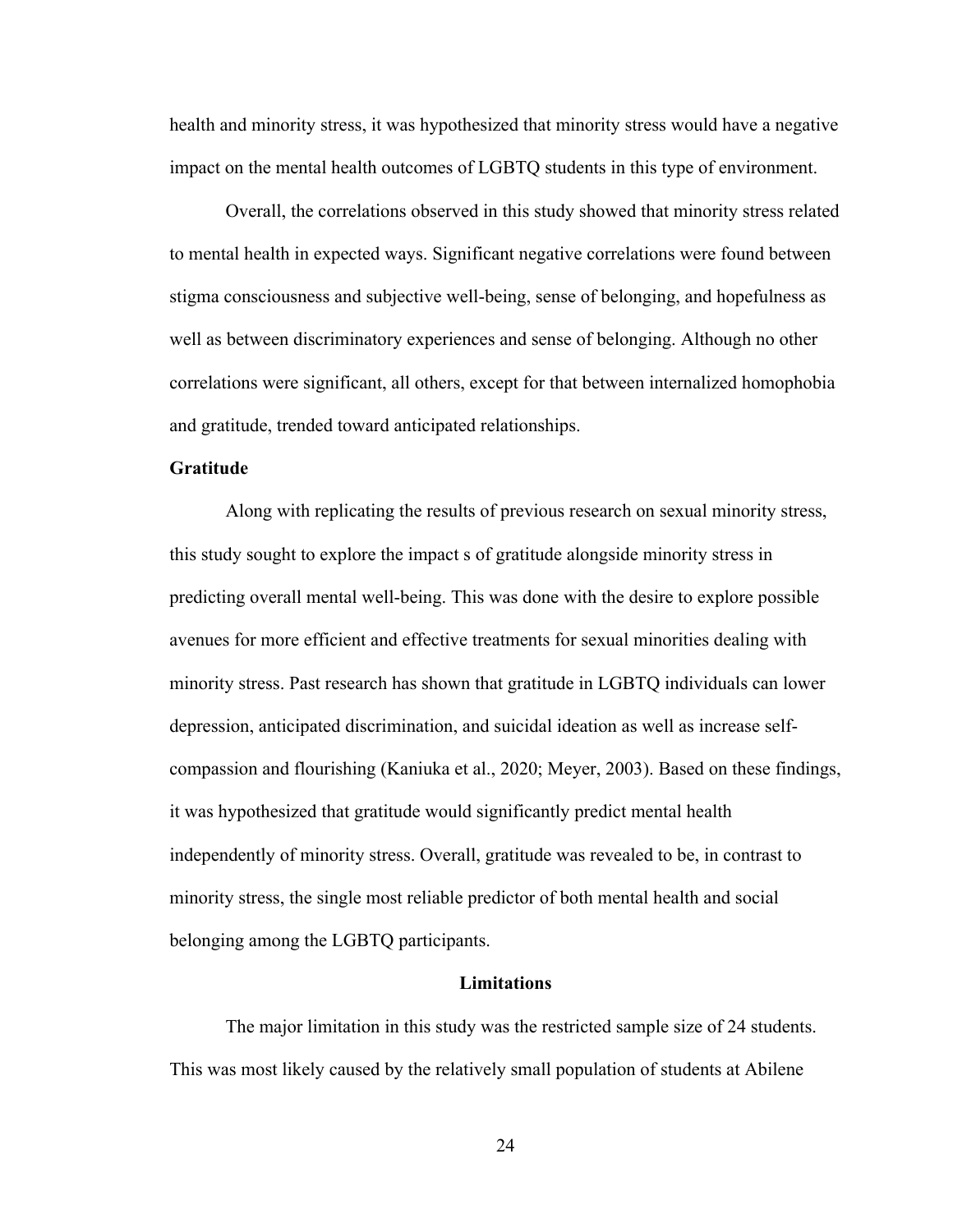Christian University, especially considering that gay students may be less likely to attend a non-affirming school or be open about their sexuality. This limited sample size resulted in no participant identifying as "male" or "gay." The study mainly includes female, bisexual, and white with some Hispanic, lesbian, and non-binary people. Due to the limitations in sample size, the study sample was not representative of the population's demographics. Another limitation was the exclusion of age as a demographic variable. This limited our understanding of the sample and made consideration of sexual identity development difficult as is discussed further.

#### **Overview**

As previously mentioned, the methods of measurement employed in this research were deployed via an online survey using eight scales. The scales used during this study were the Mental Health Inventory (Veit & Ware, 1983), the Satisfaction with Life Scale (Diener et al., 1985), the Sense of Belonging Instrument psychological state subscale (Hagerty & Patusky, 1995), the Helplessness, Hopelessness, and Haplessness Scale's subscale for hopelessness (Lester, 1998; 2001), the Gratitude Questionnaire-6 (McCullough, 2002), the Heterosexist Harassment, Rejection, and Discrimination Scale (Szymanski, 2006), the Stigma Consciousness Questionnaire (Pinel, 1999), and the Internalized Homophobia Scale (Wagner et al., 1994).

Overall, the findings of this study support the Minority Stress Model and previous research on minority stress's effects on the overall well-being of LGBTQ individuals. Discriminatory experiences were associated with a lower sense of belonging. Stigma consciousness was negatively correlated with subjective well-being, sense of belonging, and hopefulness. No significant relationships were found between internalized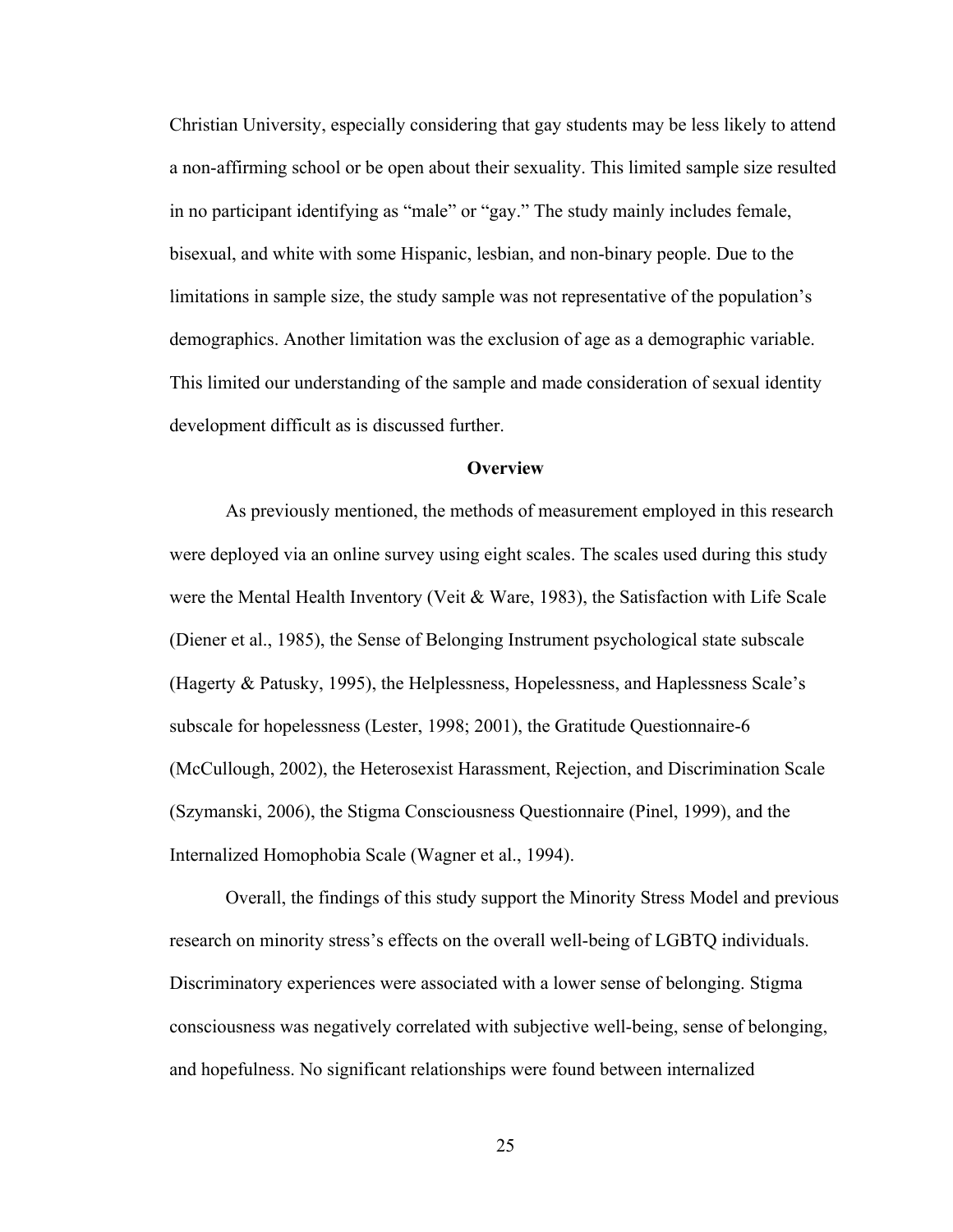homophobia and the mental health variables; however, the data trended towards a correlation between internalized homophobia and negative mental health outcomes. Although the minority stress variables had significant, negative relationships with some of the factors of mental health, many relationships were non-significant, and no minority stressor alone had significant predictive power over mental health.

There were, however, significant results found when gratitude was added along with the minority stress variables as a predictor of most mental health measures. The only measure that had a non-significant regression was when predicting for psychological distress. When predicting for subjective well-being, gratitude was the only variable with a significant beta weight, having a moderate, positive relationship. Both gratitude and internalized homophobia were significant predictors of sense of belonging, but the relationship between sense of belonging and gratitude was stronger and much less likely to be due to chance. Sense of belonging had a positive relationship with gratitude and a negative relationship with internalized homophobia, both of which were of moderate strength. Finally, when predicting hopelessness, gratitude had a significant relationship that was strong and negative. This is consistent with prior research findings that gratitude is beneficial for mental health outcomes in the LGBTQ population.

#### **Implications of the Study**

## **Future Directions**

Continued research in the intersection of positive psychology and LGBTQ mental health is recommended because of its potential to reduce disparities that the population faces. Based on this study, gratitude has a greater impact on the mental health of sexual minorities in college than minority stress. More research should be conducted with larger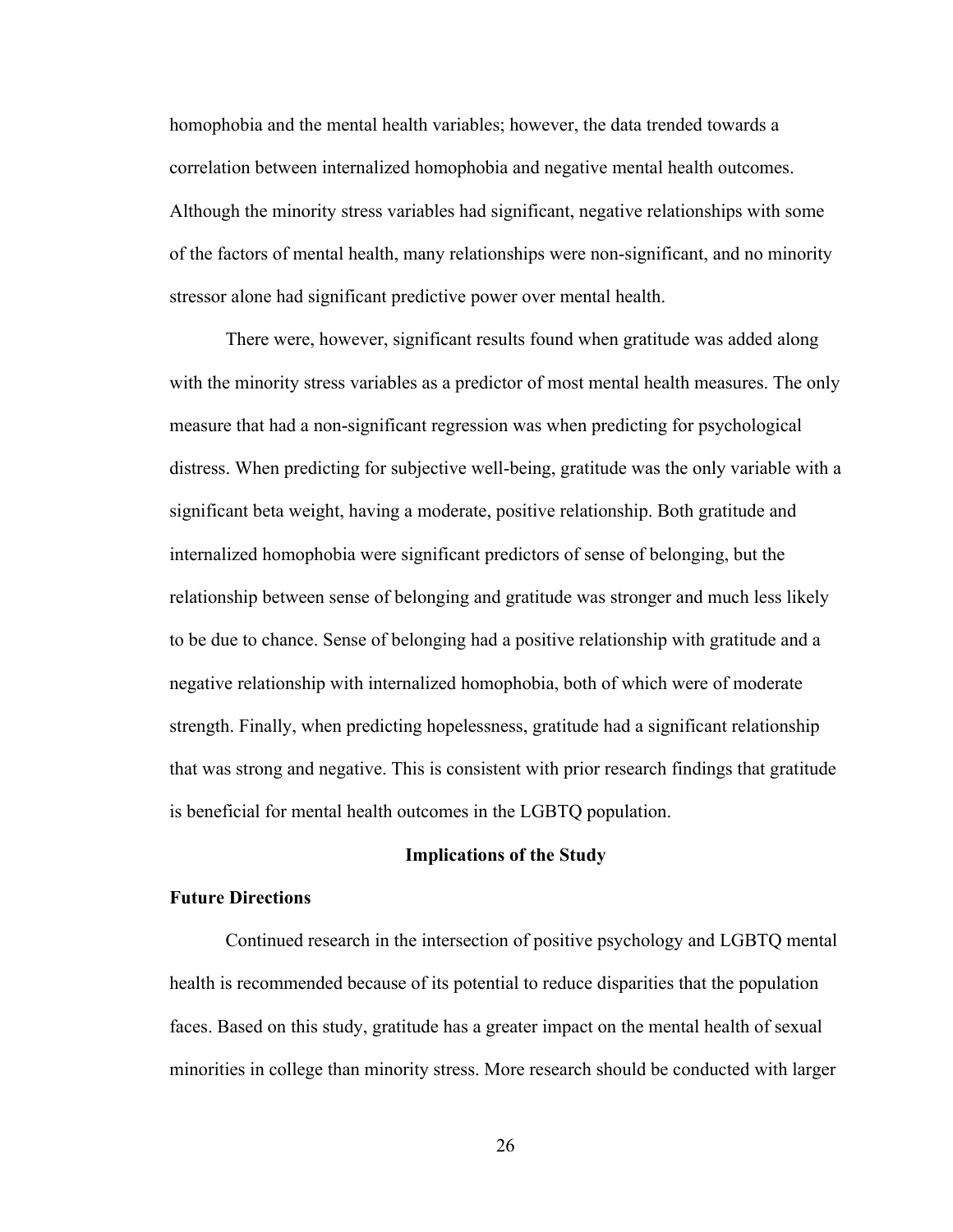sample sizes that are representative of the total population, attention to including people with all sexual and gender orientations, and a more heterogenous sample. Further research could include experimental studies comparing the impacts of gratitude-based interventions to standard empirical treatments on LGBTQ individuals. Additionally, other positive psychology variables should be tested as potential protective factors against the effects of minority stress.

Future research should also consider sexual identity development as a potential moderating factor on the relationship between minority stress and mental health. Much is not understood about how sexual identity is related to stress and health or how consistent the rate of its development is across varying populations. One possible way identity development may impact the experience of minority stress is through internalization. For example, if sexual minorities internalize stress from a young age and externalize more as they advance in sexual identity development, then those in earlier stages would be anticipated to experience internalized homophobia more frequently or intensely than other factors of minority stress. This is because it is the most proximal of the dimensions of minority stress. As one's sexual identity developed further, it could be expected that they start to experience more distal stressors like stigma consciousness and heterosexist discrimination. Additional research in this area could provide more context for the experiences and behaviors of sexual minorities.

#### **Clinical Implications**

Findings from this study indicate that gratitude may have a more drastic effect on mental health than clinicians previously considered. Since gratitude had a greater impact on measures of mental health than internalized homophobia, experiences of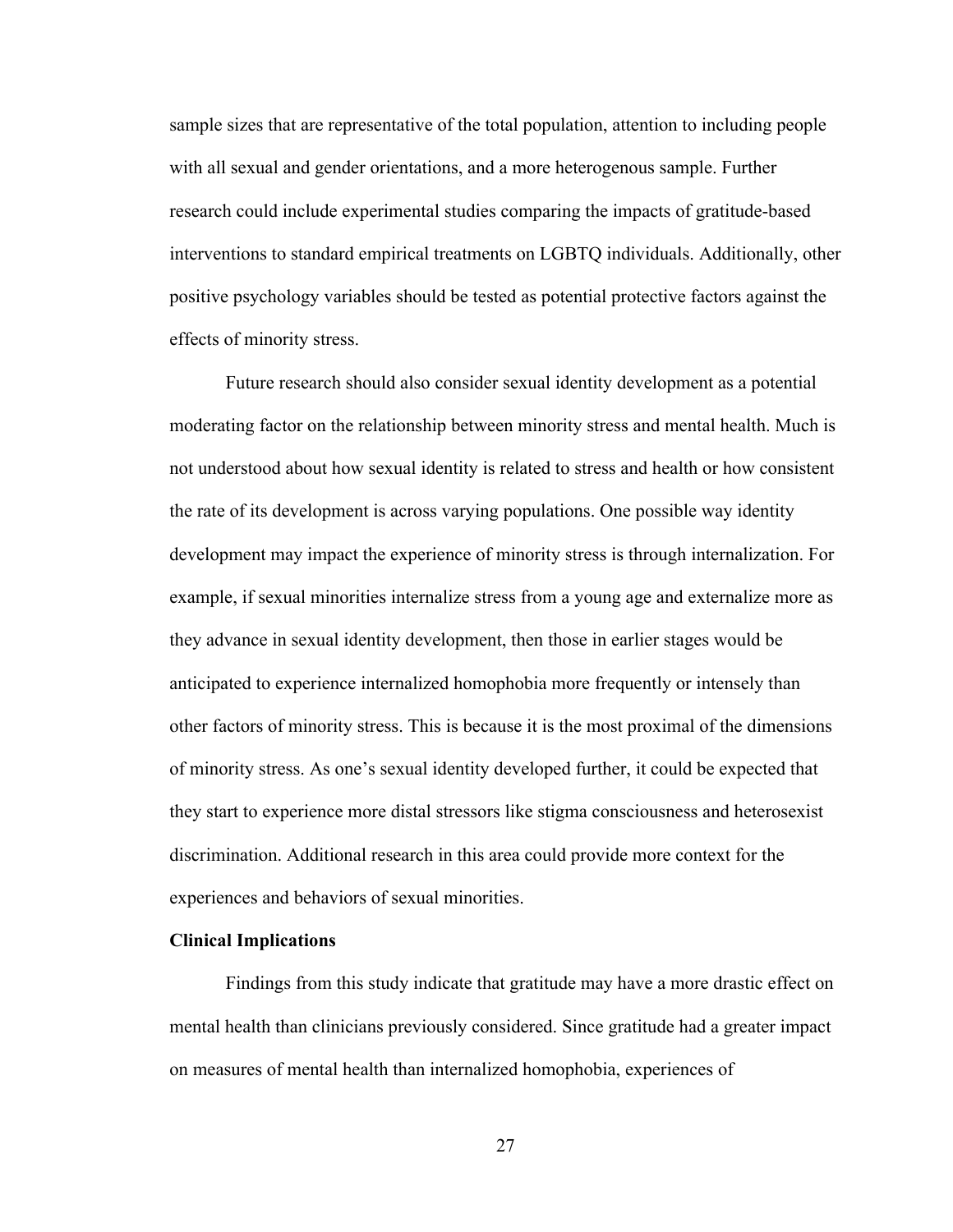discrimination, or stigma consciousness, it should be an important consideration for any counselors treating non-heterosexual clients. Traditional models of psychotherapy have treated minority stress in patients by practicing positivistic self-talk, identifying maladaptive cognitions/processes, and exploring internal constructs/mechanisms that reflect perceived voices from society. However, if gratitude accounts for more of the variance in psychological distress than minority stressors, this could be a more effective area to focus therapeutic efforts. Gratitude-based interventions have the potential to benefit the everyday lives of sexual minorities, particularly those in non-affirming environments. Counselors can incorporate gratitude into their practices through journaling, communicating thankfulness to others, meditation, and more. Gratitude journaling is an opportunity to reflect each day on the aspects in life that one is grateful for which has been shown to raise positive affect (Emmons & Stern, 2013). Gratitude is a quality of mindfulness, so therapies like mindfulness-based cognitive therapy are another method for increasing this trait. This is an important area of research because of the disproportionately high rate of suicide in the LGBTQ population.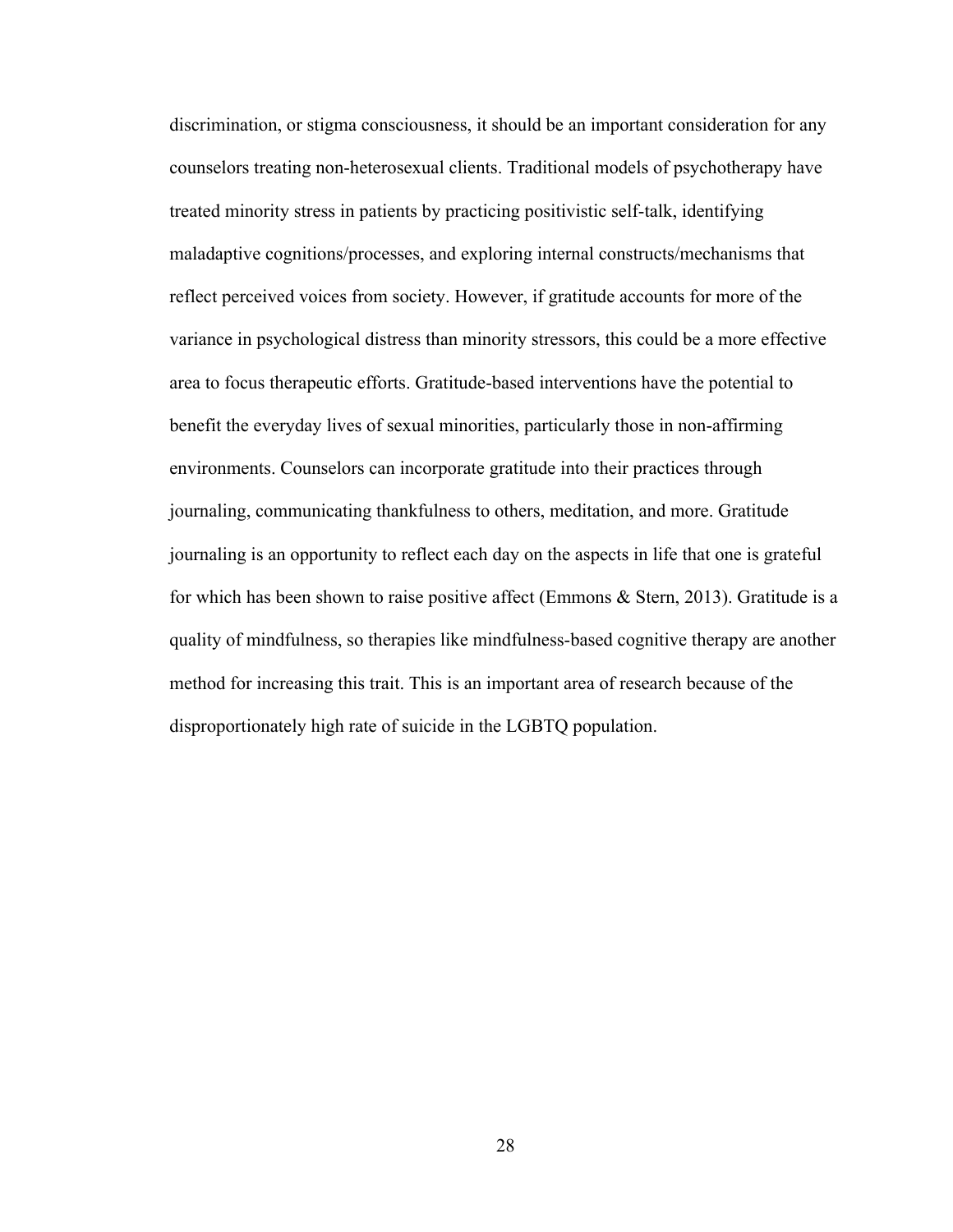#### **REFERENCES**

- Berwick, D. M., Murphy, J. M., Goldman, P. A., Ware, J. E., Barsky, A. J., & Weinstein, M. C. (1991). Performance of a five-item mental health screening test. *Medical Care, 29*(2), 169–176. https://doi.org/10.1097/00005650-199102000-00008
- Boppana, S., & Gross, A. M. (2019). The impact of religiosity on the psychological wellbeing of LGBT Christians. *Journal of Gay & Lesbian Mental Health, 23*(4), 412– 426. https://doi.org/10.1080/19359705.2019.1645072
- Borgogna, N. C., McDermott, R. C., Aita, S. L., & Kridel, M. M. (2019). Anxiety and depression across gender and sexual minorities: Implications for transgender, gender nonconforming, pansexual, demisexual, asexual, queer, and questioning individuals. *Psychology of Sexual Orientation and Gender Diversity, 6*(1), 54–63. https://doi.org/10.1037/sgd0000306
- Camp, J., Vitoratou, S., & Rimes, K. A. (2020). LGBQ+ self-acceptance and its relationship with minority stressors and mental health: A systematic literature review. *Archives of Sexual Behavior, 49*(7), 2353–2373. https://doi.org/10.1007/s10508-020-01755-2
- Cronin, T. J., Pepping, C. A., Halford, W. K., & Lyons, A. (2020). Minority stress and psychological outcomes in sexual minorities: The role of barriers to accessing services. *Journal of Homosexuality*, 1–13. https://doi.org/10.1080/00918369.2020.1804264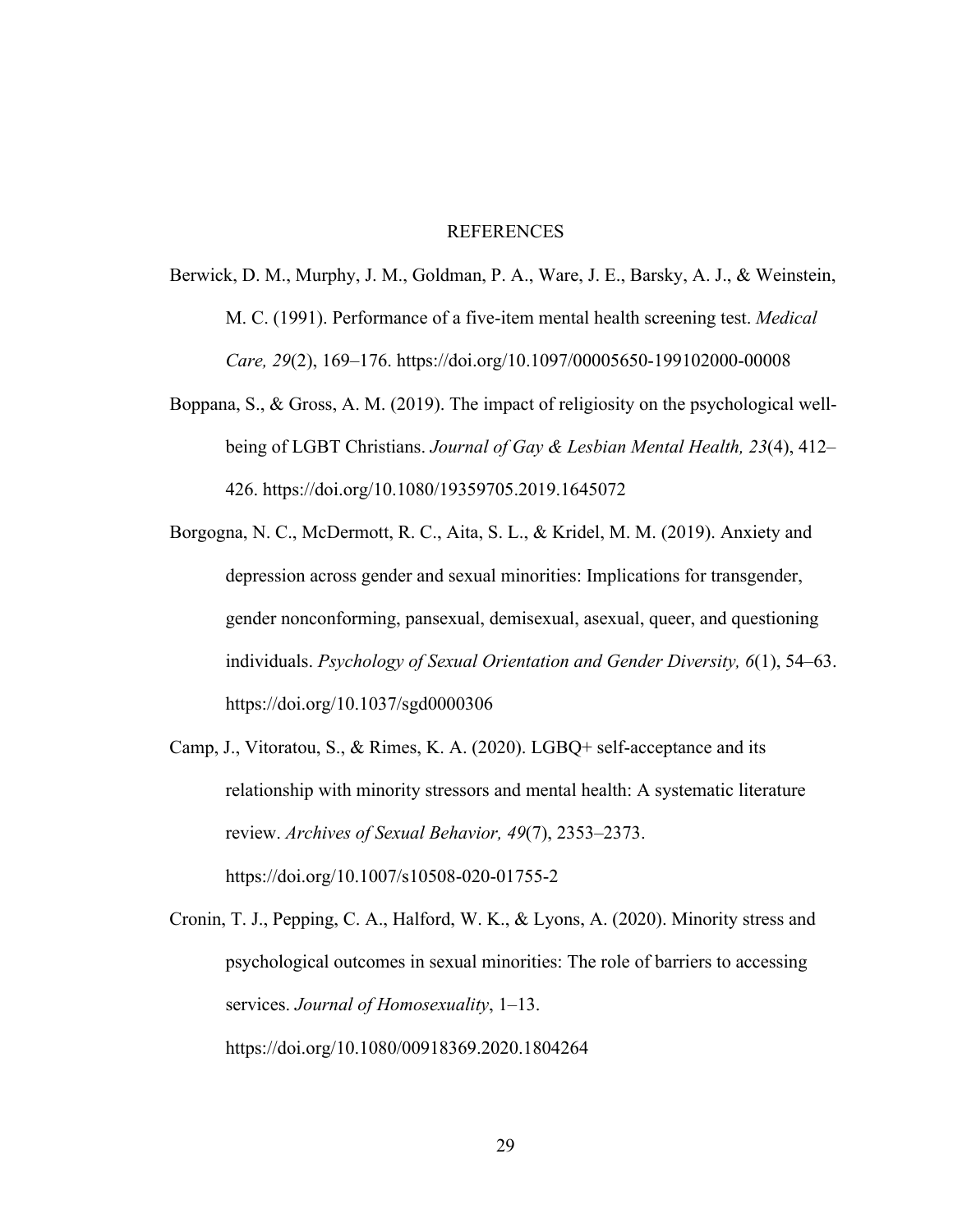- Diener, E., Emmons, R. A., Larsen, R. J., & Griffin, S. (1985). The satisfaction with life scale. *Journal of Personality Assessment, 49*(1), 71–75. https://doi.org/10.1207/s15327752jpa4901\_13
- Emmons, R. A., & Stern, R. (2013). Gratitude as a psychotherapeutic intervention. *Journal of Clinical Psychology, 69*(8), 846–855. https://doi.org/10.1002/jclp.22020
- Eres, R., Postolovski, N., Thielking, M., & Lim, M. H. (2021). Loneliness, mental health, and social health indicators in LGBTQIA+ Australians. *American Journal of Orthopsychiatry, 91*(3), 358–366. https://doi.org/10.1037/ort0000531
- Figueroa, W. S., & Zoccola, P. M. (2015). Sources of discrimination and their associations with health in sexual minority adults. *Journal of Homosexuality, 63*(6), 743–763. https://doi.org/10.1080/00918369.2015.1112193
- Grant, J. E., Odlaug, B. L., Derbyshire, K., Schreiber, L. R., Lust, K., & Christenson, G. (2013). Mental health and clinical correlates in lesbian, gay, bisexual, and queer young adults. *Journal of American College Health, 62*(1), 75–78. https://doi.org/10.1080/07448481.2013.844697
- Hagerty, B. M., & Patusky, K. (1995). Developing a measure of sense of belonging. *Nursing Research, 44*(1). https://doi.org/10.1097/00006199-199501000-00003

Heiden-Rootes, K., Wiegand, A., Thomas, D., Moore, R. M., & Ross, K. A. (2018). A national survey on depression, internalized homophobia, college religiosity, and climate of acceptance on college campuses for sexual minority adults. *Journal of Homosexuality, 67*(4), 435–451. https://doi.org/10.1080/00918369.2018.1550329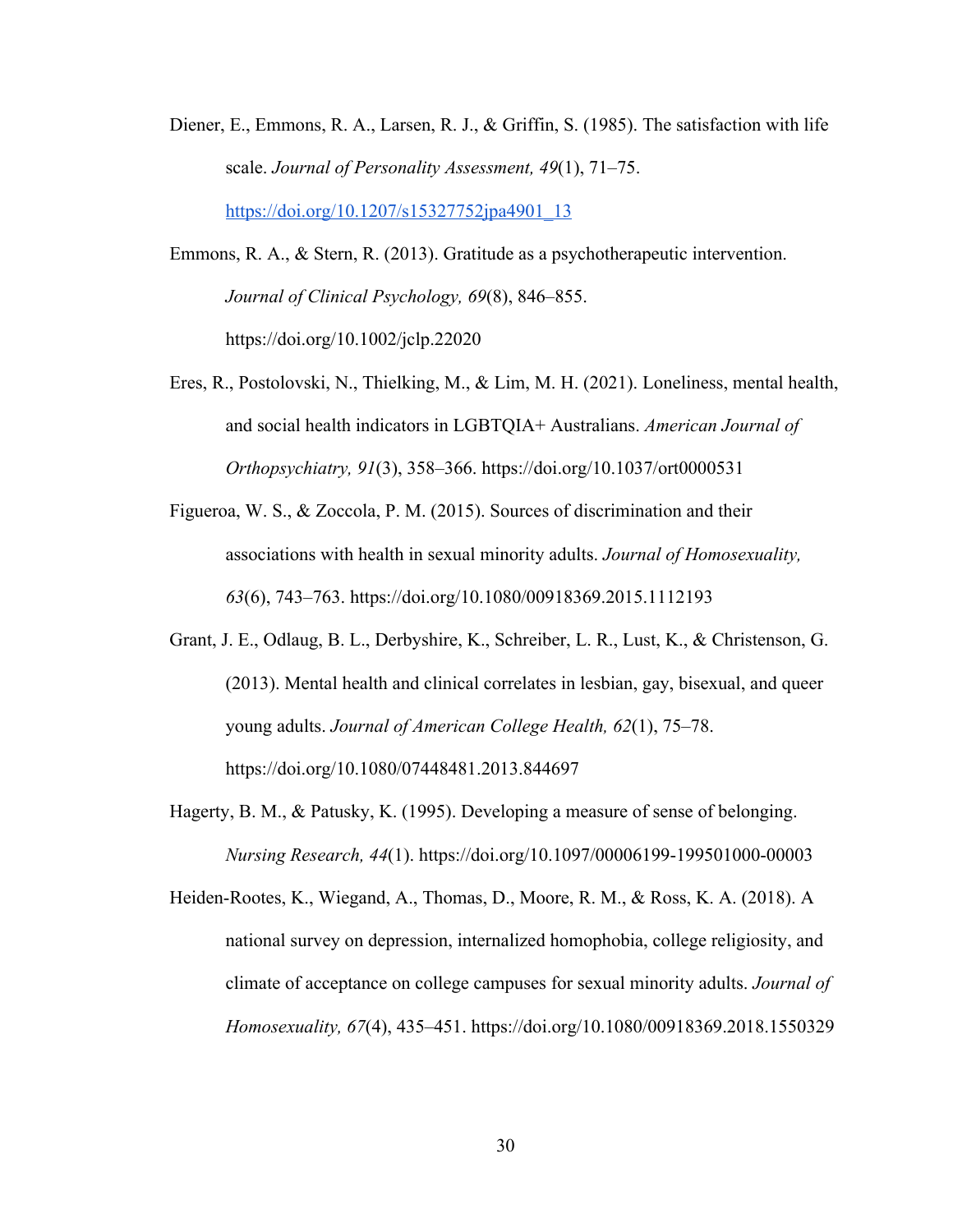Kaniuka, A. R., Job, S. A., Brooks, B. D., & Williams, S. L. (2020). Gratitude and lower suicidal ideation among sexual minority individuals: Theoretical mechanisms of the protective role of attention to the positive. *The Journal of Positive Psychology*, 1–12. https://doi.org/10.1080/17439760.2020.1818814

Kaysen, D. L., Kulesza, M., Balsam, K. F., Rhew, I. C., Blayney, J. A., Lehavot, K., & Hughes, T. L. (2014). Coping as a mediator of internalized homophobia and psychological distress among young adult sexual minority women. *Psychology of Sexual Orientation and Gender Diversity, 1*(3), 225–233. https://doi.org/10.1037/sgd0000045

- Kelleher, C. (2009). Minority stress and health: Implications for lesbian, gay, bisexual, transgender, and questioning (LGBTQ) young people. *Counseling Psychology Quarterly, 22*(4), 373–379. https://doi.org/10.1080/09515070903334995
- Kittiteerasack, P., Matthews, A. K., Steffen, A., Corte, C., McCreary, L. L., Bostwick, W., Park, C., & Johnson, T. P. (2020). The influence of minority stress on indicators of suicidality among lesbian, gay, bisexual and transgender adults in Thailand. *Journal of Psychiatric and Mental Health Nursing.* https://doi.org/10.1111/jpm.12713
- Klundt, J. S., Erekson, D. M., Lynn, A. M., & Brown, H. E. (2021). Sexual minorities, mental health, and religiosity at a religiously conservative university. *Personality and Individual Differences*, 171, 110475.

https://doi.org/10.1016/j.paid.2020.110475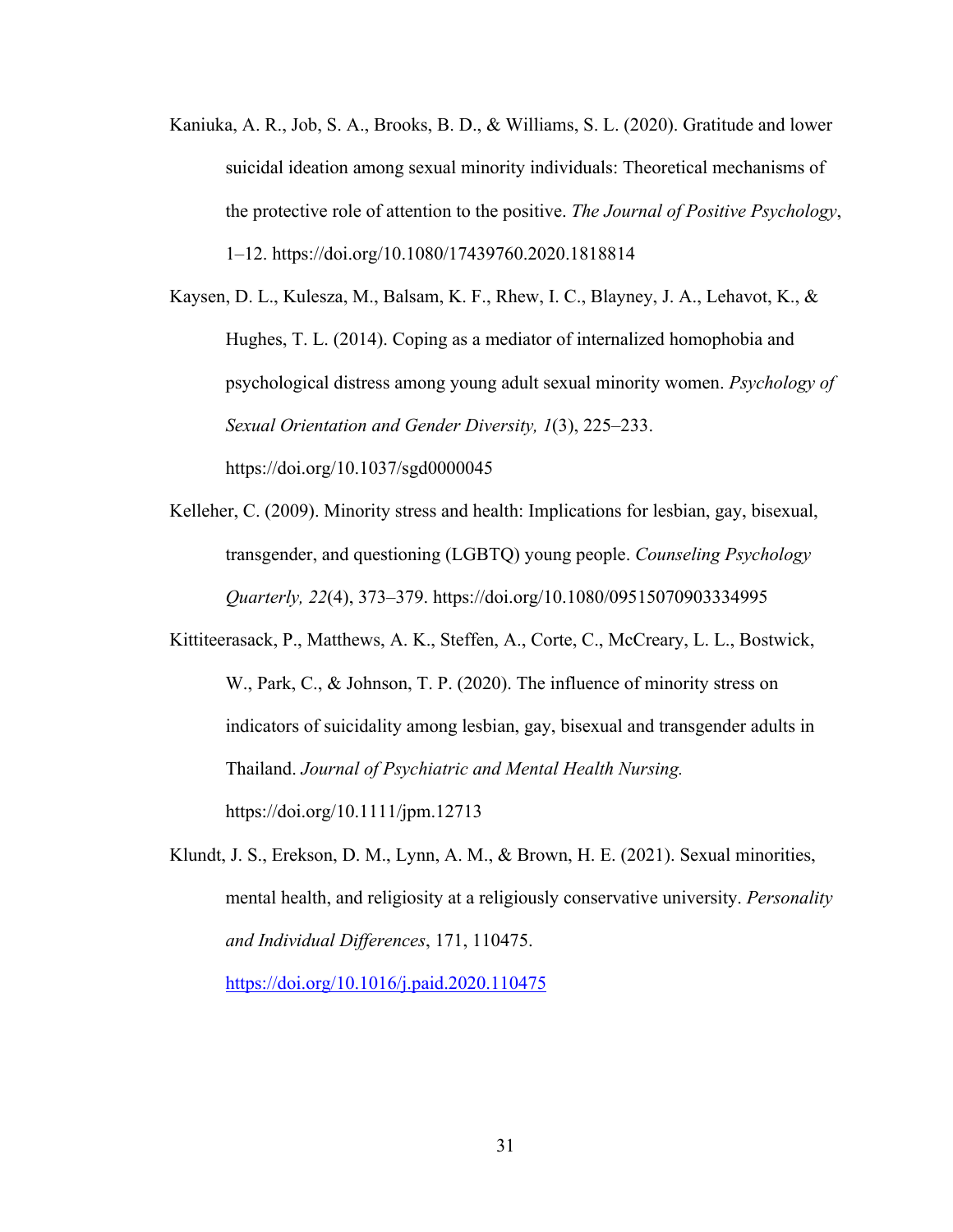- Lea, T., de Wit, J., & Reynolds, R. (2014). Minority stress in lesbian, gay, and bisexual young adults in Australia: Associations with psychological distress, suicidality, and substance use. *Archives of Sexual Behavior, 43*(8), 1571–1578. https://doi.org/10.1007/s10508-014-0266-6
- Leleux-Labarge, K., Hatton, A. T., Goodnight, B. L., & Masuda, A. (2014). Psychological distress in sexual minorities: Examining the roles of selfconcealment and psychological inflexibility. *Journal of Gay & Lesbian Mental Health, 19*(1), 40–54. https://doi.org/10.1080/19359705.2014.944738
- Lester, D. (1998). Helplessness, hopelessness, and haplessness and suicidality. *Psychological Reports, 82*(3), 946–946. https://doi.org/10.2466/pr0.1998.82.3.946
- Lester, D. (2001). An inventory to measure helplessness, hopelessness, and haplessness. *Psychological Reports, 89*(3), 495–498. https://doi.org/10.2466/pr0.2001.89.3.495
- Lewis, R. J., Derlega, V. J., Griffin, J. L., & Krowinski, A. C. (2003). Stressors for gay men and lesbians: Life stress, gay-related stress, stigma consciousness, and depressive symptoms. *Journal of Social and Clinical Psychology, 22*(6), 716–729. https://doi.org/10.1521/jscp.22.6.716.22932
- McCullough, M. E., Emmons, R. A., & Tsang, J.-A. (2002). The grateful disposition: A conceptual and empirical topography. *Journal of Personality and Social Psychology, 82*(1), 112–127. https://doi.org/10.1037/0022-3514.82.1.112
- Meyer, I. H. (1995). Minority stress and mental health in gay men. *Journal of Health and Social Behavior, 36*(1), 38. https://doi.org/10.2307/2137286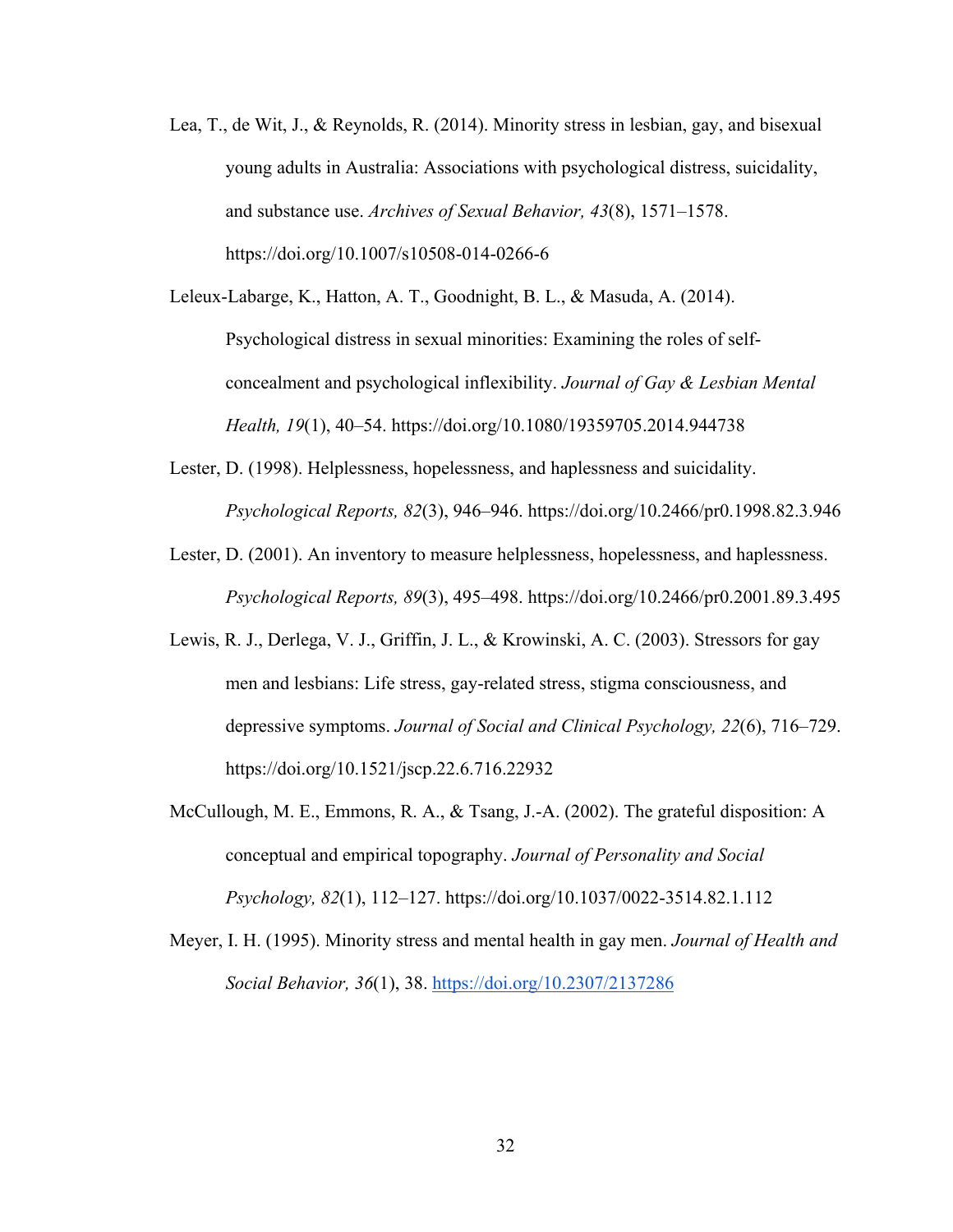- Meyer, I. H. (2003). Prejudice, social stress, and mental health in lesbian, gay, and bisexual populations: Conceptual issues and research evidence. *Psychological Bulletin, 129*(5), 674–697. https://doi.org/10.1037/0033-2909.129.5.674
- Michaels, M. S., Parent, M. C., & Torrey, C. L. (2015). A minority stress model for suicidal ideation in gay men. *Suicide and Life-Threatening Behavior, 46*(1), 23– 34. https://doi.org/10.1111/sltb.12169
- Mongelli, F., Perrone, D., Balducci, J., Sacchetti, A., Ferrari, S., Mattei, G., & Galeazzi, G. M. (2019). Minority stress and mental health among LGBT populations: An update on the evidence. *Minerva Psichiatrica, 60*(1). https://doi.org/10.23736/s0391-1772.18.01995-7
- Pakula, B., Carpiano, R. M., Ratner, P. A., & Shoveller, J. A. (2016). Life stress as a mediator and community belonging as a moderator of mood and anxiety disorders and co-occurring disorders with heavy drinking of gay, lesbian, bisexual, and heterosexual Canadians. *Social Psychiatry and Psychiatric Epidemiology, 51*(8), 1181–1192. https://doi.org/10.1007/s00127-016-1236-1
- Parra, L. A., Benibgui, M., Helm, J. L., & Hastings, P. D. (2016). Minority stress predicts depression in lesbian, gay, and bisexual emerging adults via elevated diurnal cortisol. *Emerging Adulthood, 4*(5), 365–372. https://doi.org/10.1177/2167696815626822
- Parra, L. A., & Hastings, P. D. (2020). Challenges to identity integration indirectly link experiences of heterosexist and racist discrimination to lower waking salivary cortisol in sexually diverse Latinx emerging adults. *Frontiers in Psychology*, 11. https://doi.org/10.3389/fpsyg.2020.00228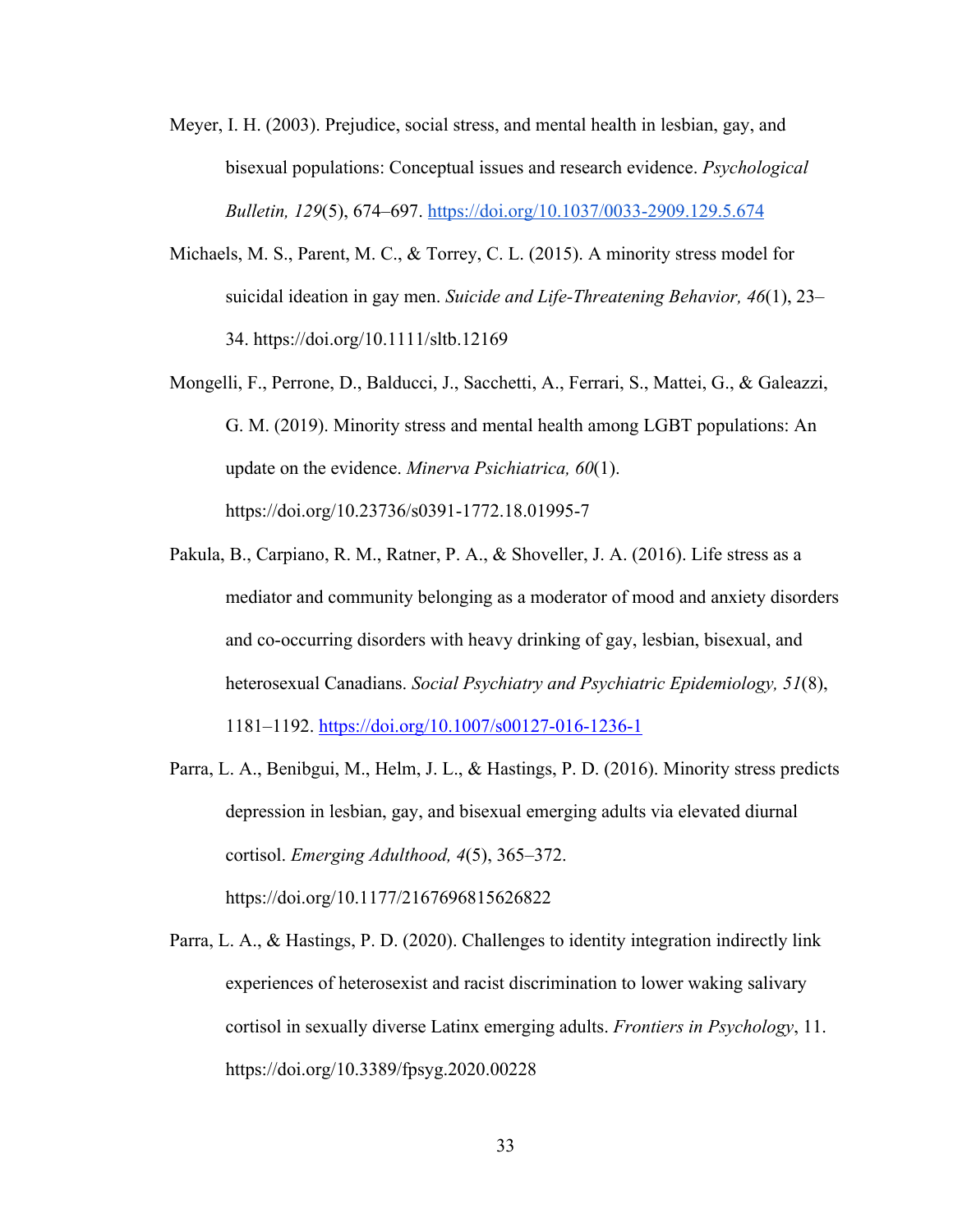- Pavot, W. G., & Diener, E. (1993). Review of the satisfaction with life scale. *Psychological Assessment, 5*, 164-172.
- Pavot, W., Diener, E., Colvin, C. R., & Sandvik, E. (1991). Further validation of the satisfaction with life scale: Evidence for the cross-method convergence of wellbeing measures. *Journal of Personality Assessment, 57*(1), 149–161. https://doi.org/10.1207/s15327752jpa5701\_17
- Peterson, T. L., & Gerrity, D. A. (2006). Internalized homophobia, lesbian identity development, and self-esteem in undergraduate women. *Journal of Homosexuality, 50*(4), 49–75. https://doi.org/10.1300/j082v50n04\_03
- Pinel, E. C. (1999). Stigma consciousness: The psychological legacy of social stereotypes. *Journal of Personality and Social Psychology, 76*(1), 114–128. https://doi.org/10.1037/0022-3514.76.1.114
- Rankin, S., Weber, G., Blumenfeld, W., & Frazer, S. (2010). 2010 State of higher education for lesbian, gay, bisexual & transgender people. Charlotte, NC: Campus Pride
- Seelman, K. L., Woodford, M. R., & Nicolazzo, Z. (2020). Victimization and microaggressions targeting LGBTQ college students: Gender identity as a moderator of psychological distress. *Microaggressions and Social Work Research, Practice and Education*, 113–126. https://doi.org/10.4324/9780429460531-8
- Su, D., Irwin, J. A., Fisher, C., Ramos, A., Kelley, M., Mendoza, D. A., & Coleman, J. D. (2016). Mental health disparities within the LGBT population: A comparison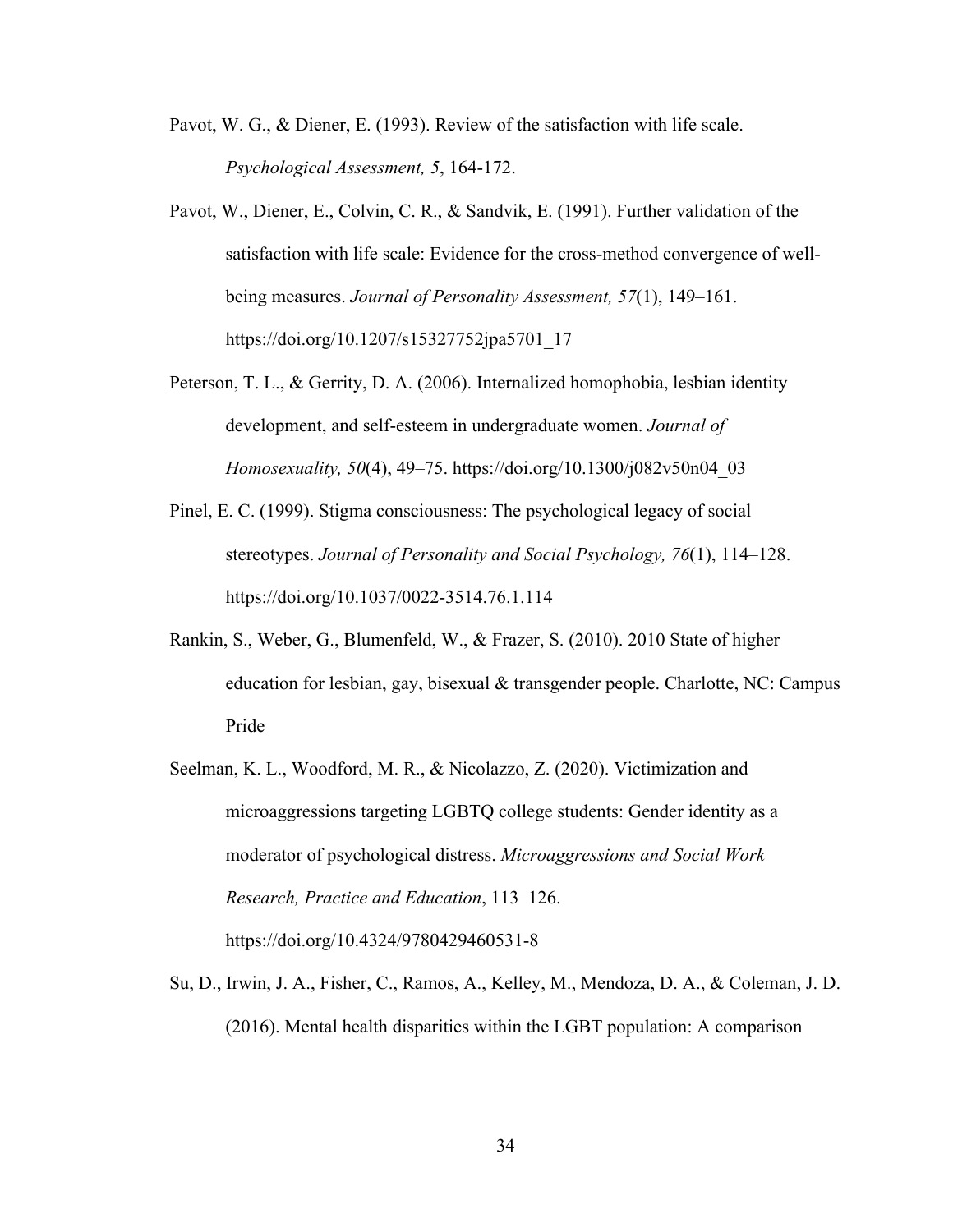between transgender and nontransgender individuals. *Transgender Health, 1*(1), 12–20. https://doi.org/10.1089/trgh.2015.0001

Szymanski, D. M. (2006). Does internalized heterosexism moderate the link between heterosexist events and lesbians' psychological distress? *Sex Roles, 54*(3-4), 227– 234. https://doi.org/10.1007/s11199-006-9340-4

Talbott, J. A. (2012). Mental health of the non-heterosexual population of England. *Yearbook of Psychiatry and Applied Mental Health*, 2012, 201–202. https://doi.org/10.1016/j.ypsy.2011.07.001

Tebbe, E. A., Simone, M., Wilson, E., & Hunsicker, M. (2021). A dangerous visibility: Moderating effects of antitrans legislative efforts on trans and gender-diverse mental health. *Psychology of Sexual Orientation and Gender Diversity.* https://doi.org/10.1037/sgd0000481

- Veit, C. T., & Ware, J. E. (1983). The structure of psychological distress and well-being in general populations. *Journal of Consulting and Clinical Psychology, 51*(5), 730–742. https://doi.org/10.1037/0022-006x.51.5.730
- Wagner, G. J. (2010). Internalized homophobia scale. In *Handbook of Sexuality-Related Measures* (pp. 399–400). essay, Routledge / Taylor & Francis c/o Bookpoint.
- Wagner, G., Serafini, J., Rabkin, J., Remien, R., & Williams, J. (1994). Integration of one's religion and homosexuality: A weapon against internalized homophobia? *Journal of Homosexuality, 26(4), 91–110.* https://doi.org/10.1300/j082v26n04\_06
- Ware, J. E., & Sherbourne, C. D. (1992). The MOS 36-item short-form health survey (SF-36). *Medical Care, 30*(6), 473–483. https://doi.org/10.1097/00005650- 199206000-00002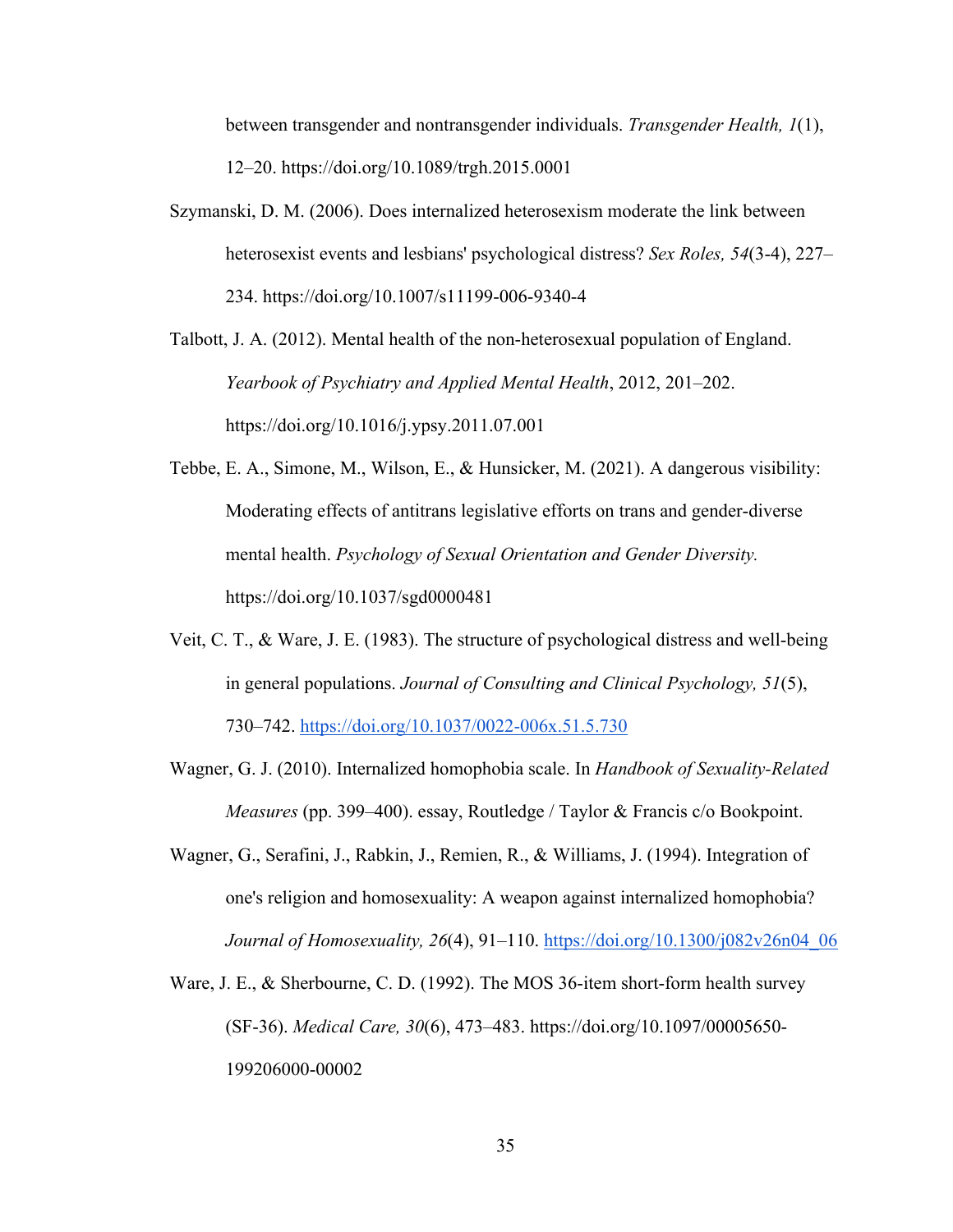- Weeks, S. N., Renshaw, T. L., Galliher, R. V., & Tehee, M. (2020). The moderating role of psychological inflexibility in the relationship between minority stress, substance misuse, and suicidality in LGB+ adolescents. *Journal of Contextual Behavioral Science, 18*, 276–286. https://doi.org/10.1016/j.jcbs.2020.10.007
- Wilson, L. C., & Liss, M. (2020). Safety and belonging as explanations for mental health disparities among sexual minority college students. *Psychology of Sexual Orientation and Gender Diversity*. https://doi.org/10.1037/sgd0000421
- Woodford, M. R., Han, Y., Craig, S., Lim, C., & Matney, M. M. (2014). Discrimination and mental health among sexual minority college students: The type and form of discrimination does matter. *Journal of Gay & Lesbian Mental Health, 18*(2), 142– 163. https://doi.org/10.1080/19359705.2013.833882
- Woodford, M. R., Kulick, A., & Atteberry, B. (2015). Protective factors, campus climate, and health outcomes among sexual minority college students. *Journal of Diversity in Higher Education, 8*(2), 73–87. https://doi.org/10.1037/a0038552
- Woodford, M. R., Kulick, A., Garvey, J. C., Sinco, B. R., & Hong, J. S. (2018). LGBTQ policies and resources on campus and the experiences and psychological wellbeing of sexual minority college students: Advancing research on structural inclusion. *Psychology of Sexual Orientation and Gender Diversity, 5*(4), 445–456. https://doi.org/10.1037/sgd0000289
- Woodford, M. R., Kulick, A., Sinco, B. R., & Hong, J. S. (2014). Contemporary heterosexism on campus and psychological distress among LGBQ students: The mediating role of self-acceptance. *American Journal of Orthopsychiatry, 84*(5), 519–529. https://doi.org/10.1037/ort0000015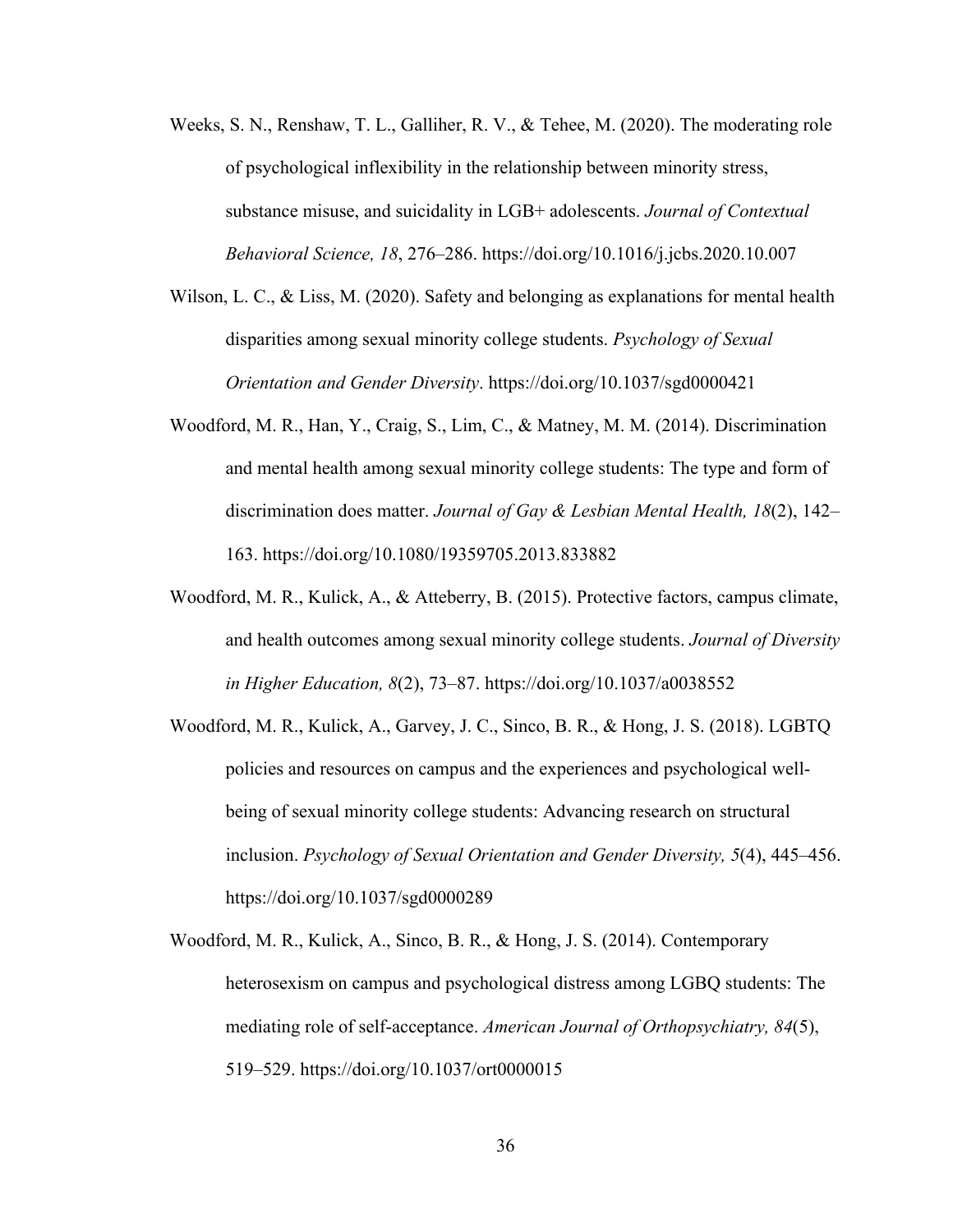## APPENDIX A

#### IRB Approval Letter

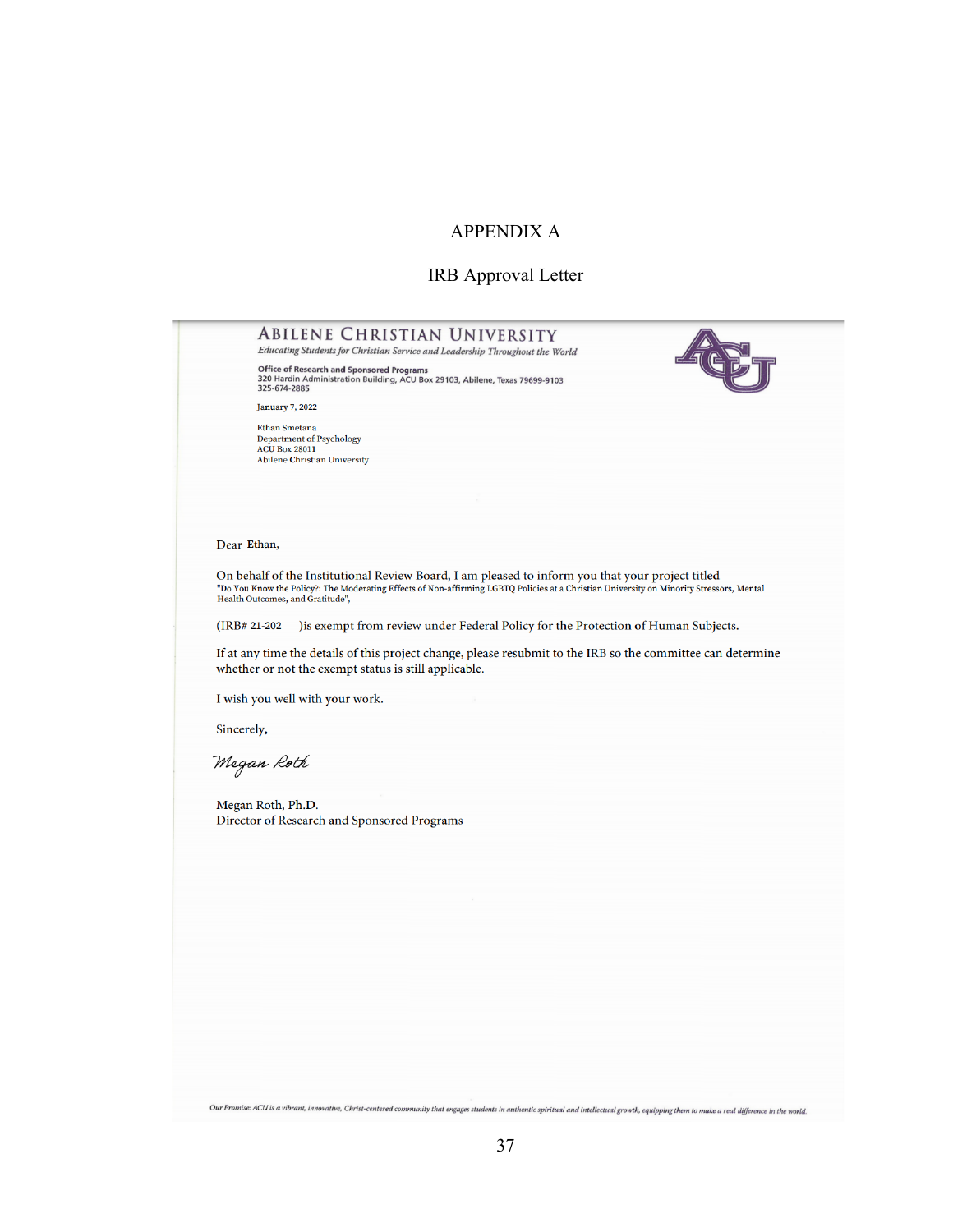## APPENDIX B

## The Mental Health Inventory-5 (MHI-5)

Following are the items included in the Mental Health Inventory-5. All items were answered on a 6-point Likert scale ranging from "All of the time" to "None of the time."

- 1. During the past month, how much of the time were you a happy person?
- 2. How much of the time, during the past month, have you felt calm and peaceful?
- 3. How much of the time, during the past month, have you been a very nervous person?
- 4. How much of the time, during the past month, have you felt downhearted and blue?
- 5. How much of the time, during the past month, have you felt so down in the dumps that nothing could cheer you up?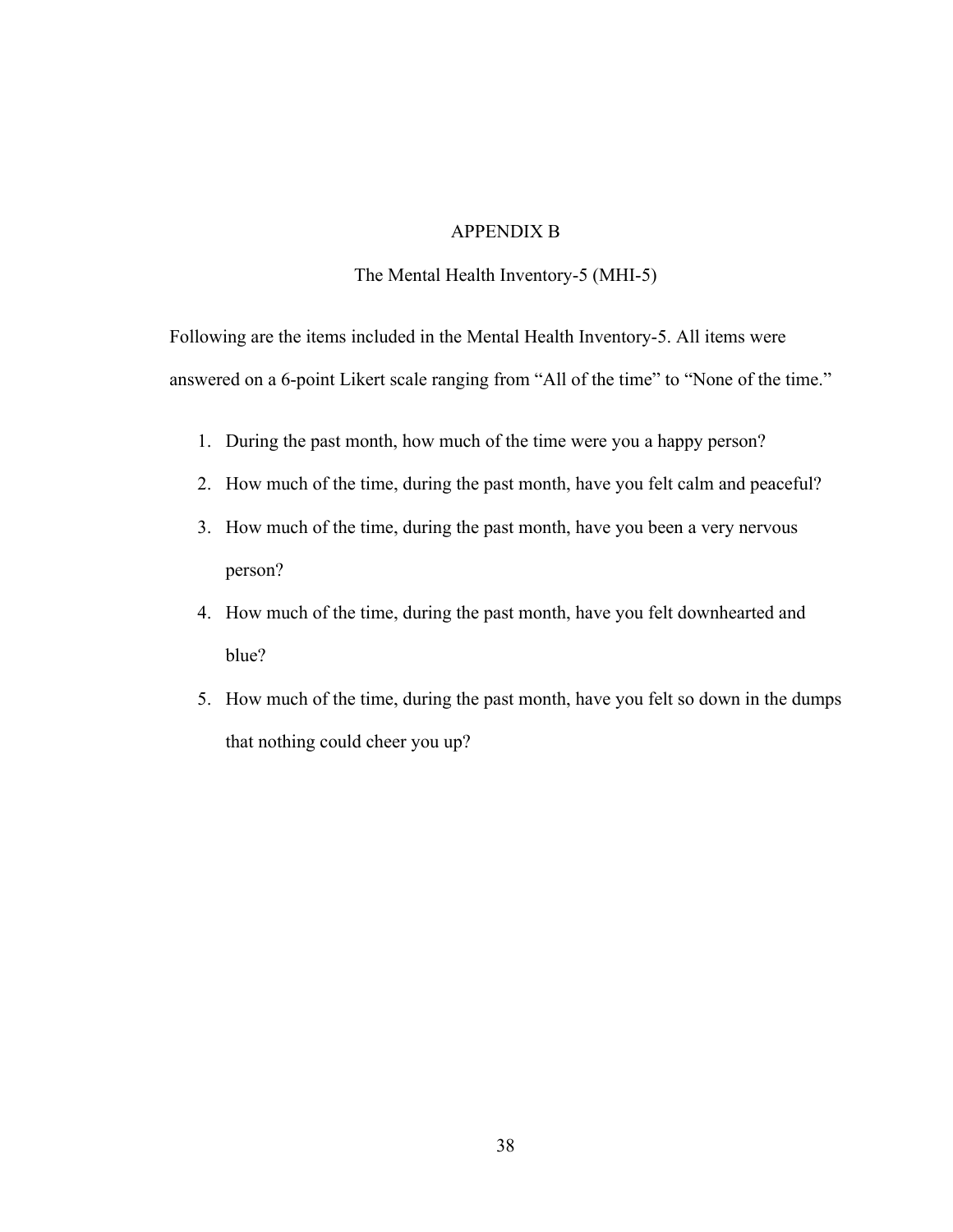## APPENDIX C

### The Satisfaction with Life Scale (SWLS)

Following are the items included in the Satisfaction with Life Scale. All items were answered on a 7-point Likert scale ranging from "Strongly agree" to "Strongly disagree."

- 1. In most ways, my life is close to my ideal.
- 2. The conditions of my life are excellent.
- 3. I am satisfied with my life.
- 4. So far, I have gotten the important things I want in life.
- 5. If I could live my life over, I would change almost nothing.

#### Scoring

- 31 35 Extremely satisfied
- $\bullet$  26 30 Satisfied
- 21 25 Slightly satisfied
- 20 Neutral
- 15 19 Slightly dissatisfied
- 10 14 Dissatisfied
- 5 9 Extremely dissatisfied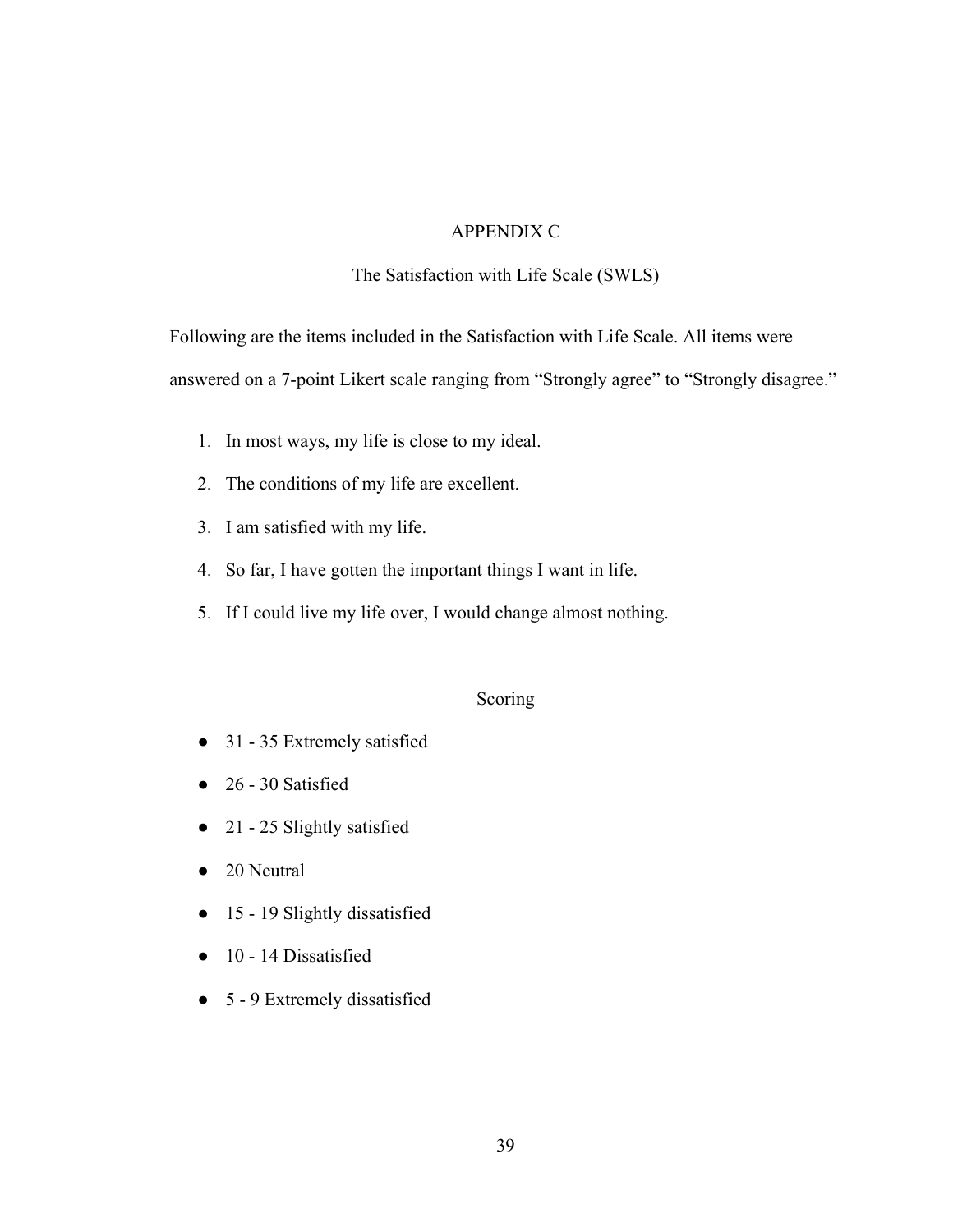## APPENDIX D

#### The Sense of Belonging Instrument (SOBI-P)

Following are the items included in the Sense of Belonging Instrument subscale SOBI-P. All items were answered on a 4-point Likert scale ranging from "Strongly disagree" to "Strongly agree."

- 1. I often wonder if there is any place on Earth where I really fit in.
- 2. I am just not sure if I fit in with my friends.
- 3. I would describe myself as a misfit in most social situations.
- 4. I generally feel that people accept me.
- 5. I feel like a piece of a jig-saw puzzle that doesn't fit into the puzzle.
- 6. I would like to make a difference to people or things around me, but I don't feel that what I have to offer is valued.
- 7. I feel like an outsider in most situations.
- 8. I am troubled by feeling like I have no place in this world.
- 9. I could disappear for days, and it wouldn't matter to my family.
- 10. In general, I don't feel a part of the mainstream of society.
- 11. I feel like I observe life rather than participate in it.
- 12. If I died tomorrow, very few people would come to my funeral.
- 13. I feel like a square peg trying to fit into a round hole.
- 14. I don't feel that there is any place where I really fit in this world.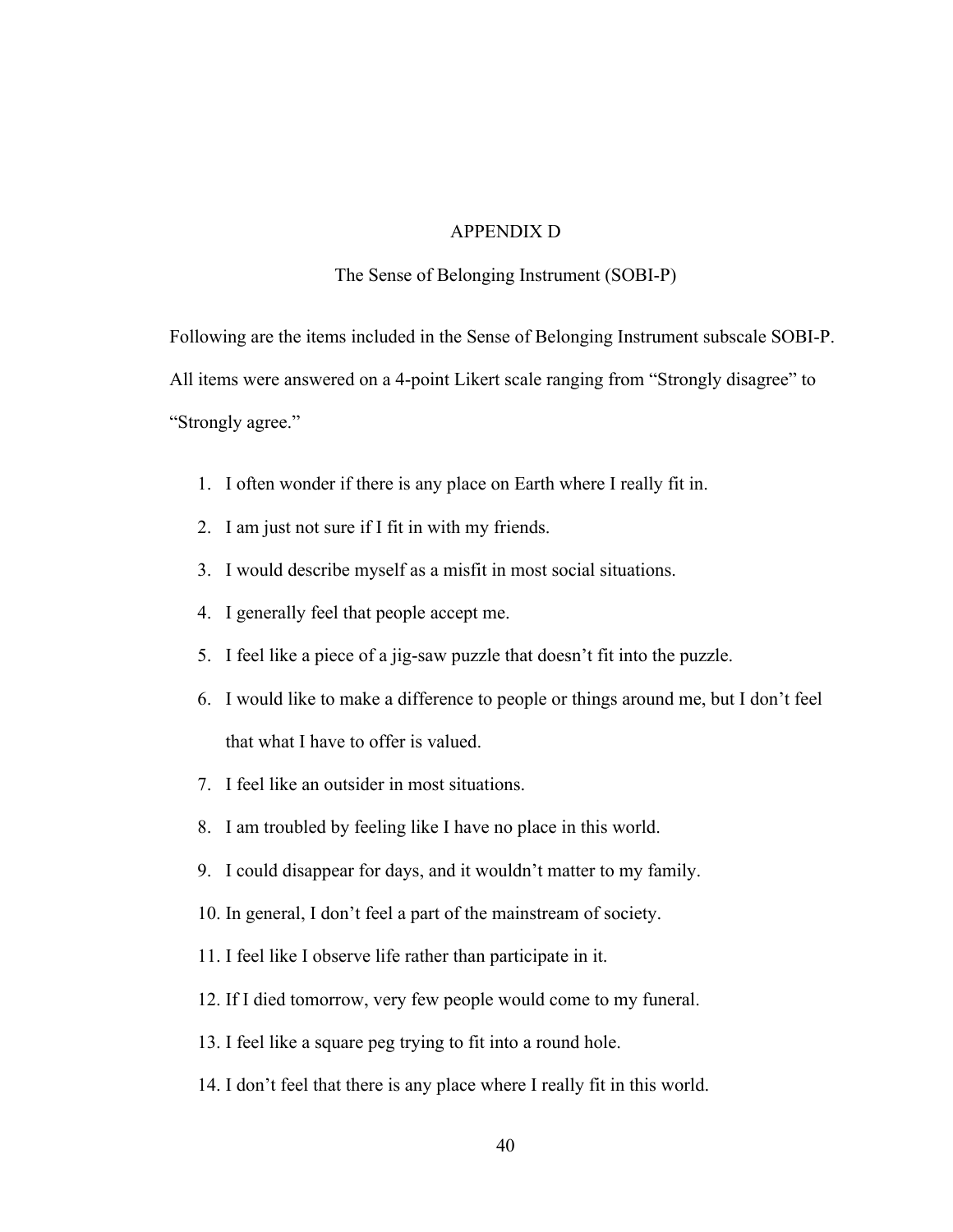- 15. I am uncomfortable that my background and experiences are so different from those who are usually around me.
- 16. I could not see or call my friends for days, and it wouldn't matter to them.
- 17. I feel left out of things.
- 18. I am not valued by or important to my friends.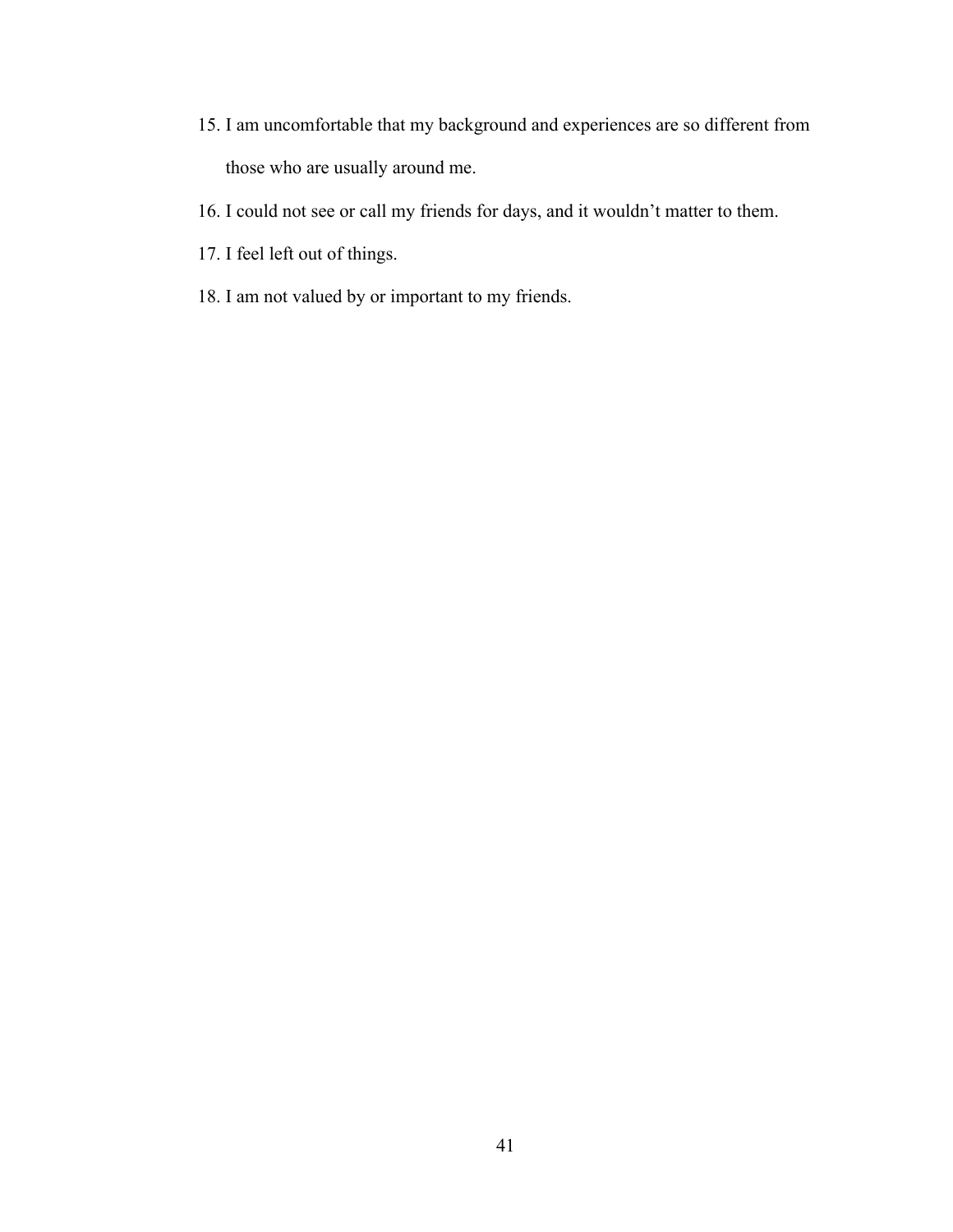## APPENDIX E

The Helplessness, Hopelessness, Haplessness Scale - Hopelessness Subscale (HHH-H)

Following are the items included in the Helplessness, Hopelessness, Haplessness subscale for hopelessness. All items were answered on a 6-point Likert scale ranging from "Strongly agree" to "Strongly disagree."

- 1. I am confident that I will complete college.
- 2. I look forward to the future with hope and enthusiasm.
- 3. I don't expect to get what I really want.
- 4. I have enough time to accomplish the things I most want to do.
- 5. In the future, I expect to succeed in what concerns me most.
- 6. All I can see ahead of me is unpleasantness rather than pleasantness.
- 7. When I look ahead to the future, I expect I will be happier than I am now.
- 8. It is very unlikely that I will get any real satisfaction in the future.
- 9. I can look forward to more good times than bad times.
- 10. I never get what I want, so it's foolish to want anything.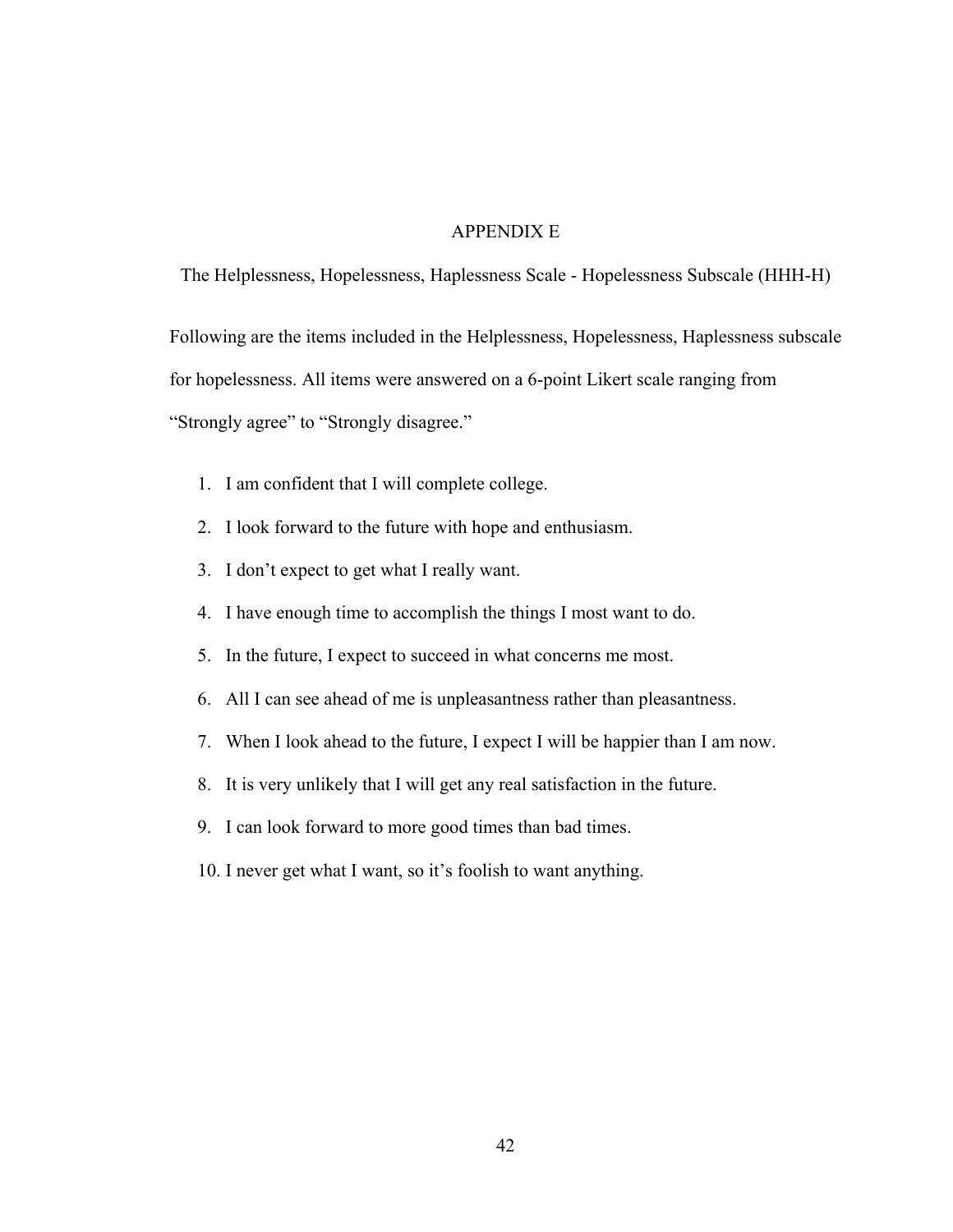### APPENDIX F

The Gratitude Questionnaire-6 (GQ-6)

Following are the items included in the Gratitude Questionnaire-6. All items were answered on a 7-point Likert scale ranging from "Strongly agree" to "Strongly disagree."

- 1. I have so much in life to be thankful for.
- 2. If I had to list everything that I felt grateful for, it would be a very long list.
- 3. When I look at the world, I don't see much to be grateful for.
- 4. I am grateful to a wide variety of people.
- 5. As I get older I find myself more able to appreciate the people, events, and situations that have been part of my life history.
- 6. Long amounts of time can go by before I feel grateful to something or someone.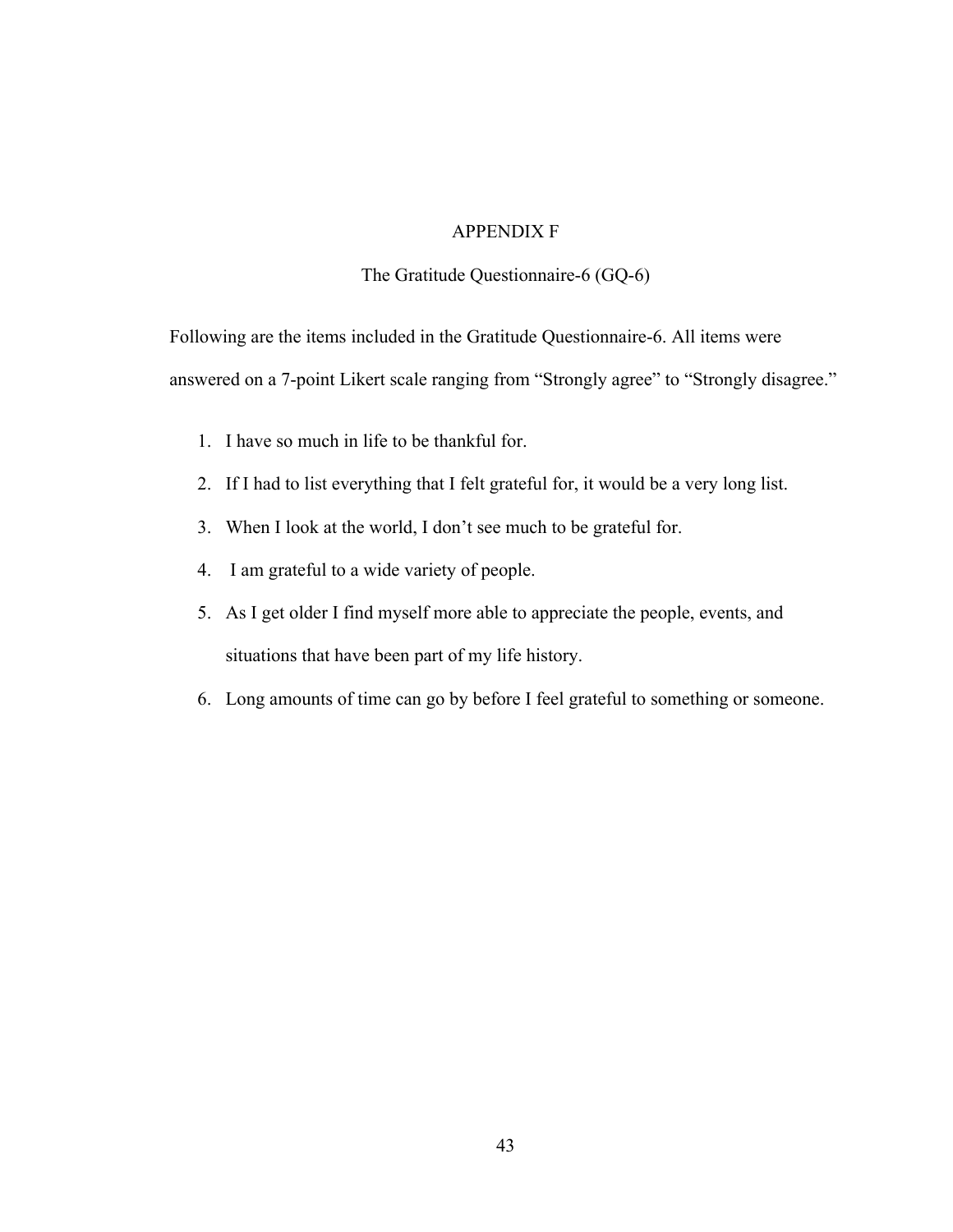## APPENDIX G

The Heterosexist Harassment, Rejection, and Discrimination Scale (HHRDS)

Following are the items included in the Heterosexist Harassment, Rejection, and Discrimination Scale. Items from the three subscales (Harassment and Rejection, Workplace and School Discrimination, and Other Discrimination) were combined to form a single questionnaire. All items were answered on a 6-point Likert scale ranging from "Never happened" to "Almost all of the time."

- 1. How many times have you been treated unfairly by teachers or professors because you are a sexual minority?
- 2. How many times have you been treated unfairly by your employer, boss, or supervisors because you are a sexual minority?
- 3. How many times have you been treated unfairly by your co-workers, fellow students, or colleagues because you are a sexual minority?
- 4. How many times have you been treated unfairly by people in service jobs (by store clerks, waiters, bartenders, waitresses, bank tellers, mechanics, and others) because you are a sexual minority?
- 5. How many times have you been treated unfairly by strangers because you are a sexual minority?
- 6. How many times have you been treated unfairly by people in helping jobs (by doctors, nurses, psychiatrists, caseworkers, dentists, school counselors, therapists,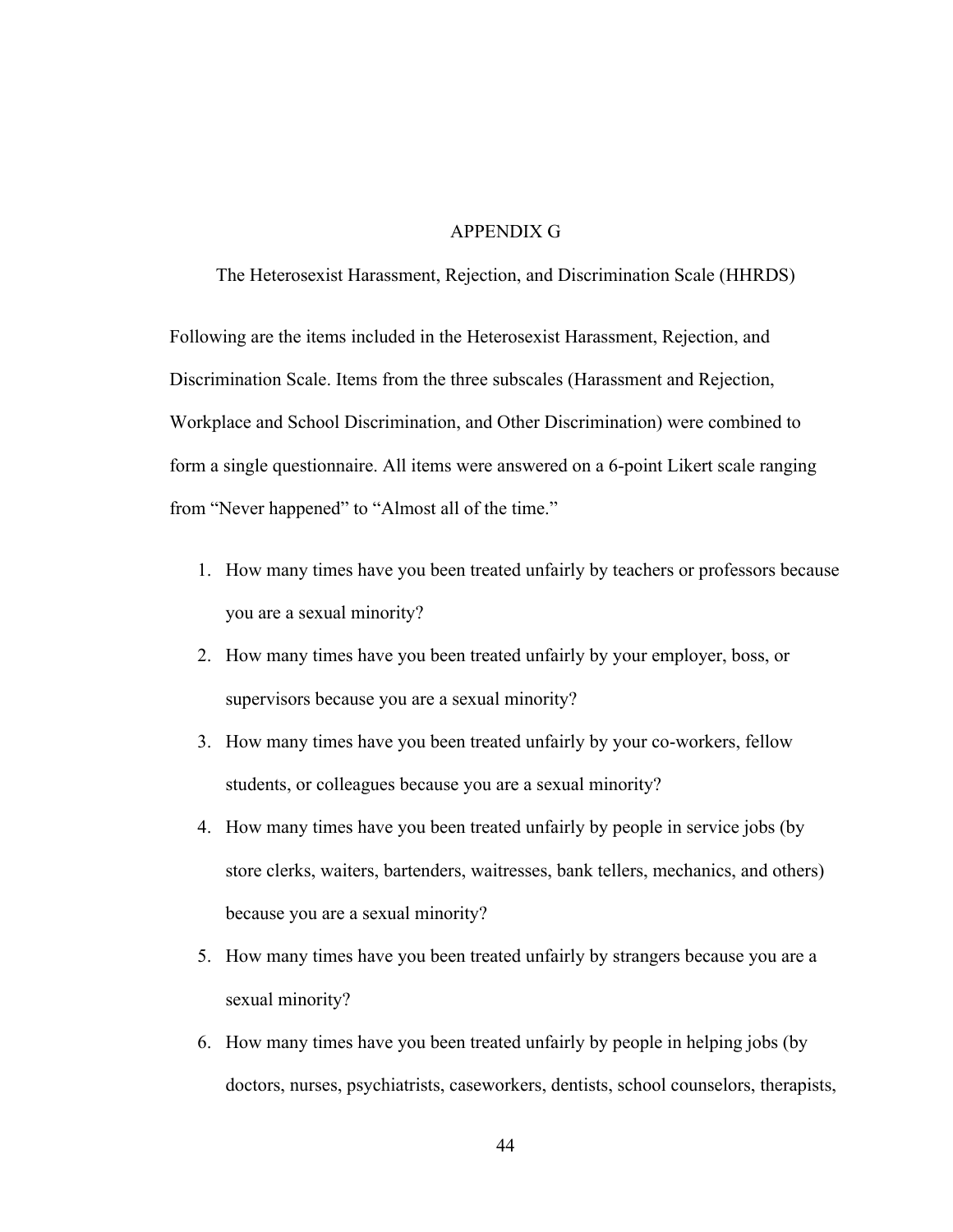pediatricians, school principals, gynecologists, and others) because you are a sexual minority?

- 7. How many times were you denied a raise, a promotion, tenure, a good assignment, a job, or other such things at work that you deserved because you are a sexual minority?
- 8. How many times have you been treated unfairly by your family because you are a sexual minority?
- 9. How many times have you been called a heterosexist name like dyke, lesbo, or others?
- 10. How many times have you been made fun of, picked on, pushed, shoved, hit, or threatened with harm because you are a sexual minority?
- 11. How many times have you been rejected by family members because you are a sexual minority?
- 12. How many times have you been rejected by friends because you are a sexual minority?
- 13. How many times have you heard anti-LGBTQ remarks from family members?
- 14. How many times have you been verbally insulted because you are a sexual minority?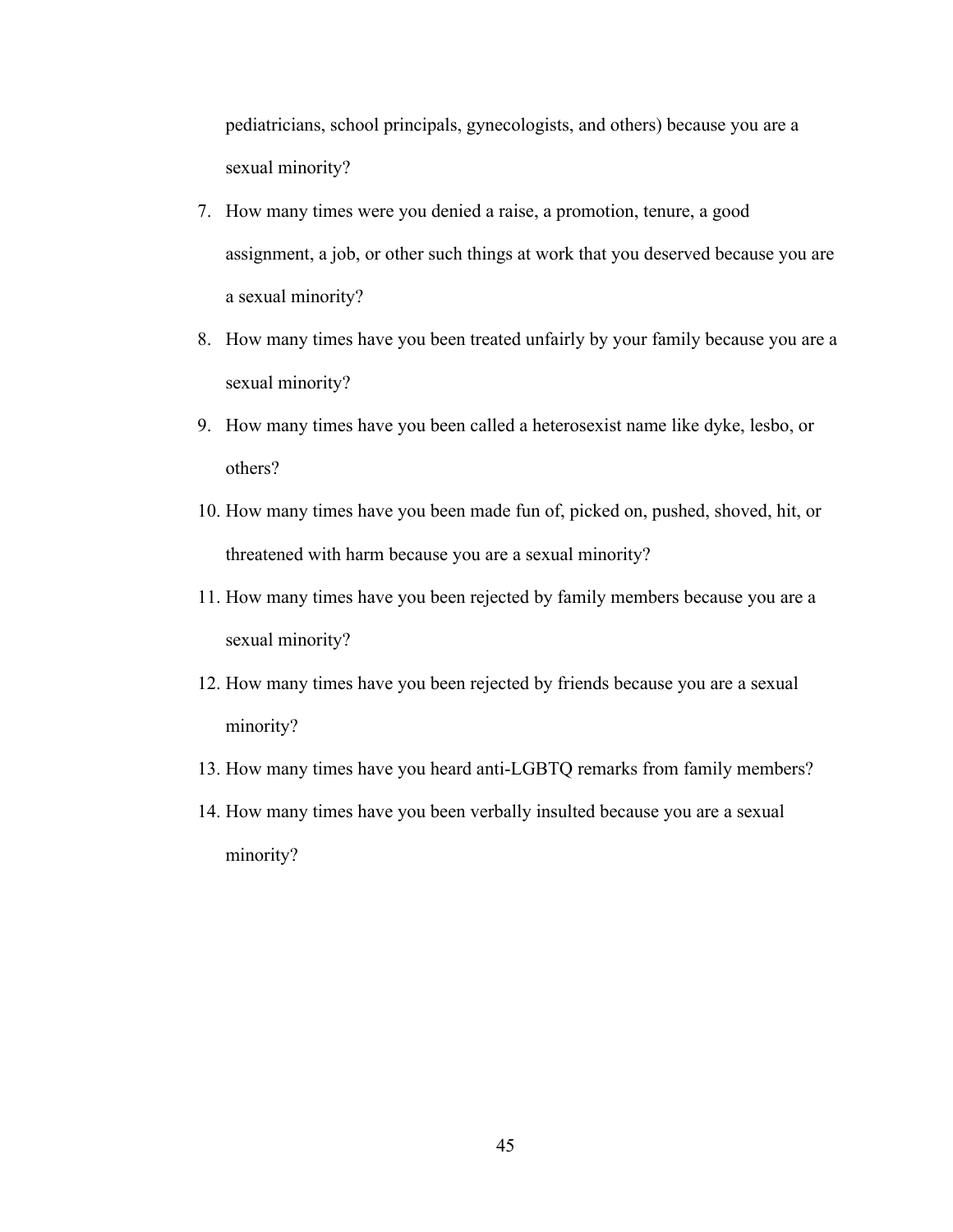## APPENDIX H

#### The Stigma Consciousness Questionnaire (SCQ)

Following are the items included in the Stigma Consciousness Questionnaire. All items were answered on a 7-point Likert scale ranging from "Strongly agree" to "Strongly disagree."

- 1. Stereotypes about LGBTQ people have not affected me personally.
- 2. I never worry that my behaviors will be viewed as stereotypical of LGBTQ people.
- 3. When interacting with straight people who know of my sexual preference, I feel like they interpret all my behaviors in terms of the fact that I am gay.
- 4. Most straight people do not judge LGBTQ people on the basis of their sexual preference.
- 5. My being gay does not influence how LGBTQ people act with me.
- 6. I almost never think about the fact that I am gay when I interact with straight people.
- 7. My being an LGBTQ person does not influence how people act with me.
- 8. Most straight people have a lot more homophobic thoughts than they actually express.
- 9. I often think that straight people are unfairly accused of being homophobic.
- 10. Most straight people have a problem viewing LGBTQ people as equals.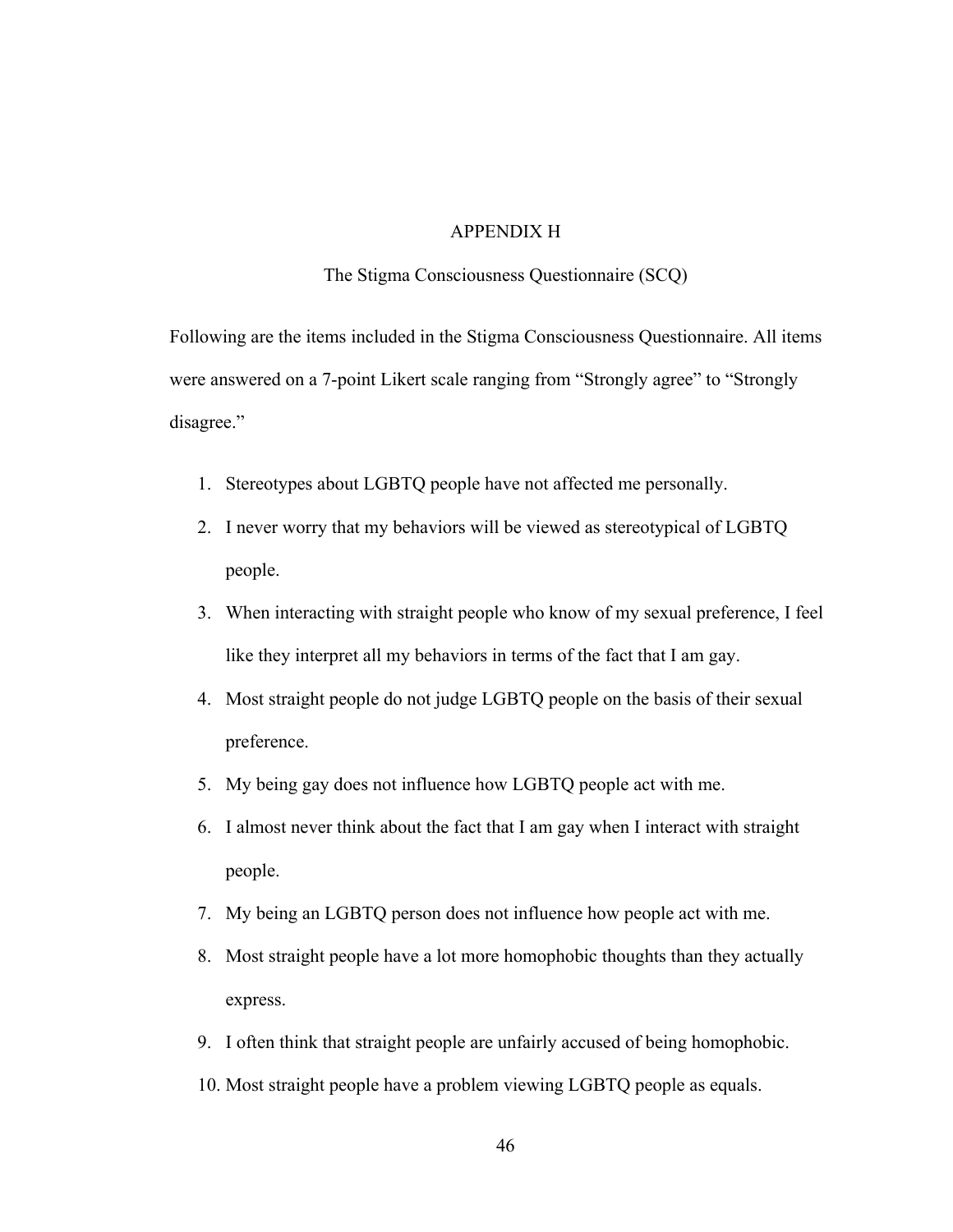## APPENDIX I

#### The Internalized Homophobia Scale (IHS)

Following are the items included in the Internalized Homophobia Scale. All items were answered on a 5-point Likert scale ranging from "Strongly disagree" to "Strongly agree."

- 1. LGBTQ orientations are a natural expression of sexuality in humans.
- 2. I wish I were heterosexual.
- 3. When I am sexually attracted to another sexual minority, I do not mind if someone else knows how I feel.
- 4. Most problems that sexual minorities have come from their status as an oppressed minority, not from their sexual orientation per se.
- 5. Life as a LGBTQ person is not as fulfilling as life as a heterosexual.
- 6. I am glad to be LGBTQ.
- 7. Whenever I think a lot about being LGBTQ, I feel critical about myself.
- 8. I am confident that my sexual orientation does not make me inferior.
- 9. Whenever I think a lot about being LGBTQ, I feel depressed.
- 10. If it were possible, I would accept the opportunity to be completely heterosexual.
- 11. I wish I could become more sexually attracted to the opposite sex.
- 12. If there were a pill that could change my sexual orientation, I would take it.
- 13. I would not give up being LGBTQ even if I could.
- 14. LGBTQ orientations are deviant.